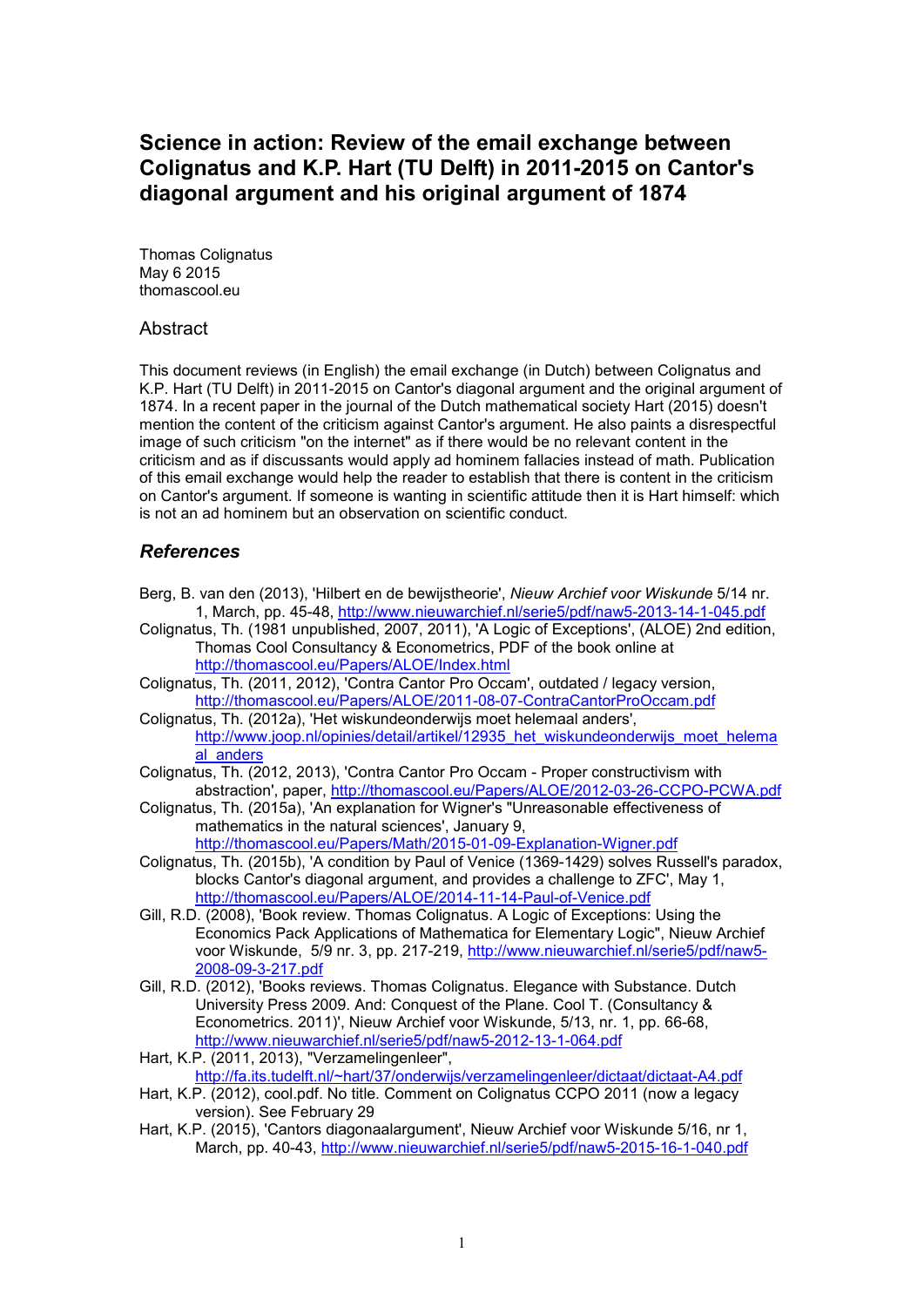## *Introduction*

Cantor's argument of 1874 and later diagonal argument of 1890/91 would show that the set of natural numbers has a different kind of infinity than the set of real numbers, i.e. that the real numbers are not denumerable.

In 2011-2015 K.P. Hart sent two emails to Colignatus. In 2011 Hart explained where Cantor's original proof of 1874, that wouldn't use the diagonal argument, could be found in Hart's syllabus for his students at TU Delft. In 2012 Hart read parts of Colignatus's paper *Contra Cantor Pro Occam (*CCPO) 2011 (now a legacy version) and wrote a short memo cool.pdf on this. Colignatus replied on misunderstandings by Hart, but Hart did no longer react. It is unclear whether he read the reply and the later update on the analysis.

Colignatus used Harts comments, as far as relevant for clarification, to write Colignatus (2012, 2013) (CCPO-PCWA) and informed Hart about this too. There is now Colignatus (2015b), basically written in 2014 before Colignatus knew about Hart (2015).

Hart (2015) is a paper in the journal NAW of the Dutch mathematical society. Hart discusses Cantor's diagonal for a general readership of mathematicians, but doesn't mention the refutation by Colignatus, and thus gives a misleading overview of the situation.

Since 2012 Colignatus has hesitated to put Hart's cool.pdf and a discussion of its misunderstandings on his website, for there is little advantage in presenting misunderstandings. Now however, both Hart (2015) and below logbook of 2011-2015 can be diagnosed as problematic. Hart (2015) speaks for a general audience of mathematicians about "hopeless papers" and "ad hominem" fallacies "on the internet". This strikes me as a racket or ballyhoo - in Dutch "stemmingmakerij" - for intolerance against criticism on this subject. Will Dutch mathematicians still read with an open mind about criticism on Cantor's argument, when a known expert like Hart has warned them in such ralleying terms ? The best response seems to be to publish this logbook.

One can check:

- (1) I have always focussed on the content of the argument, have replied to criticism myself, and have adapted the presentation of the analysis when misunderstandings suggested the need for clarification.
- (2) There is a good reason for wishing for a communication. While K.P. Hart has been trained as a mathematician my background is in empirical science, namely econometrics and didactics of mathematics. It should be possible that I formulate the analysis in such a manner that a trained mathematician can pick it up from there, and perhaps rewrite the argument for his or her colleagues.
- (3) It is amazing that Hart doesn't see the logic of the counterargument. In Hart (2015) he acknowledges, with Cantor, the schizophrenia of using both formally proper and informally improper sets, but it doesn't worry him. Perhaps Hart is trained to read papers by mathematicians but is unable to understand other texts ? While Hart is open in his disrespect for criticism in Hart (2015), perhaps he already had this in 2012 when reading CCPO, and then didn't read carefully enough ? What other explanations are possible ? It would be helpful when there would be a clear explanation.
- (4) The issue is not without consequences. My analysis would affect education.
- (5) I now find K.P. Hart wanting in scientific attitude. He has not replied to criticism, which criticism has been formulated in scientifically decent manner. He misinforms his readership since Hart (2015) is a misrepresentation of the current state of affairs. This is not an "ad hominem" fallacy. This is an observation on scientific malconduct.

# *Contents*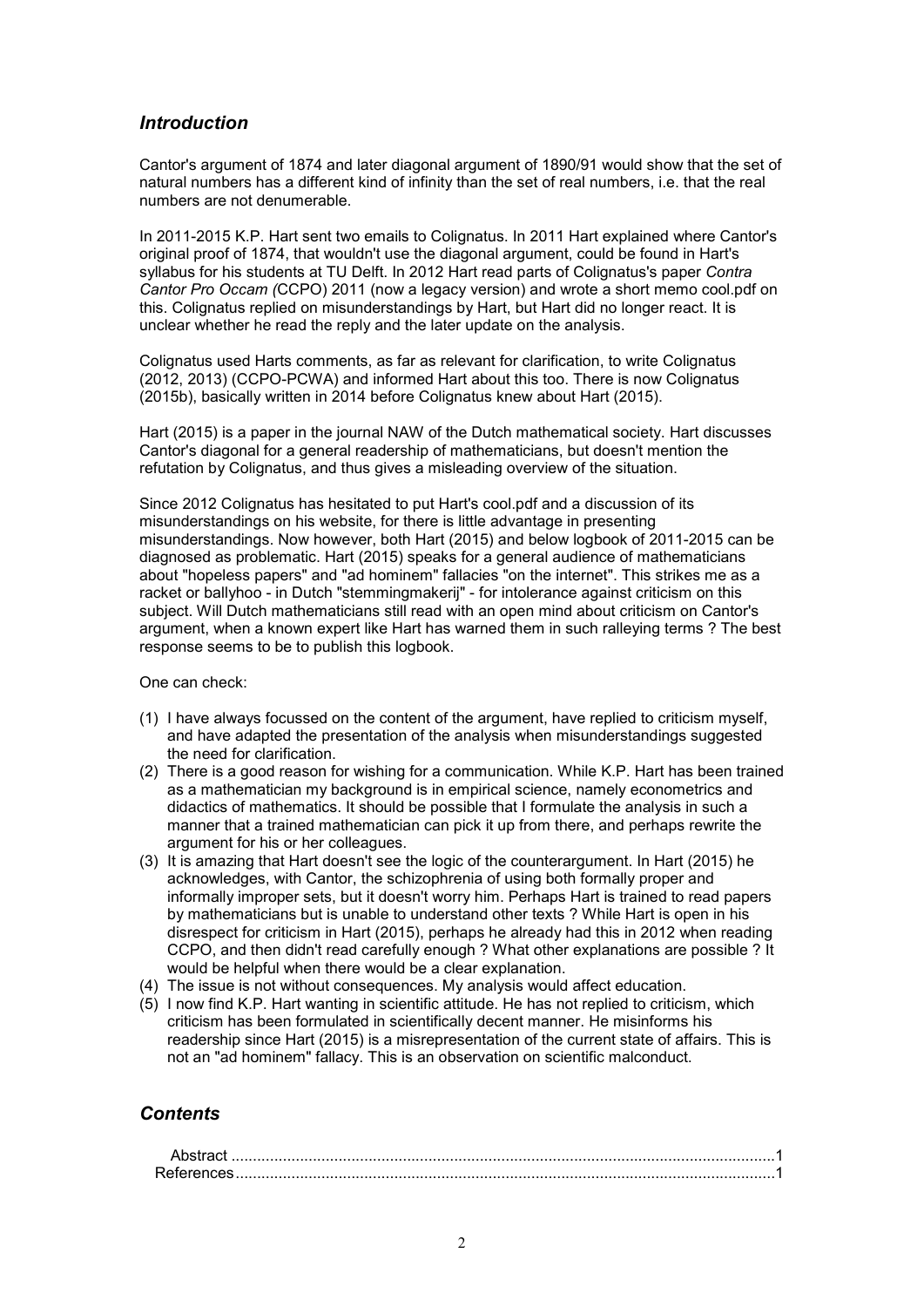| Date: Mon, 08 Aug 2011     |  |
|----------------------------|--|
| Date: Mon, 08 Aug 2011     |  |
| Date: Tue, 09 Aug 2011     |  |
| Date: Tue, 09 Aug (2) 2011 |  |
| Date: Thu, 25 Aug 2011     |  |
| Date: Sat, 14 Jan 2012     |  |
| Date: Wed, 29 Feb 2012     |  |
|                            |  |
| Date: Thu, 01 Mar 2012     |  |
| Date: Fri, 02 Mar 2012     |  |
| Date: Fri, 02 Mar 2012     |  |
| Date: Sat, 03 Mar 2012     |  |
| Date: Tue, 06 Mar 2012     |  |
| Date: Thu, 08 Mar 2012     |  |
| Date: Thu, 08 Mar 2012     |  |
| Date: Thu, 08 Mar 2012     |  |
| Date: Thu, 08 Mar 2012 (2) |  |
| Date: Sat, 10 Mar 2012     |  |
| Date: Sat, 10 Mar 2012 (2) |  |
| Date: Sun, 11 Mar 2012     |  |
| Date: Mon, 26 Mar 2012     |  |
| Date: Thu, 07 Jun 2012     |  |
| Date: Mon, 04 Mar 2013     |  |
| Date: Wed, 27 Mar 2013     |  |
| Date: Fri, 29 Mar 2013     |  |
| Date: Fri, 29 Mar 2013     |  |
| Date: Thu, 07 Nov 2013     |  |
| Date: Sun, 10 Nov 2013     |  |
| Date: Mon, 03 Mar 2014     |  |
| Date: Wed, 05 Mar 2014     |  |
| Date: Mon, 26 May 2014     |  |
| Date: Mon, 27 Apr 2015     |  |
| Date: Mon, 27 Apr 2015 (2) |  |
| Date: Thu, 30 Apr 2015     |  |
| Date: Thu, 30 Apr 2015     |  |
| Date: Tue, 05 May 2015     |  |

### *Abbreviations*

KPH = K.P. Hart, http://fa.its.tudelft.nl/~hart RDG = Richard D. Gill, http://www.math.leidenuniv.nl/~gill TC = Thomas Colignatus (science name of Thomas Cool), http://thomascool.eu NAW = Nieuw Archief voor Wiskunde (journal of KWG), http://www.nieuwarchief.nl KWG = Koninklijk Wiskundig Genootschap (Dutch Royal Mathematical Society) NVVW = Ned. Ver. van Wiskundeleraren (Dutch Association of Mathematics Teachers) ALOE = A Logic of Exceptions (a book by Colignatus, 1981, 2007, 2011) COTP = Conquest of the Plane (a book by Colignatus, 2011) EWS = Elegance with Substance (a book by Colignatus, 2009) CCPO = Contra Cantor Pro Occam (a paper by Colignatus, 2011, 2012, legacy version) CCPO-PCWA = Contra Cantor Pro Occam - Proper Constructivism with Abstraction, 2012, 2013)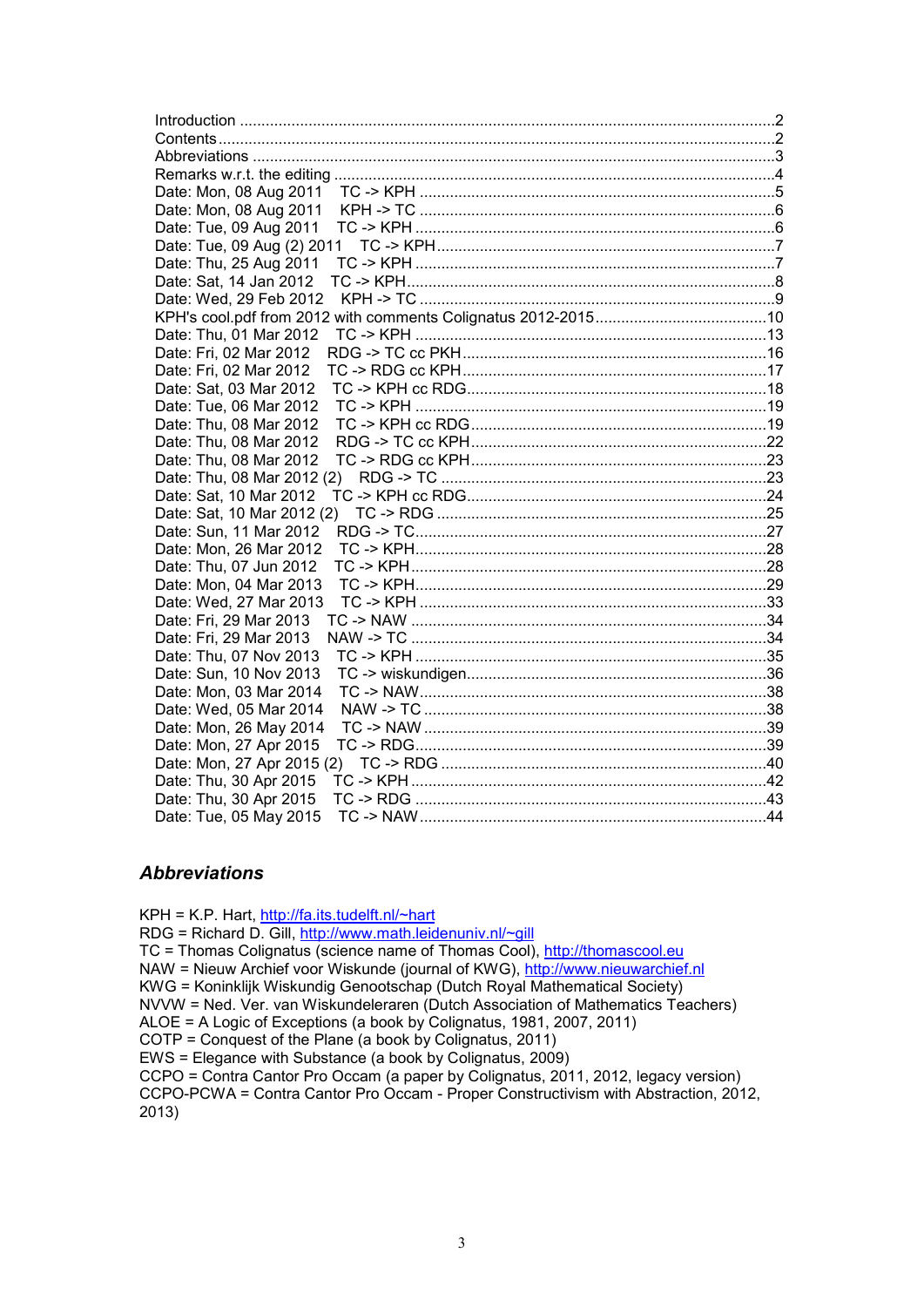## *Remarks w.r.t. the editing*

Comments have been inserted, in blue bold, based upon the most recent view in Colignatus (2015b), *A condition by Paul of Venice (1369-1429) solves Russell's paradox, blocks Cantor's diagonal argument, and provides a challenge to ZFC*,

http://thomascool.eu/Papers/ALOE/2014-11-14-Paul-of-Venice.pdf May 1 2015 version, original older link).

Hart reacts only two times: (1) To point TC to Cantor's proof of 1874, and (2) to respond to CCPO-PCWA in the context of its submission to NAW.

There is some involvement by other people, that one might wish to see deleted, but that I have included since it shows both the context (education) and that I am dealing with the issue on content.

- There is some involvement by Richard Gill (RDG).
- There can also be reference to some statements by Jan van Rongen who rejects the approach by Colignatus but with inadequate argumentation.
- There is some discussion about the improvement of the education in mathematics. TC explains in CCPO-PCWA that he is an econometrician and teacher of mathematics and no mathematician, so that his focus in the discussion on Cantor's diagonal lies in education. Hart will have another focus, but TC deems it useful to inform Hart about his own other focus, so that there is no confusion about intentions. It may well be that Hart might have to translate some arguments to make them acceptable for himself and other mathematicians.

Email addresses have been removed. Names of others replaced by official functions (like editor or chairman).

References to dataweb.nl have been replaced by thomascool.eu.

Obvious typing errors have been corrected for better reading.

References in emails to earlier emails have been eliminated except when they are part of the flow of the argument.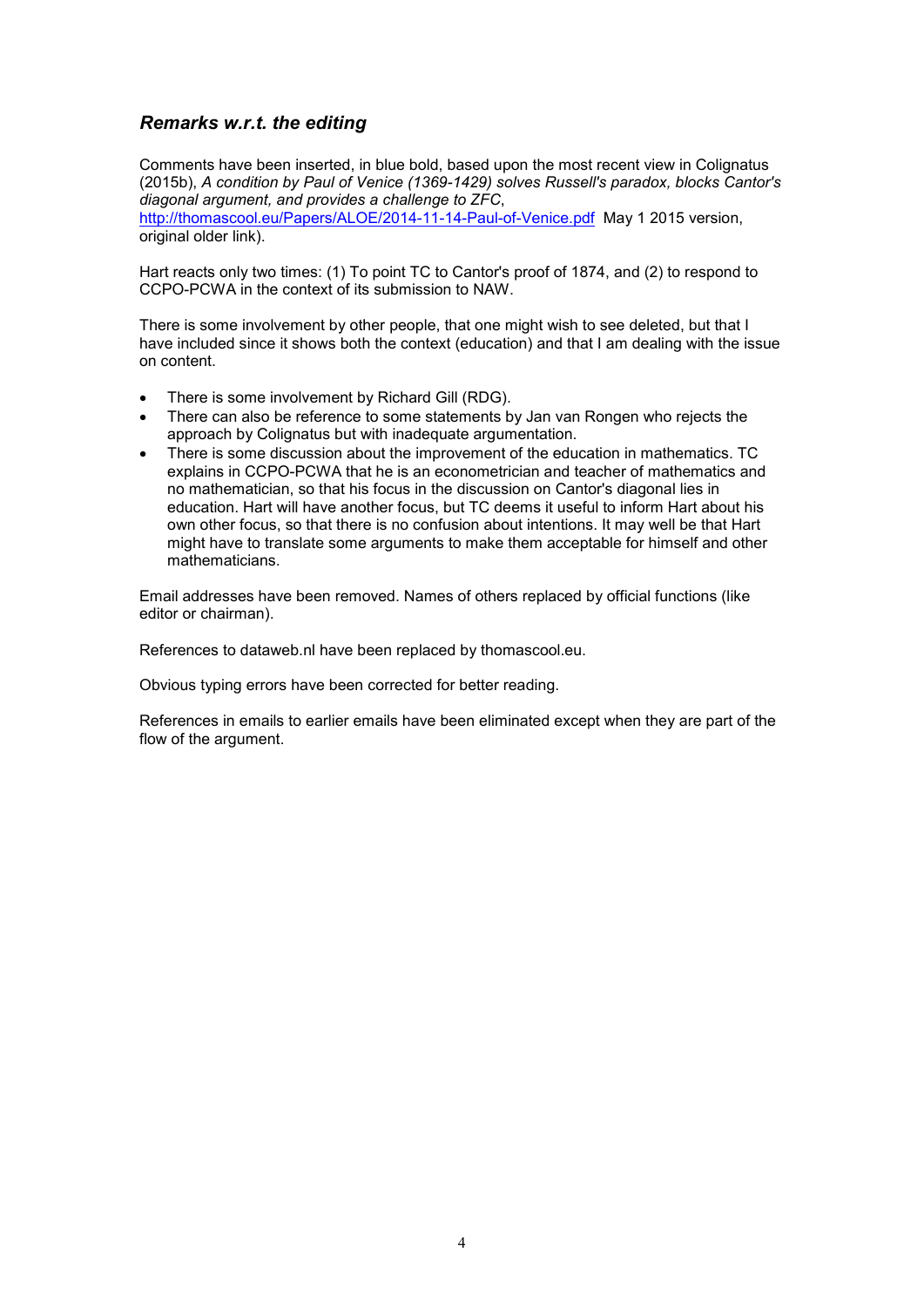# *Date: Mon, 08 Aug 2011 TC -> KPH*

To: KPH From: Thomas Cool / Thomas Colignatus Subject: Uw diktaat "Verzamelingenleer" en mijn paper "Contra Cantor Pro Occam" Bcc: XYZ

Geachte dr. Hart,

Een wiskundige vriend zond me uw diktaat "Verzamelingenleer". Hij deed dat omdat ik nu een artikel heb "Contra Cantor Pro Occam". Het leek hem een aardig idee dat ik eens keek naar Cantor's oorspronkelijke teksten, zoals door u bewerkt, in plaats van de syllabi en boeken waar ik tot nu toe op vertrouwde. PM. Ik doe BCC aan hem.

Ik ben econometrist met een graad uit 1982, en ik heb in 1974-76 de belangrijke colleges wiskunde gelopen met de andere studenten wiskunde, natuurkunde en sterrekunde aan de Rijksuniversiteit Groningen. Vervolgens in 2008 de MSc titel voor eerstegraad docent wiskunde.

In mijn paper definieer ik het begrip "bijectie in de limiet". Met zo'n kardinaalbegrip zijn N en R even groot.

#### **Comment 2015: Rebaptised into "bijection by abstraction", in CCPO-PCWA.**

In uw diktaat vind ik het bekende diagonaalargument. Wellicht heeft u (ook) interesse in de opmerkingen die ik ook over dat diagonaalargument maak.

Blijkbaar bestaat er een eerder bewijs uit 1874, maar dat zie ik niet in uw diktaat. Er lijkt wel iets daarover te staan in wikipedia maar dat laat ik liever links liggen. En eigenlijk is het wel zo genoeg voor me.

NB. Mijn paper "Contra Cantor Pro Occam" is een vertaling van enkele van mijn eerdere boeken naar een mogelijke betekenis voor transfinites en infinitesimalen (non-standaard analyse), ter beoordeling voor wie in die gebieden werkt. Het is nu niet mijn bedoeling om verder te gaan in deze richting, of bijv. te proberen nieuwe axioma's te maken, omdat ik verder wil gaan met economie. Maar mocht u opmerkingen hebben dan houd ik me daarvoor aanbevolen.

Mijn paper staat hier:

http://thomascool.eu/Papers/ALOE/2011-08-07-ContraCantorProOccam.pdf

**Comment 2015: CCPO is listed for legacy reasons and some remaining points w.r.t. non-standard analysis. The proper argument w.r.t. the diagonal now is in Colignatus (2015b)** http://thomascool.eu/Papers/ALOE/2014-11-14-Paul-of-Venice.pdf **and CCPO-PCWA:** http://thomascool.eu/Papers/ALOE/2012-03-26- CCPO-PCWA.pdf

Met vriendelijke groet,

Thomas Cool / Thomas Colignatus Econometrist en docent wiskunde Scheveningen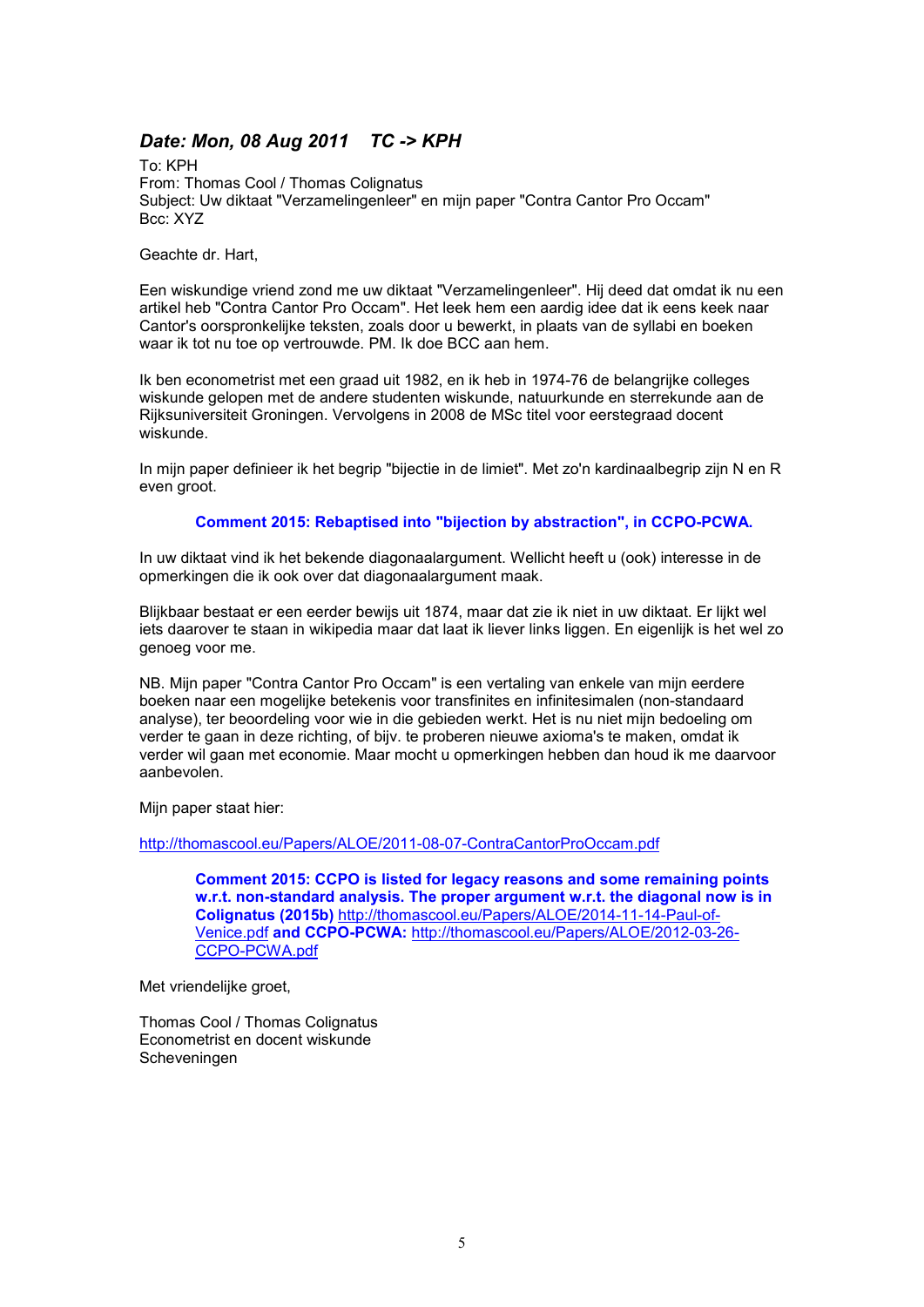# *Date: Mon, 08 Aug 2011 KPH -> TC*

From: "K. P. Hart" To: Thomas Cool / Thomas Colignatus Subject: Re: Uw diktaat "Verzamelingenleer" en mijn paper "Contra Cantor Pro Occam"

>

- > Blijkbaar bestaat er een eerder bewijs uit 1874, maar dat zie ik
- > niet in uw diktaat. Er lijkt wel iets daarover te staan in wikipedia
- > maar dat laat ik liever links liggen. En eigenlijk is het wel zo
- > genoeg voor me.
- $\overline{\phantom{a}}$

Een snel antwoord op deze opmerking (ik zit nu in het buitenland):

de stelling uit 1874 staat op bladzijde 1 van het dictaat, letterlijk overgeschreven uit Cantor's artikel.

Het bewijs staat, in de A4-versie, bovenaan bladzijde 2 (in de A5-versie onderaan die bladzijde).

#### Voor de goede orde:

in 1874 bewees Cantor dat geen enkele rij reele getallen een heel interval kan vullen, dat bewijs staat dus op bladzijde 2.

In zijn artikel uit 1890/91, het diagonaalargument (bladzijde 7 respectievelijk 12), was zijn bedoeling op een andere manier dan in 1874 andermaal te bewijzen dat overaftelbaare machtigheden bestaan.

Groeten, KP Hart

# *Date: Tue, 09 Aug 2011 TC -> KPH*

To: "K. P. Hart" From: Thomas Cool / Thomas Colignatus Subject: Re: Uw diktaat "Verzamelingenleer" en mijn paper "Contra Cantor Pro Occam"

Geachte dr. Hart,

Hartelijk dank voor uw snelle reactie, zelfs uit het buitenland.

De Duitse tekst op uw eerste (A5) pagina las voor mij meer als een soort definitie van continuiteit. Er is niet expliciet sprake van het vraagstuk van de aftelbaarheid, ook niet in uw bespreking. Maar nu ik het nog eens met zo'n oog lees wordt het duidelijker dat je het zo kunt interpreteren.

Ik zie wel dezelfde "fallacy of composition" terugkeren als bij het diagonaalbewijs. Voor de opstelling van het rijtje re-ele getallen (4) is er een potentiele oneindigheid terwijl in het bewijs actuele oneindigheid wordt gebruikt. Ik zal mijn reactie in een nieuwe versie van "Contra Cantor Pro Occam" opnemen.

**Comment 2015: The continuum as an empirical observation of space already would be an actual infinity (e.g. a meter). The mathematical model of this would be the reals.**

Met vriendelijke groet,

Thomas Cool / Thomas Colignatus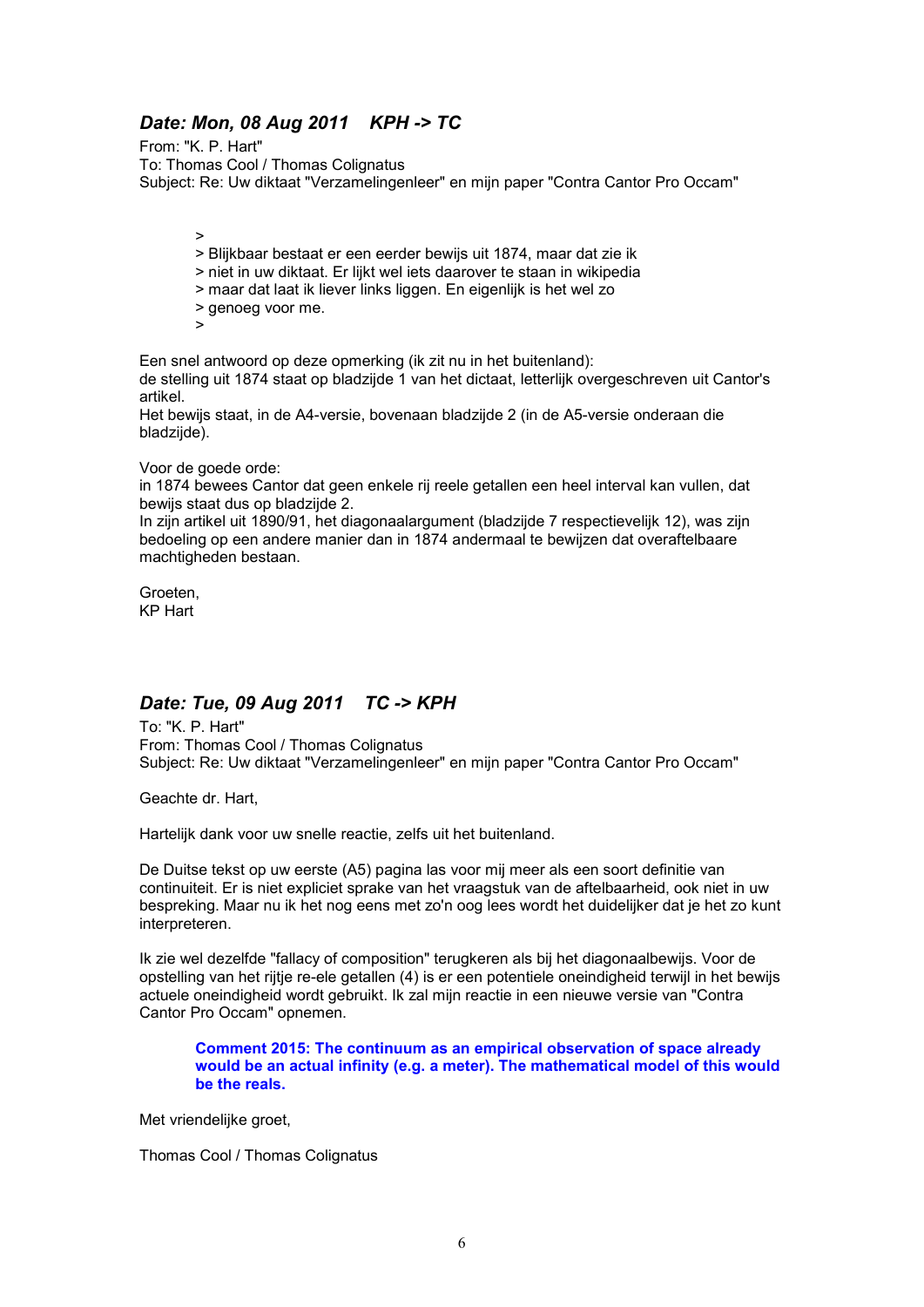## *Date: Tue, 09 Aug (2) 2011 TC -> KPH*

To: "K. P. Hart" From: Thomas Cool / Thomas Colignatus Subject: Aangepast paper "Contra Cantor Pro Occam" Bcc: RDG

Geachte dr. Hart,

Ik heb mijn reactie in "Contra Cantor Pro Occam" verwerkt. Het paper is nu gedateerd op 6-9 augustus maar de link blijft 08-07 gebruiken:

http://thomascool.eu/Papers/ALOE/2011-08-07-ContraCantorProOccam.pdf

**Comment 2015: CCPO is listed for legacy reasons and some remaining points w.r.t. non-standard analysis. The proper argument w.r.t. the diagonal now is in Colignatus (2015b)** http://thomascool.eu/Papers/ALOE/2014-11-14-Paul-of-Venice.pdf **and CCPO-PCWA:** http://thomascool.eu/Papers/ALOE/2012-03-26- CCPO-PCWA.pdf

Ik heb er ook een tabel in opgenomen met de verschillen.

Ik wil u andermaal dank zeggen voor uw aanwijzing m.b.t. de syllabus, maar kan dit natuurlijk niet doen in het paper zelf omdat u daar nog niet naar gekeken heeft. Maar misschien komt dat er ooit nog eens van.

Met vriendelijke groet,

Thomas Cool / Thomas Colignatus

### *Date: Thu, 25 Aug 2011 TC -> KPH*

To: "K. P. Hart" From: Thomas Cool / Thomas Colignatus Subject: Laatste update: Aangepast paper "Contra Cantor Pro Occam"

Geachte dr. Hart,

Ik heb "Contra Cantor Pro Occam" aangepast. Het paper is nu gedateerd op 6-25 augustus maar de link blijft 08-07 gebruiken:

http://thomascool.eu/Papers/ALOE/2011-08-07-ContraCantorProOccam.pdf

**Comment 2015: CCPO is listed for legacy reasons and some remaining points w.r.t. non-standard analysis. The proper argument w.r.t. the diagonal now is in Colignatus (2015b)** http://thomascool.eu/Papers/ALOE/2014-11-14-Paul-of-Venice.pdf **and CCPO-PCWA:** http://thomascool.eu/Papers/ALOE/2012-03-26- CCPO-PCWA.pdf

Ik gebruik nu ook twee limietbegrippen: een voor x -> 1/infinity en een voor 1/infinity -> 0, die ook samengevoegd kunnen worden in een enkele stap.

#### **Comment 2015: This line of reasoning is in limbo.**

De tabellen geven een overzicht van de verschillende inzichten.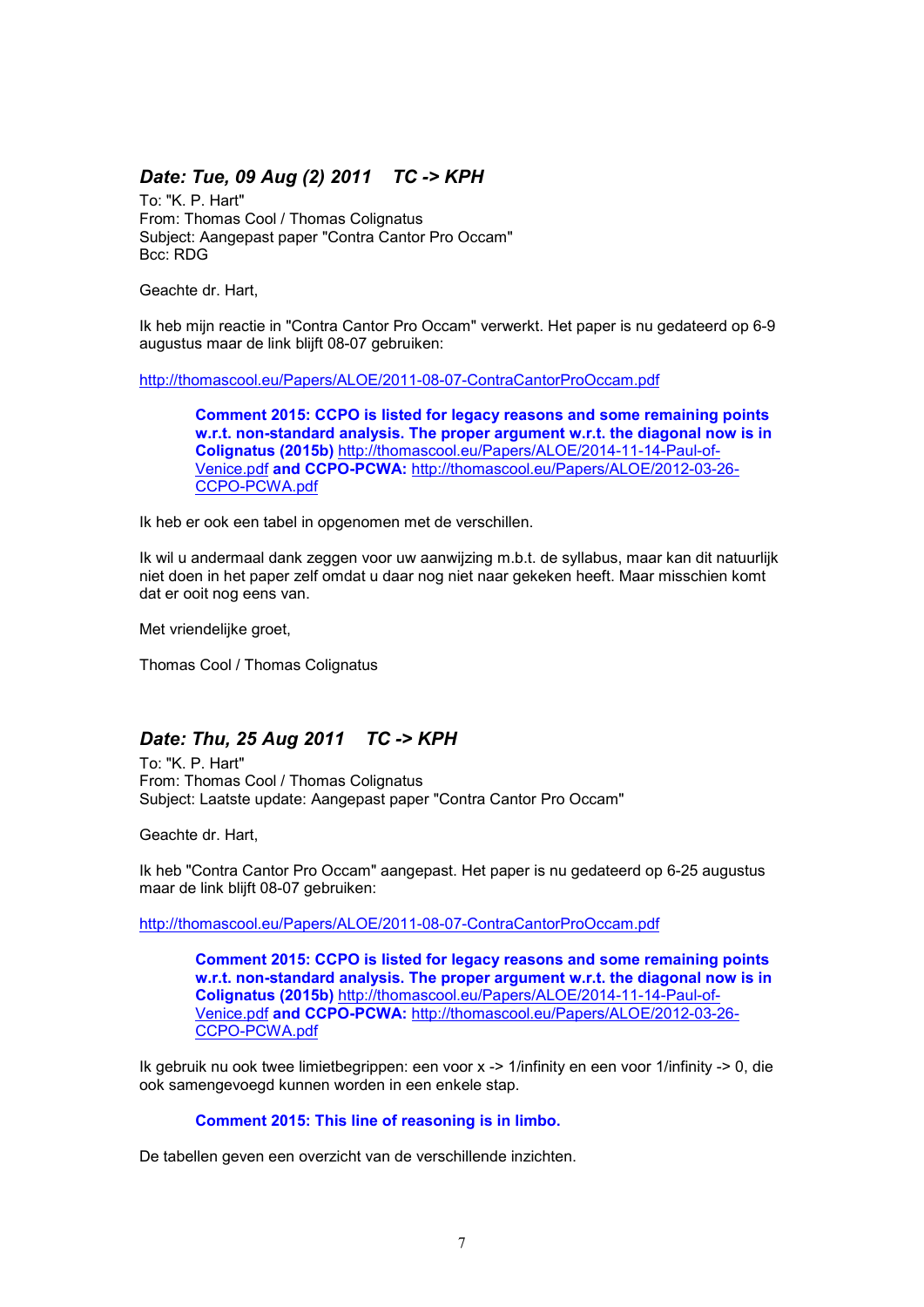Ik laat het onderwerp verder rusten tenzij de reviewer van COTP andermaal lastige vragen heeft.

#### **Comment 2015: That reviewer is Gill (2012).**

Wanneer u en/of uw studenten een reactie hebben blijft natuurlijk altijd interessant.

Met vriendelijke groet,

Thomas Cool / Thomas Colignatus

# *Date: Sat, 14 Jan 2012 TC -> KPH*

To: "K. P. Hart" From: Thomas Cool / Thomas Colignatus Subject: Nieuw Archief voor Wiskunde en "Contra Cantor Pro Occam" Cc: RDG

Geachte dr. Hart,

Ik heb mijn artikel "Contra Cantor Pro Occam" (CCPO) aangeboden aan NAW: http://thomascool.eu/Papers/ALOE/2011-08-07-ContraCantorProOccam.pdf

> **Comment 2015: CCPO is listed for legacy reasons and some remaining points w.r.t. non-standard analysis. The proper argument w.r.t. the diagonal now is in Colignatus (2015b)** http://thomascool.eu/Papers/ALOE/2014-11-14-Paul-of-Venice.pdf **and CCPO-PCWA:** http://thomascool.eu/Papers/ALOE/2012-03-26- CCPO-PCWA.pdf

Professor Verhulst heeft er diagonaal ( ! ) naar gekeken en wijst het af vooral met het argument van lengte.

Nu heeft u een paar maal in NAW gepubliceerd, ook afgelopen december, en ik heb naar uw werk gekeken. Maar in CCPO presenteer ik een nieuw argument dat ik niet eerder ben tegengekomen. Ik heb natuurlijk niet alles gelezen of begrepen, maar er zijn toch enkele overzichtsbesprekingen waar je zo'n argument als het mijne zou verwachten, al was het maar voor de volledigheid. Ook u noemt het niet. Het argument is wel belangrijk want het waarschuwt jonge wiskundigen dat zij hun talent en leven misschien maar niet aan de transfinieten verspillen. Wellicht ontstaat ook bij u een groot gevoel van verspilling wanneer u mijn argument begrijpt.

Zou u een leesrapportje over CCPO willen schrijven, dat ik ook op mijn website mag opnemen ? U moogt het ook voorleggen aan uw studenten en vragen of zij reacties willen geven.

Voor de goede orde: dit is een recente bespreking door Richard Gill van mijn boeken EWS en COTP, ook bedoeld voor NAW:

http://www.math.leidenuniv.nl/~gill/reviewCOTP.html

en hier staat zijn bespreking van ALOE

http://www.math.leidenuniv.nl/~naw/serie5/deel09/sep2008/reviewssep08.pdf

**Comment 2015: This link now is**: http://www.nieuwarchief.nl/serie5/pdf/naw5-2008-09-3-217.pdf

En hier een bespreking bij de EMS van weer iemand anders: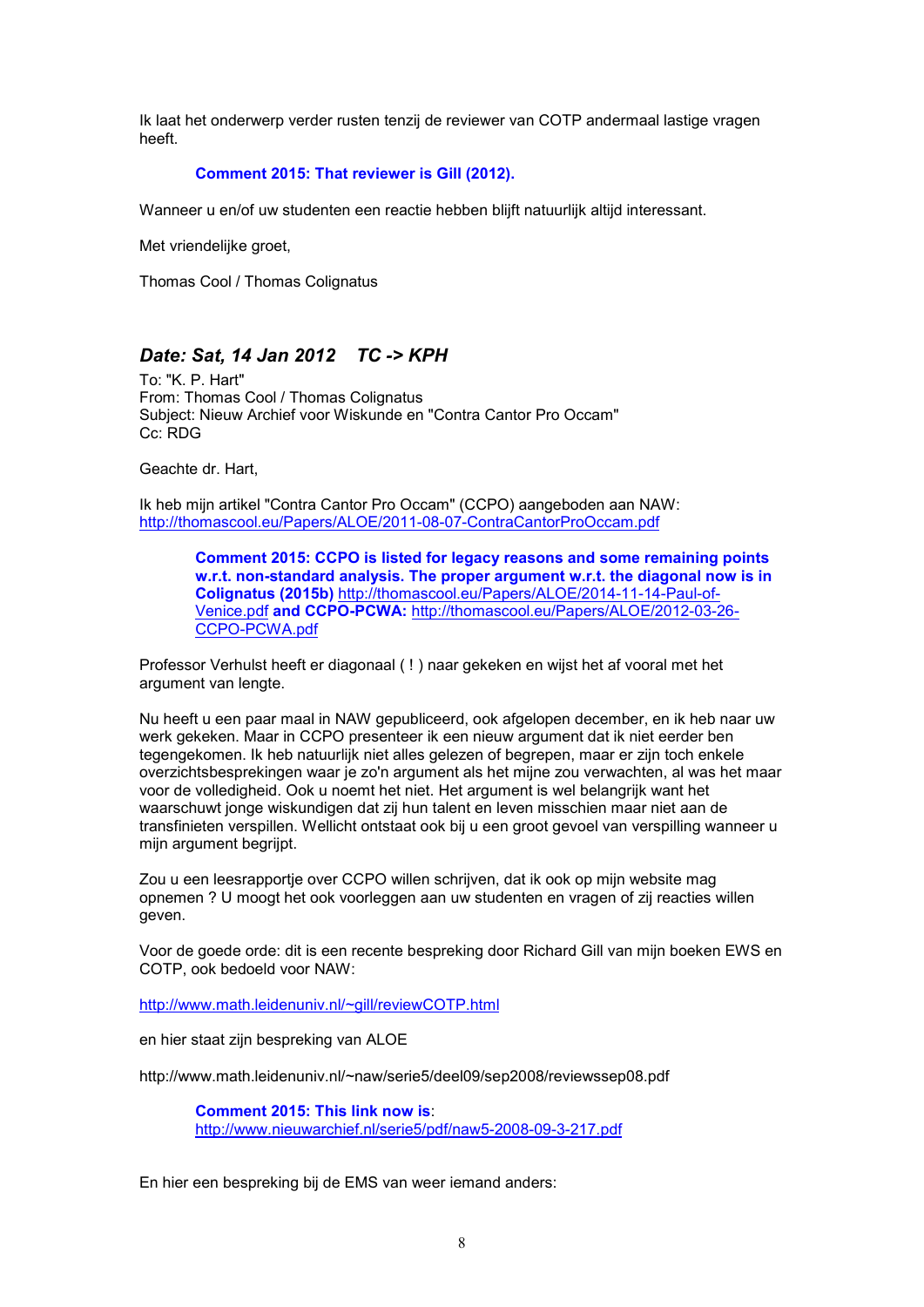http://www.euro-math-soc.eu/node/2081

**Comment 2015: This link now is**: http://www.euro-math-soc.eu/review/logic-exceptions

Richard Gill heeft ook een eerste reactie op CCPO gegeven, maar laat ik eerst die van u afwachten.

Met andermaal dank voor uw eerdere snelle reactie,

Thomas Cool / Thomas Colignatus Econometrist en leraar wiskunde

## *Date: Wed, 29 Feb 2012 KPH -> TC*

To: "Thomas Cool / Thomas Colignatus" From: "K. P. Hart" Organization: TU Delft Subject: Re: Nieuw Archief voor Wiskunde en "Contra Cantor Pro Occam" Cc: RDG

On Sat January 14 2012 09:26:18 Thomas Cool / Thomas Colignatus wrote:

> Zou u een leesrapportje over CCPO willen schrijven, dat ik ook op

> mijn website mag opnemen ? U moogt het ook voorleggen aan uw

> studenten en vragen of zij reacties willen geven.

**Comment 2015: (1) KPH did not state below whether he informed his students. (2) KPH did not state permission to put his report on my website.**

Geachte heer Cool,

ik heb het stuk doorgelezen en wat grotere aandacht besteed aan de pagina's die gaan over datgene waar ik wat vanaf denk te weten: het diagonaalargument en de geclaimde bijectie tussen R en N.

#### **Comment 2015: Apparently he didn't look into the refutation of the 1874 argument.**

Ik kan begrijpen dat de heer Verhulst het stuk om de lengte heeft afgewezen want het is aan de lange kant voor het Nieuw Archief.

Als hij het mij voor nader commentaar had gestuurd dan had ik hem ook op inhoudelijke gronden geadviseerd het niet te publiceren.

Uw kritiek op het diagonaalargument raakt kant noch wal; dat de verzameling Phi een inconsistentie in zich bergt is nou net de crux van het bewijs (dat overigens onnodig uit het ongerijmde is).

**Comment 2015: (1) KPH doesn't accept that the contradiction may be analysed as deriving from non-well-formed-ness. (2) KPH's version of the theorem and proof "without the contradiction" is refuted in Colignatus (2015b), Appendix C.**

Uw notie van `bijectie in de limiet' staat al tussen aanhalingstekens en wordt nergens expliciet gedefinieerd. Kreten als `abstraction' en `conceptual switch' klinken mooi maar zijn in feite nog vager dan de vage noties die ze zouden moeten onderbouwen.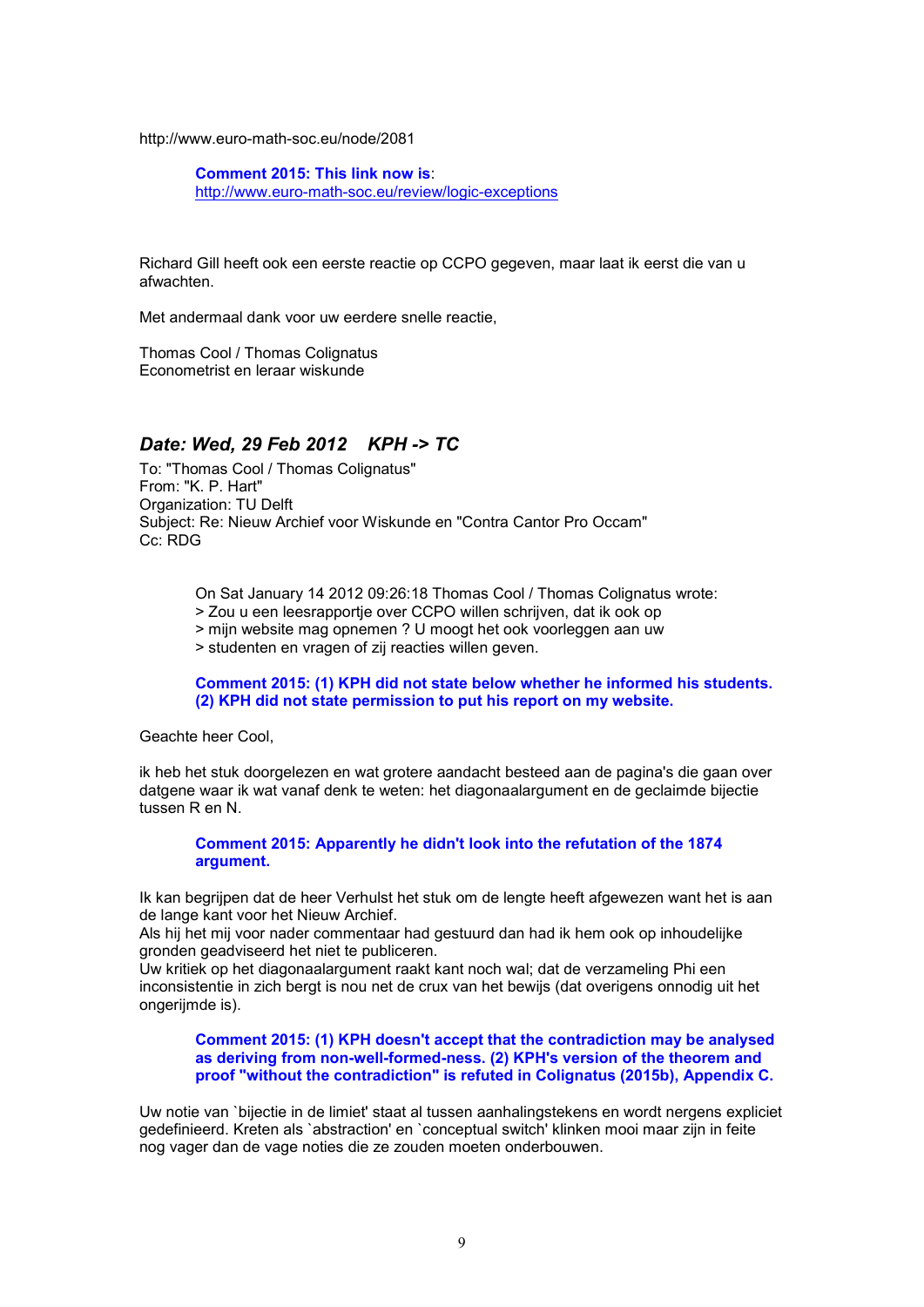**Comment 2015: (1) What this means is defined in the paper, in terms of a procedure. (2) The terms "bijection in the limit" and "bijection by abstraction" were names for that procedure. One can criticize a name (like "mathematical induction" is actually a deduction, since it refers to the definition of the natural numbers) but, then do so in proper manner. (3) Though not needed in 2012, more can be said on abstraction, see Colignatus (2015a):** http://thomascool.eu/Papers/Math/2015-01-09-Explanation-Wigner.pdf

Gedetailleerd commentaar staat in het bijgevoegde PDF-file.

Met vriendelijke groet, KP Hart

-- E-MAIL: K.P.Hart (...) PAPER: Faculty EEMCS PHONE: +31-15-2784572 TU Delft FAX: +31-15-2787245 Postbus 5031 URL: http://fa.its.tudelft.nl/~hart 2600 GA Delft the Netherlands

### *KPH's cool.pdf from 2012 with comments Colignatus 2012-2015*

Comments by K.P. Hart w.r.t. CCPO (legacy version) - thus, with some comments that are no longer relevant for CCPO-PCWA and Colignatus (2015b).

Reaction by Colignatus: see 2012 and lately e.g. Date: Mon, 27 Apr 2015 (2) TC -> RDG.

### 1. CANTOR'S THEOREM IN GENERAL

Ik zie niet wat er mis zou zijn met de definitie van de verzameling  $\Phi$ : deze is geheel volgens de voorwaarden van het Afscheidingsaxioma.

#### **Comment 2015:**

**(1) See Colignatus (2015b):** http://thomascool.eu/Papers/ALOE/2014-11-14-Paul-of-Venice.pdf **(2) Then explain the difference between Phi and Phi-accent (3) Don't you see the ambiguity in the Separation Axiom that you treat the set, that is being separated, as free while it is bound by the existential quantifier ? (4) If everything would be according to ZFC indeed, then select other axioms: since there are too many anomalies, like the above, and the lack of a set of all sets, and the schizophrenia of formal proper and informal improper sets. Especially for education in highschool it would be very useful to have a consistent representation of "naive set theory" without the strange consequences of ZFC and its transfinites.**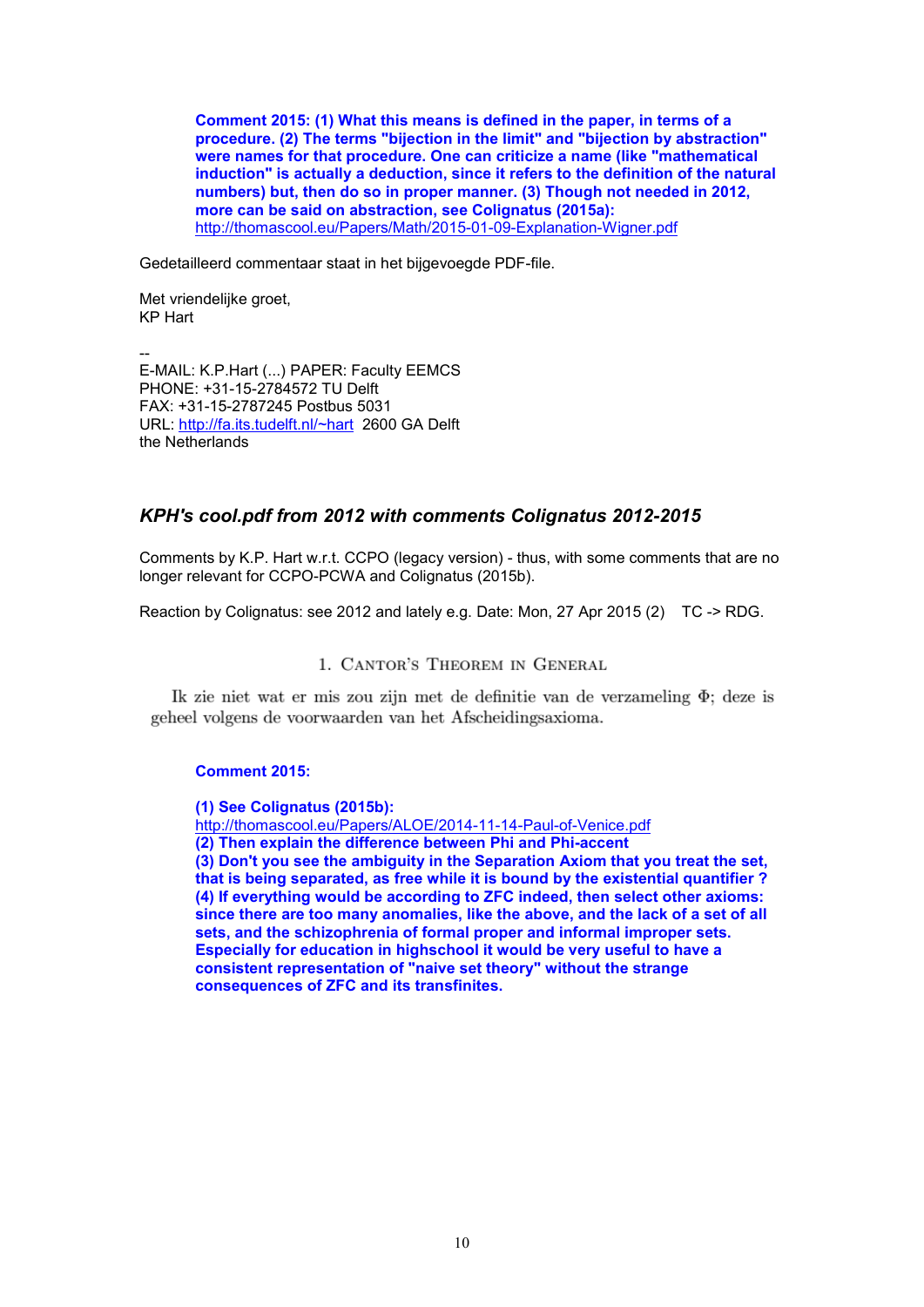Verder is het niet nodig aan te nemen dat  $f$  een bijectie is en Cantor zelf deed deze aanname in zijn bewijzen ook niet. Zijn formuleringen van de beide overaftelbaarheidsstellingen (die van  $\mathbb R$  en die van  $\{0,1\}^{\mathbb N}$ ) waren als volgt: als een (willekeurige) rij elementen van de onderhavige verzameling gegeven is dan bestaat een element van die verzameling dat niet in die rij voorkomt.

In deze geest is ook een bewijs te geven van de bewering: voor elke afbeelding  $f: A \to \mathcal{P}(A)$  bestaat een deelverzameling  $\Phi$  van A zó dat  $f(a) \neq \Phi$  voor alle  $a \in A$ . Gegeven zo'n afbeelding definieren we  $\Phi = \{a \in A : a \notin f(a)\}\$ . Zij nu  $a \in A$ , we

bewijzen dat  $f(a) \neq \Phi$ . Geval 1:  $a \in \Phi$ , in dat geval geldt  $a \in$  $Phi \setminus f(a)$  en dus  $f(a) \neq \Phi$ . Geval 2:  $a \notin \Phi$ , in dat geval geldt  $a \in f(a) \setminus \Phi$  en dus  $f(a) \neq \Phi$ .

Dit bewijs werkt voor elke verzameling A, ook eindige en in dat geval is  $\Phi$ expliciet op te schrijven. Het heeft niet meer nodig dan de noties van afbeelding en in/sur/bijectie.

#### **Comment 2015: This is refuted in Colignatus (2015b) Appendix C.**

Het inductiebewijs draagt veel meer bagage met zich mee: eerst moet de hele rekenkunde worden opgebouwd en daarna moet nog bewezen worden dat  $2^n$  inderdaad het aantal elementen van  $\mathcal{P}(\{1,2,\ldots,n\})$  is.

#### **Comment: I might agree.**

De 'small consistency condition' maakt de definitie circulair: om te controleren dat  $a \in \Phi$  moeten we eerst controleren dat  $a \in \Phi$  en daarvoor moeten we eerst controleren dat  $a \in \Phi$  en ...

**Comment 2015: (1) This was only a shorthand. The full expression without circularity is in ALOE 2007. To prevent further confusion, CCPO-PCWA uses this now too. See Colignatus (2015b). (2) It is surprising that the condition doesn't ring a bell, and that KPH doesn't see how his objection can be remedied easily.**

In de Afscheidings- en Vervangsaxioma's van Zermelo en Fraenkel (en Skolem) wordt die 'consistency condition' expliciet uitgesloten door de variabele die te definëren verzameling gaat aanduiden niet als vrije variabele in de definiërende formule toe te laten.

**Comment 2015: (1) This is not a free variable since it is bound by the existential quantifier. (2) It is not paradoxical to include it, since it is a consistency condition.**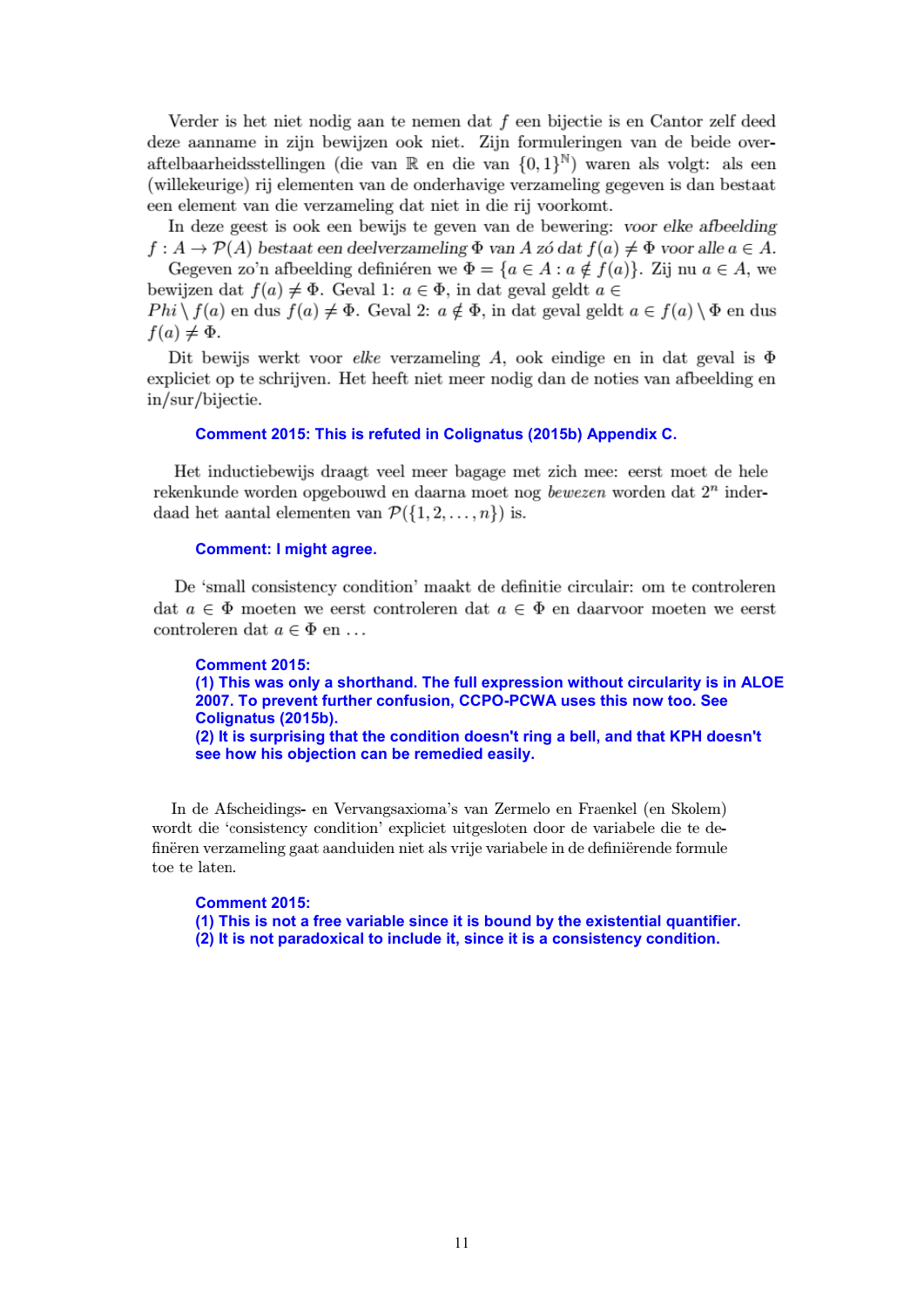#### 2. DE REËLE GETALLEN

De constructie van  $\mathbb R$  laat nogal wat te wensen over

Subsequently, we let  $d \to \infty$ . This creates both R and a map between that  $\mathbb R$  and  $\mathbb N$ .

Dit creëret niets want er wordt in het geheel niet gestipuleerd wat er dan wel gebeurt als  $d \to \infty$ .

Dit in tegenstelling tot de constructie door Gowers; deze begint met een welgedefinieerde verzameling, in één keer opgeschreven en vervolgt dan met definities van optelling, vermenigvuldiging en ordening zodat men een volledig geordend lichaam verkrijgt.

**Comment 2015: (1) This is curious. I do the same as Gowers, and refer to him. (2) A small difference is that Gowers directly uses the word "infinite" while I first set up R[d] and then have N[d] @ N. (3) A small difference is that Gowers develops equality and arithmetic, while I only refer to him since this is not at issue for me.**

Geen enkele (correcte) constructie is inferieur aan andere constructies: als  $K$ en  $L$  volledig geordende lichamen zijn dan zijn deze isomorf.

#### **Comment: It matters in terms of didactics.**

2.1. Bijection in the limit. Dit staat bol van ongedefinieerde begrippen, in het bijzonder wat we moeten verstaan onder limit $[n \to \infty, D[n]]$ .

**Comment 2015: (1) Terms are defined. (2) It is commonly defined in mathematics what a limit to infinity is.**

De 'verklarende' paragrafen die volgen verklaren niets en leveren zeker geen bijectie tussen  $\mathbb R$  en  $\mathbb N$  op.

**Comment 2015: They result into a "bijection by abstraction". Check the definition of "bijection by abstraction" and check what is done: then check that we have it as a result.**

De alinea

The  $@$  can be read as 'abstraction'.... 'bijection by abstraction'.

legt niets uit en maakt de zaak alleen maar erger door vage noties te definiëren in termen van nog vagere noties.

**Comment 2015: (1) Abstraction is a concept that features in common dictionaries. (2) What the process N[n] @ N does is well defined. There is no vagueness here. (3) The sentence merely stated that this is a process of abstraction too. Given what one knows from the dictionary, one can check whether or not it is correct to say that N[n] @ N is abstraction. (4) See more on abstraction in Colignatus (2015a):** http://thomascool.eu/Papers/Math/2015-01-09-Explanation-Wigner.pdf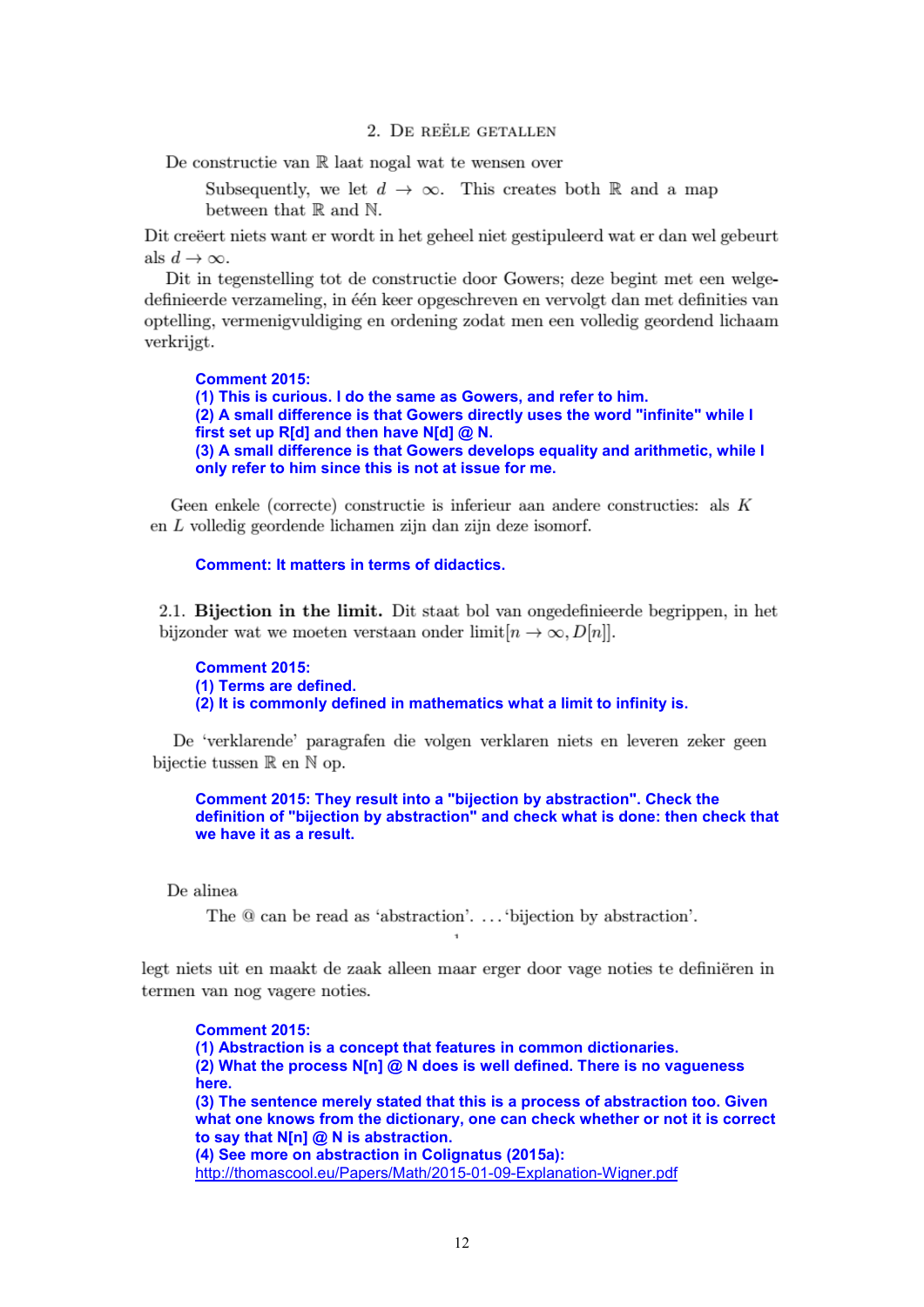Het argument "ik kan niet aangeven wat het beeld van 1/7 is maar geloof me maar het beeld bestaat echt" snijdt voor mij geen hout.

#### **Comment 2015:**

**(1) On March 3, I wrote to KPH that Cantor while assuming a bijection and using a diagonal element d[i, i], could not identify what the numerical value of i was, when he supposedly creates a number d[i, i] that would have a different value than the one already given. KPH fully accepts that Cantor cannot give such a value for i. Now he requires that I should be able to give a rank number for 1/7 ? Quod licet Jovi non licet bovi ?**

**(2) Abstraction allows us to imagine the decimal representation of the reals. We establish that N ~ R. By abstraction there must be a bijection. But the process of abstraction eliminates the ability to pinpoint precise ranking numbers. What is unreasonable about this ?**

## *Date: Thu, 01 Mar 2012 TC -> KPH*

To: "K. P. Hart" From: Thomas Cool / Thomas Colignatus Subject: Re: Nieuw Archief voor Wiskunde en "Contra Cantor Pro Occam" Cc: RDG

Geachte dr Hart,

Mijn hartelijke dank voor uw reactie. Ook al kraakt u mijn artikel af, dan nog weet ik het zeer te waarderen dat u de moeite neemt om mijn tekst door te nemen.

Mijn voornemen is nu uw leesrapport op mijn website op te nemen, met mijn commentaar erbij. Als u wilt kunnen we daarvoor hieronder nog even mogelijke misverstanden wegwerken. Ook in kopie aan Richard Gill.

Mijn verzoek is of u aldus nog even kort de onderstaande rejoinder wilt bekijken en wilt corrigeren, of bevestigen dat ik uw tekst op de website mag opnemen.

**Comment 2015: It is no use to put a reaction on one's website when it has a major misconception. KPH did not react to this email, and hence I could do little with his reaction.**

PM. Ik heb afgelopen maand eerder de onaangename ervaring gehad van een wiskundige die niet goed las, en mogelijk ben ik t.a.v. u nu te kort door de bocht. Mijn verzoek is het onderstaande met enige welwillendheid te lezen.

**Comment 2015: That mathematician was Jan van Rongen, see below.**

U noemt "abstractie" vaag gedefinieerd. Maar:

(1) Goed gedefinieerd is:  $N[n] = \{0, 1, ..., n\}$ 

(2) Goed gedefinieerd is:  $N = \{n \mid n = 0 \text{ of } n - 1 \text{ is element van } N\} = \{0, 1, 2, \dots\}$ 

(3) Dan is goed gedefinieerd (1)  $@$  (2) oftewel N[n]  $@$  N, want dit is twee goed gedefinieerde begrippen naast elkaar zetten

(4) In de geschiedenis van de wiskunde is er het geaccepteerd onderscheid van Aristoteles tussen potentieel en actueel oneindige, en (3) is daar een mooie notatie van.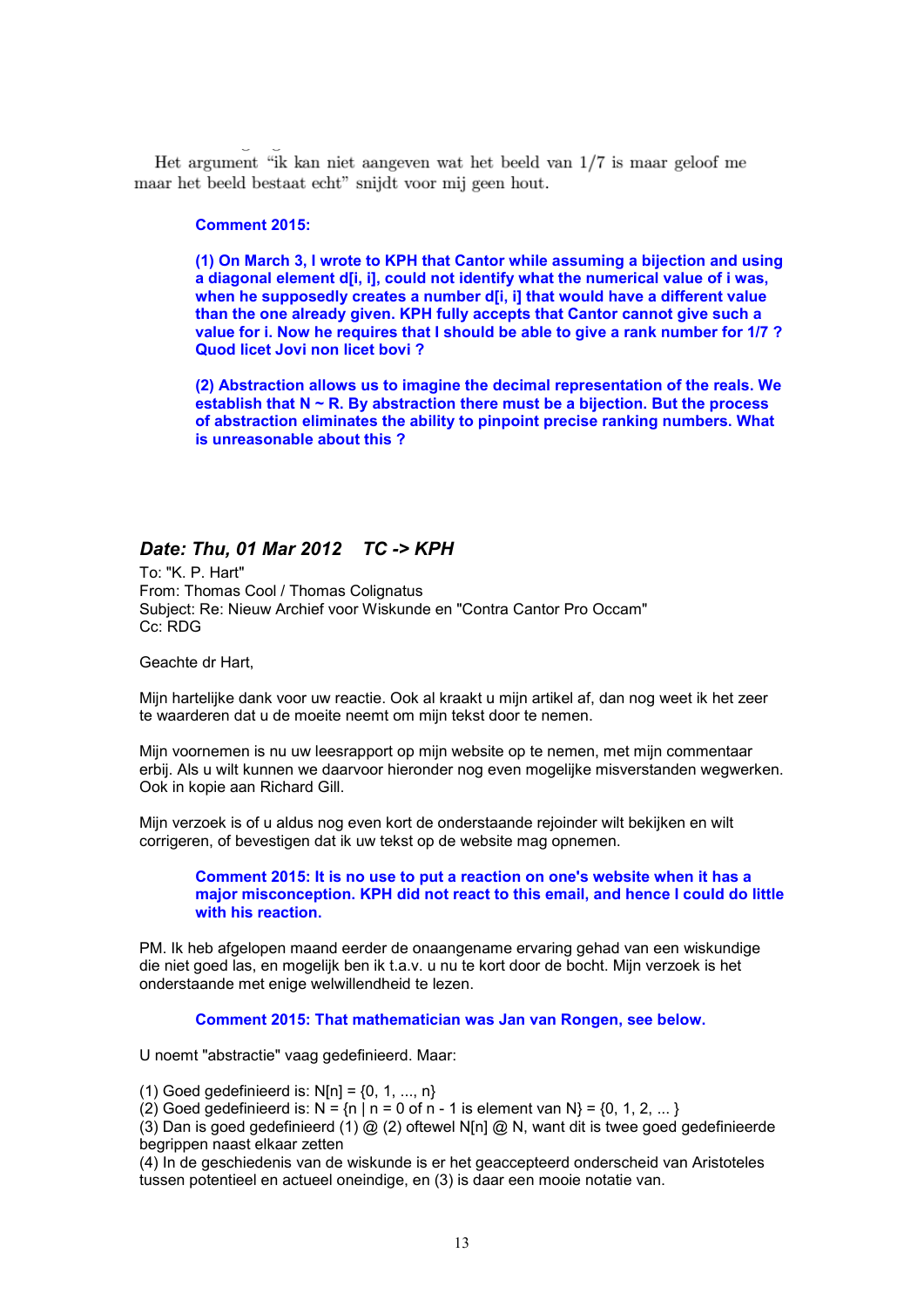Dus mijn commentaar bij uw tekst zal zijn dat u (a) niet goed kunt lezen, (b) inconsistent bent want u maakt wel onderscheid tussen eindig en aftelbaar oneindig maar wilt niet erkennen dat u dit onderscheid maakt.

**Comment 2015: Nowadays I would not put it like this. Of course KPH acknowledges the distinction between N[n] and N. It is better to rephrase it: that he doesn't accept that the notation "N[n] @ N" can be used for the switch from finite to (denumerable) infinite. It is a notation useful for didactics: why not accept it ?**

Mutatis mutandis voor "bijection by abstraction". Ik zet dit tussen aanhalingstekens, niet omdat ze vaag zijn, maar omdat ik wil benadrukken dat het nieuwe begrippen zijn, met een strenge definitie.

U schrijft: "Ik zie niet wat er mis zou zijn met de definitie van de verzameling Phi; deze is geheel volgens de voorwaarden van het Afscheidingsaxioma."

Ik zit niet in de axiomatiek. Ik heb er veel maar genoeg tijd aan besteed en het is niet "my cup of tea". Standaard is er het onderscheid tussen een formeel stelsel axiomas en daarnaast de bedoelde interpretatie (cq. alternatieven). Ik richt mij op het tweede. Mocht iemand anders willen helpen om vanuit mijn bedoelde interpretatie de passende axiomas te formuleren: fantastisch. Maar mij gaat het om die interpretatie. Waarbij ik meen dat studenten wiskunde de kans moeten krijgen om te zien dat de transfinieten onzin zijn zodanig dat ze daar niet hun leven aan verspillen. En dat we in het middelbaar onderwijs re-ele getallen kunnen uitwerken, met 1 / 3 = 0.333... zodanig dat 3 \* 0.333.... = 0.999..... = 1.

**Comment 2015: (1) KPH in 2012 stated that Phi satisfies the Separation Axiom but did not show this in formulas, so I hesitated discussing this because of a risk of getting lost in communication about the proper formulation. (2) In November 2014 Bas Edixhoven was so kind to write out some the formulas (except on the Separation Axiom again). (3) Colignatus (2015b) then does what mathematicians should have done given CCPO: propose some other axioms for set theory. (4) Given Colignatus (2015b), I am more at ease in observing that Hart (2011, 2013) in his formulation of the Separation Axiom ("afscheidingsschema" p29) has the ambiguity that the set y that is being separated would be free and excluded, while it actually is bound by the existential quantor. See Colignatus (2015b) for the consequences.**

Uw eigen formulering van het afscheidingsaxioma gebruikt ook de term "welgevormd". Ik hanteer driewaardige logica waarin ook "schijnbaar welgevormd maar onzinnig" mogelijk is.

U schrijft: "Verder is het niet nodig aan te nemen dat f een bijectie is". Wanneer ik uw argumentatie "diagonaal" doorneem (ik ben er niet voor gaan zitten) dan lijkt het erop dat u wel gelijk kunt hebben t.a.v. de specifieke bewering dat voor deze Phi <> f[a], maar het gaat me juist om de bijectie  $N \sim R$ .

**Comment 2015: (1) Indeed, KPH hasn't reacted yet on my rejection of Cantor 1874 in CCPO-PCWA. (2) My response here in 2012 is weak. Colignatus (2015b) Appendix C now refutes KPH's version of theorem and "proof without contradiction" that actually relies on that contradiction too.**

U schrijft: "De `small consistency condition' maakt de definitie circulair: om te controleren dat a in Phi moeten we eerst controleren dat a in Phi".

U heeft gelijk dat ik alleen de situatie uitwerk waarin Phi op zichzelf wordt toegepast. U moet me vergeven: ik had zo'n soort uitkomst voor een andere waarde natuurlijk wel gezien maar triviaal geacht. Ik ga gewoonlijk uit van de begrijpende lezer die zelf wel de ontbrekende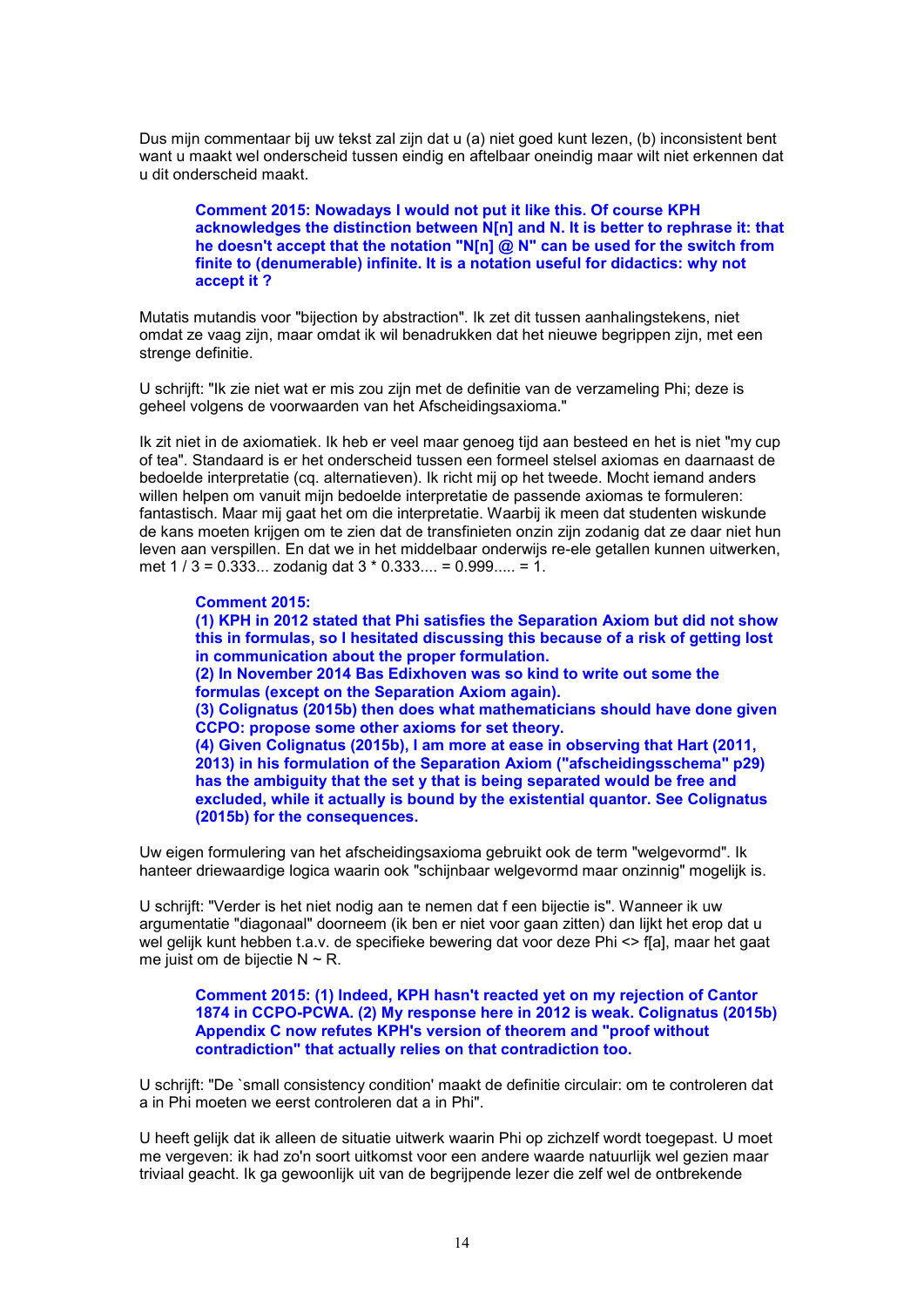stukjes kan invullen. Ook omdat teksten onleesbaar worden wanneer ze veranderen in een wiskundig diktaat. Maar bij nader inzien heeft u volkomen gelijk dat CCPO hier onnodig zwak is geformuleerd. Voor het goede begrip dan:

(1) Phi =  $\{x \in A \mid (1) \times \text{ongelijk} \text{ aan Phi}: x \text{ niet in } f[x],\}$ (2) x gelijk aan Phi: (x niet in f[x]) & (x in Phi)  $\}$ }

> **Comment 2015: See the email of 03 Mar 2012 TC -> KPH cc RDG for a correction of "op zichzelf wordt toegepast".**

Het is mijn gebruik om lezers te bedanken voor kritische opmerkingen, zonder te impliceren dat zij achter mijn werk staan. Wanneer u dit waardeert, wil ik u in de update van CCPO voor deze kritiek bedanken. Als u mij hiervoor goedkeuring geeft ?

**Comment 2015: Colignatus (2015b) now thanks KPH for alerting me to this confusion by also knowledgeable readers who should not be confused.**

U schrijft: "In de Afscheidings- en Vervangsaxioma's van Zermelo en Fraenkel (en Skolem) wordt die `consistency condition' expliciet uitgesloten door de variabele die te definiëren verzameling gaat aanduiden niet als vrije variabele in de definiërende formule toe te laten."

Dat lijkt me correct. ALOE en CCPO bekritiseren de standaard aanpak van typen dan ook als een verkeerde aanpak, die zinvolle zelfreferentie nodeloos uitsluit. Dus uw opmerking is geen kritiek op CCPO maar een bevestiging, zou ik dan denken.

**Comment 2015: This statement of mine is confusing, in hindsight.**

**If KPH had shown in formulas how the proof for Cantor's Theorem relies on (this ambiguity in) the Separation Axiom, then I could have been more specific in 2012. This is dealt with now in Colignatus (2015b).**

**My position now is twofold:**

**(1) The consistency condition does not rely on a free variable since it falls under the existential quantifier ("there is a set"). Thus ZFC has the anomaly of the difference between Phi and Phi-accent: that users of ZFC must explain.**

**(2) The anomaly and the curious transfinites are reasons to reject ZFC as a "proper" axiomatisation of set theory. In mathematics anything goes, and any set of axioms would be acceptable if it isn't inconsistent. But we are also looking for a formalisation of the naive notion of the "set of all sets".**

U schrijft over de re-ele getallen: "Dit creeert niets want er wordt in het geheel niet gestipuleerd wat er dan wel gebeurt als [d -> infinity]. Dit in tegenstelling tot de constructie door Gowers; deze begint met een welgedefinieerde verzameling, in een keer opgeschreven "

Dit is een curieuze opmerking. Ik doe hetzelfde als Gowers en verwijs daarbij naar hem. Ik heb de tekst waarnaar ik verwijs er nog eens op nageslagen.

http://www.dpmms.cam.ac.uk/~wtg10/decimals.html

Hij schrijft "To begin with, one defines an infinite decimal in the obvious way, as a finite sequence of elements of the set {0,1,2,3,4,5,6,7,8,9} followed by a decimal point followed by an infinite sequence of elements of the set {0,1,2,3,4,5,6,7,8,9}. This isn't quite the whole definition since one must point out that some of these objects are equal: (....) "

Terwijl Gowers het woord "infinite" gebruikt, benoem ik nog wel de twee tussenstappen van eerst R[d] en vervolgens de overgang dat N[d] @ N.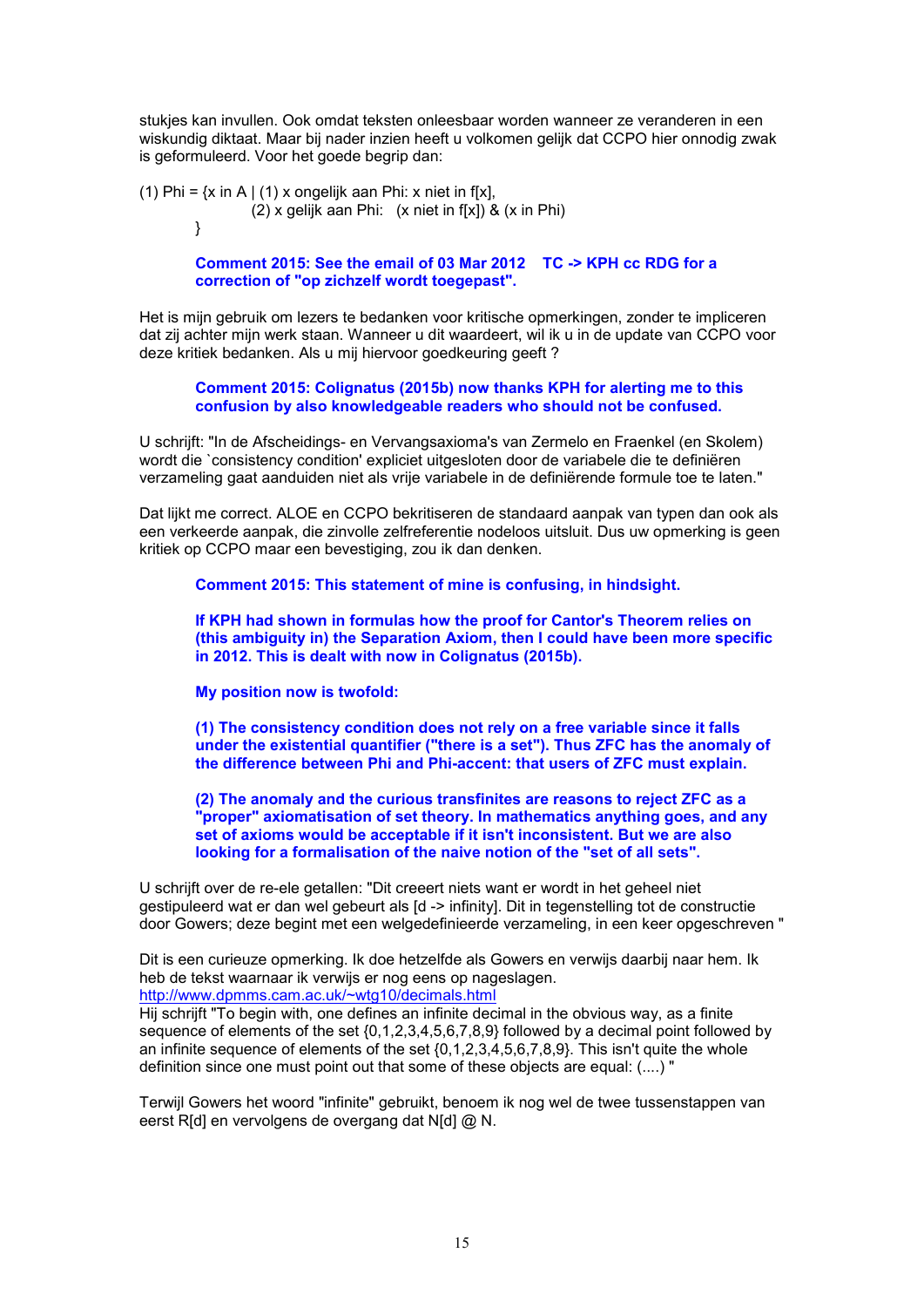U heeft gelijk dat er dan nog van alles moet gebeuren om te beschrijven wanneer x = y of wat x + y betekent, maar CCPO gaat over oneindigheid, niet over zulke vragen, daarvoor verwijst het naar Gowers.

Kernvraag voor u: wat staat uw begrip in de weg ? De onwelgevallige conclusie dat je er ook zo tegen aan kunt kijken, of, als het de notatie is, het gebrek aan tijd of de weerzin het dan nog eens in eigen notatie op te schrijven ?

U schrijft: "Het argument "ik kan niet aangeven wat het beeld van 1/7 is maar geloof me maar het beeld bestaat echt" snijdt voor mij geen hout."

Het is de vraag of het aanwijzen van een index voor 1/7 een zo zinvolle vraag is. De redenering is constructief tot het moment dat men de stap van abstractie maakt. Daarna verdwijnt de aanwijsbaarheid. Maar we kunnen nog steeds zeggen dat  $N \sim R$ , met het onderscheid tussen potentieel en actueel oneindig.

Wanneer u dan aanwijsbaarheid blijft verlangen, dan lijkt dat alsof u gevangen zit in de paradox van Zeno, met de verkeerde redenering dat Achilles de schildpad nooit kan inhalen. Of dat u van Wortel[2] de rationele representatie wilt omdat u meent dat alle getallen zo zijn uit te drukken. Waarom niet gewoon accepteren dat in deze benadering er geen aanwijsbare index is ? Zowel Cantor als Colignatus zeggen dat er geen aanwijsbare index is (tenzij expliciet opgenomen als je die nodig zou hebben), Cantor zegt dat die niet kan bestaan, Colignatus zegt dat het geen zinvolle vraag is (dat "bestaan" hier als wiskundige term ietwat in de lucht hangt).

Met vriendelijke groet,

Thomas Cool / Thomas Colignatus

### *Date: Fri, 02 Mar 2012 RDG -> TC cc PKH*

To: "Thomas Cool / Thomas Colignatus" Subject: Re: Nieuw Archief voor Wiskunde en "Contra Cantor Pro Occam" From: "Richard Gill" <RDG> Cc: "K. P. Hart", RDG

"Cantor zegt dat die niet kan bestaan, Colignatus zegt dat het geen zinvolle vraag is (dat "bestaan" hier als wiskundige term ietwat in de lucht hangt)."

Waarom moeten we hier een probleem van maken? Het lijkt me wel handig om van uit te gaan dat reele getallen "bestaan", en ik zie helemaal geen probleem, integendeel, dat ze niet in 1-1 correspondentie kunnen worden gebracht met de natuurlijke getallen.

De methode Colignatus ziet een paradox die er niet is, en lost die niet bestaande paradox vervolgens op door een spreek-verbod in te voeren, door het woord bijectie te vervangen door een woord "bijectie in de limiet" waar we niets mee kunnen doen. Waarom zou het een probleem zijn, dat wiskundig "bestaan" in de lucht hangt? Het praktijk leert dat we uitstekend mee uit de voeten kunnen komen.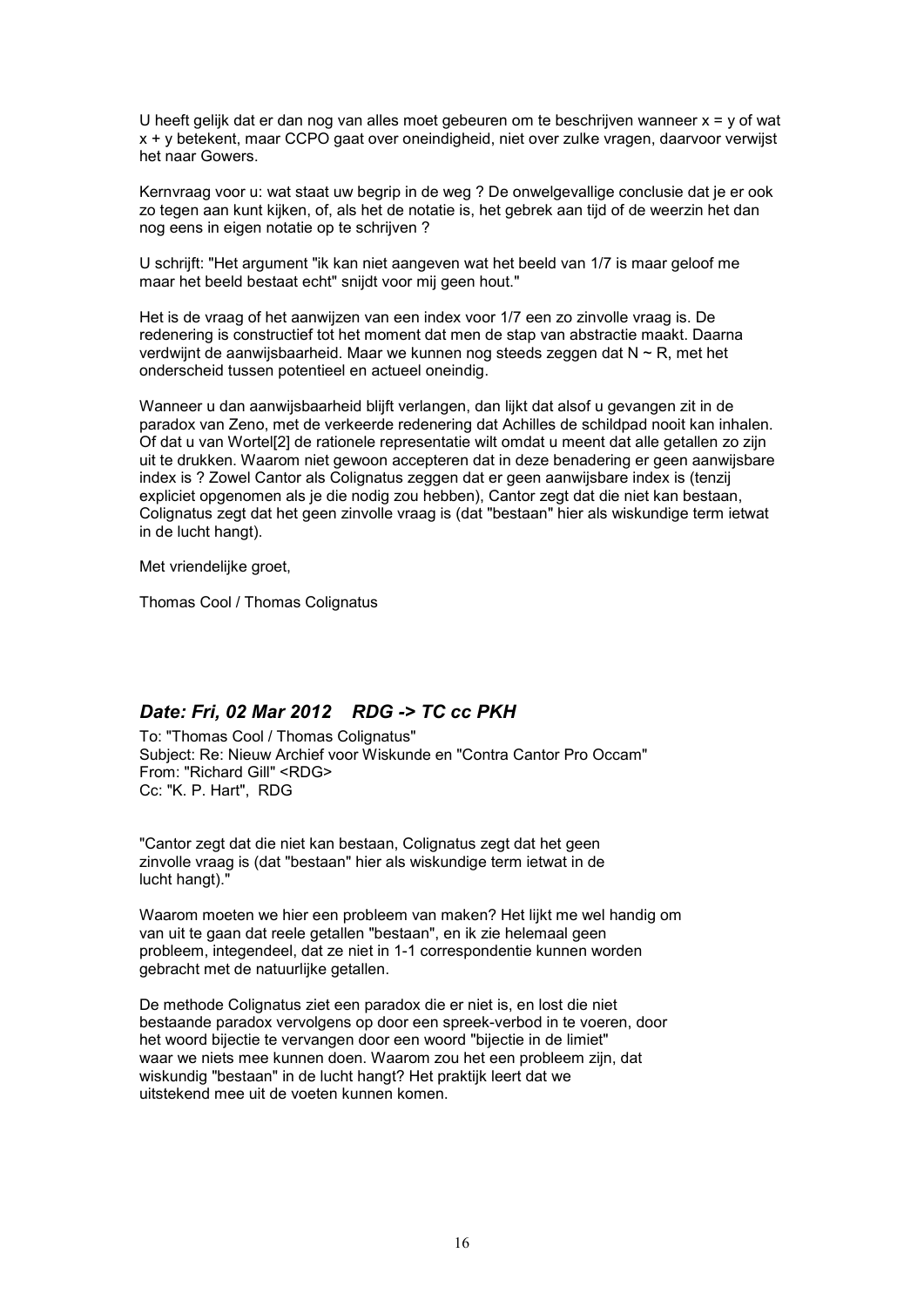# *Date: Fri, 02 Mar 2012 TC -> RDG cc KPH*

To: RDG From: Thomas Cool / Thomas Colignatus Subject: Re: Nieuw Archief voor Wiskunde en "Contra Cantor Pro Occam" Cc: "K. P. Hart"

Hi Richard,

Het probleem van K.P. Hart was dat CCPO geen goede definities zou kennen. Hopelijk is verhelderd dat dit wel het geval is. Er is dus een interpretatie om N en R als even groot te zien, namelijk als het actueel oneindige, oftewel het continuum. Het tellen in N is potentieel oneindig.

Het lijkt me dat wiskundigen dit als zodanig kunnen accepteren en in de leerboekjes over het oneindige kunnen opnemen. Zodanig dat menigeen zich tweemaal bedenkt voordat hij of zij aan transfinieten begint.

Wat jij nu doet, is de interpretatie bekijken.

At 11:34 2012-03-02, Richard Gill wrote: "Cantor zegt dat die niet kan bestaan, Colignatus zegt dat het geen zinvolle vraag is (dat "bestaan" hier als wiskundige term ietwat in de lucht hangt)."

Waarom moeten we hier een probleem van maken? Het lijkt me wel handig om van uit te gaan dat reele getallen "bestaan", en ik zie helemaal geen probleem, integendeel, dat ze niet in 1-1 correspondentie kunnen worden gebracht met de natuurlijke getallen.

Reele getallen bestaan. Waar je mij citeert heeft dat betrekking op de vraag of de 1-1 correspondentie zodanig bestaat dat je die kunt aanwijzen, bijv. voor 1/7. Mijn antwoord is dat je het "bestaan" kunt accepteren "in abstractie" maar niet zodanig dat er een aanwijsbare index voor 1/7 is. Niet alle vragen zijn meteen zinvol.

Als er een hard bewijs is van afwezigheid van 1-1 correspondentie dan accepteer ik dat. Maar de bewijzen van Cantor: (a) Het algemene bewijs met verzameling Phi bevat een Russellparadox constructie die als onzinnig is te verwerpen, (b) Het specifieke diagonaal argument voor R bevat de aanname van een diagonaal terwijl de constructie van R geen aanwijsbare diagonaal heeft, want iedere R[d] is maar d diep, (c) Het bewijs met de intervallen vooronderstelt reeds oneindig diepe getallen terwijl ook deze constructief slechts bestaan in R[d]. Als je zulke "bewijzen" accepteert kun je net zo goed meteen definieren dat "transfinieten bestaan".

De methode Colignatus ziet een paradox die er niet is, en lost die niet bestaande paradox vervolgens op door een spreek-verbod in te voeren, door het woord bijectie te vervangen door een woord "bijectie in de limiet" waar we niets mee kunnen doen. Waarom zou het een probleem zijn, dat wiskundig "bestaan" in de lucht hangt? Het praktijk leert dat we uitstekend mee uit de voeten kunnen komen.

Kun je aangeven welke paradox je bedoelt, welke ik zou zien die er niet is ?

Ik had de indruk dat transfinieten alleen in wiskunde "bestaan" maar nog geen praktische toepassingen hadden gevonden. Wanneer deze wiskunde tot toepassingen in bruggenbouw of computers heeft geleid, hoor ik het graag.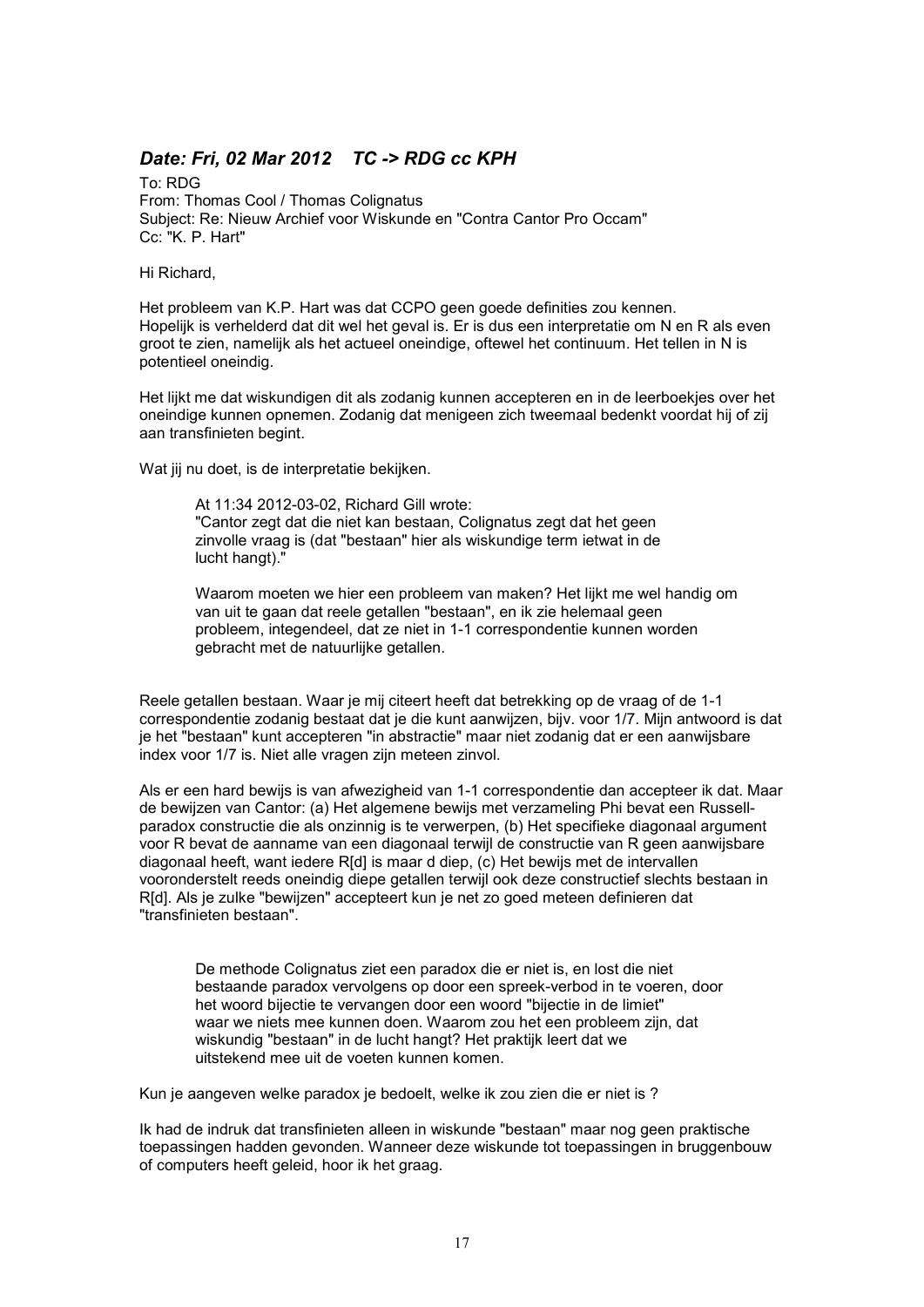Hartelijke groet,

Thomas

# *Date: Sat, 03 Mar 2012 TC -> KPH cc RDG*

To: "K. P. Hart" From: Thomas Cool / Thomas Colignatus Subject: Kleine correctie Cc: RDG

Geachte dr. Hart, en beste Richard,

In een vorig email (hieronder) schreef ik te snel dat Phi op zichzelf wordt toegepast. Dat is inaccuraat. Bij de Russell paradox wordt de verzameling op zichzelf toegepast. Bij de constructie van Cantor zit er nog de veronderstelde bijectie f tussen, en moet phi met kleine letter geschreven worden.

Ik heb CCPO nu aangepast en verhelderd hoe ik de "small consistency condition" bedoel. Natuurlijk is "infinite regress" te vermijden. Het gaat er alleen om te tonen dat de uitzonderingsclausule voortkomt uit de logica en niet een willekeurig opgelegde keuze is.

De aangepaste file heeft dezelfde naam. Zie paragraaf 1.2.1 voor Russell en paragraaf 2 voor Cantor:

http://thomascool.eu/Papers/ALOE/2011-08-07-ContraCantorProOccam.pdf

**Comment 2015: CCPO is listed for legacy reasons and some remaining points w.r.t. non-standard analysis. The proper argument w.r.t. the diagonal now is in Colignatus (2015b)** http://thomascool.eu/Papers/ALOE/2014-11-14-Paul-of-Venice.pdf **and CCPO-PCWA:** http://thomascool.eu/Papers/ALOE/2012-03-26- CCPO-PCWA.pdf

PM. Er is nog deze formulering: In het diagonaal argument voor R pakt Cantor het digit d[i, i] en manipuleert dit: maar hij kan natuurlijk niet aangeven wat precies de numerieke waarde van deze i is. Waarom is het dan zo slecht van mij dat ik de index van 1/7 niet kan aangeven ?

**Comment 2015: This is an important remark, though made fleetingly.**

Met beste groet,

Thomas

At 12:32 2012-03-01, Thomas Cool / Thomas Colignatus wrote:

U heeft gelijk dat ik alleen de situatie uitwerk waarin Phi op zichzelf wordt toegepast. U moet me vergeven: ik had zo'n soort uitkomst voor een andere waarde natuurlijk wel gezien maar triviaal geacht. Ik ga gewoonlijk uit van de begrijpende lezer die zelf wel de ontbrekende stukjes kan invullen. Ook omdat teksten onleesbaar worden wanneer ze veranderen in een wiskundig diktaat. Maar bij nader inzien heeft u volkomen gelijk dat CCPO hier onnodig zwak is geformuleerd. Voor het goede begrip dan:

(1) Phi =  $\{x \in A \mid (1) \times \text{ongelijk} \text{ aan Phi}: x \text{ niet in } f[x],\}$  $(2)$  x gelijk aan Phi: (x niet in f[x]) & (x in Phi) }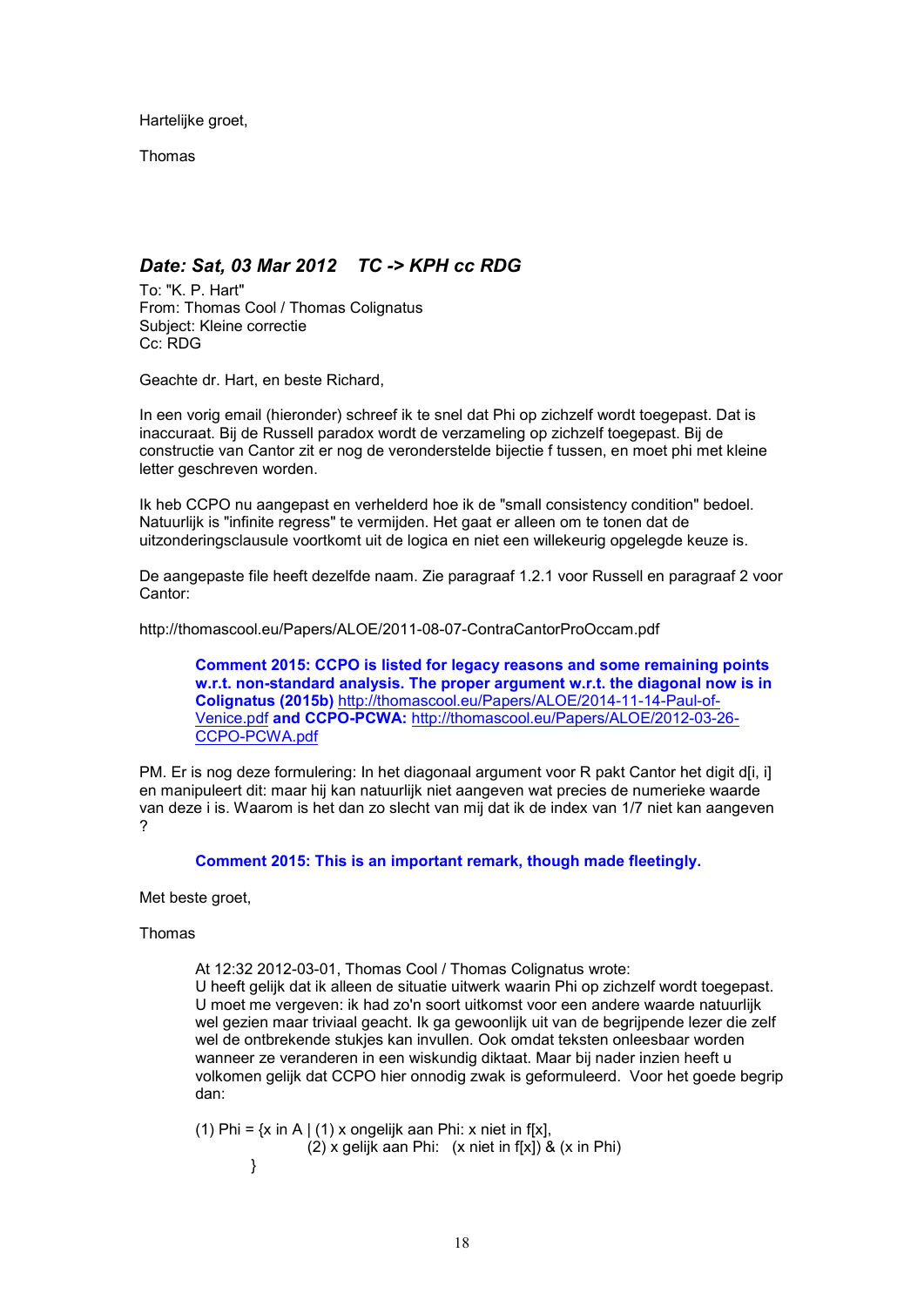## *Date: Tue, 06 Mar 2012 TC -> KPH*

To: "K. P. Hart" From: Thomas Cool / Thomas Colignatus Subject: Nieuwe versie CCPO Cc: RDG

Geachte dr. Hart,

Het ligt in mijn bedoeling u minimaal lastig te vallen t.a.v. wat voor u gesneden koek is, en waar de wereld al sinds 1874 te maken heeft met allerlei meningen over Cantor en diagonalen ...

(1) Er is nu wel een nieuwe versie: http://thomascool.eu/Papers/ALOE/2011-08-07-ContraCantorProOccam.pdf

> **Comment 2015: CCPO is listed for legacy reasons and some remaining points w.r.t. non-standard analysis. The proper argument w.r.t. the diagonal now is in Colignatus (2015b)** http://thomascool.eu/Papers/ALOE/2014-11-14-Paul-of-Venice.pdf **and CCPO-PCWA:** http://thomascool.eu/Papers/ALOE/2012-03-26- CCPO-PCWA.pdf

(1a) Met t.a.v. de infinite regress de verwijzing naar ALOE (2007) pag 129, ongewijzigd in de tweede druk 2011, dat de shorthand notatie staat voor de langere maar minder goed leesbare vorm zonder die infinite regress.

(1b) In de Appendix in stappen uitgewerkt waarom het bewijs van 1874 in de lucht hangt. Dit argument is niet anders dan in de vorige versies maar nu wel in stappen uitgewerkt zodat het wellicht didactischer is.

(2) Gaarne zou ik uw reactie / PDF op mijn website opnemen zodanig dat lezers alles bij elkaar hebben. Ik zou dan ook mijn commentaar erbij zetten. Om misverstanden te vermijden zou ik nog gaarne vragen of u nog correcties heeft n.a.v. mijn "rejoinder". NB. Ik probeer de discussie in het Engels te voeren, wellicht kunt u een mogelijke herziene tekst ook in het Engels opstellen ?

(3) Een vraagje: aangezien u in de axiomatiek zit, zou het geen uitdaging voor u of een promovendus zijn om een stelsel op te stellen dat ALOE en CCPO vangt ? Ik ben 57 jaar en richt me gaarne op de intended interpretation...

**Comment 2015: This clarifies that I only looked at the axiomatics with great hesitation, and only because Bas Edixhoven was so kind to explain a bit more, see for the result Colignatus (2015b). Please note that I had been aware in 1981 that the purpose of the Separation Axiom was to kill Russell's paradox, and that it works via the separation of new sets from existing ones. Till November 2014 I had however no clear development in formulas how it works in the traditional derivation for Cantor's Theorem.**

Met vriendelijke groet,

Thomas Cool / Thomas Colignatus

# *Date: Thu, 08 Mar 2012 TC -> KPH cc RDG*

To: "K. P. Hart" From: Thomas Cool / Thomas Colignatus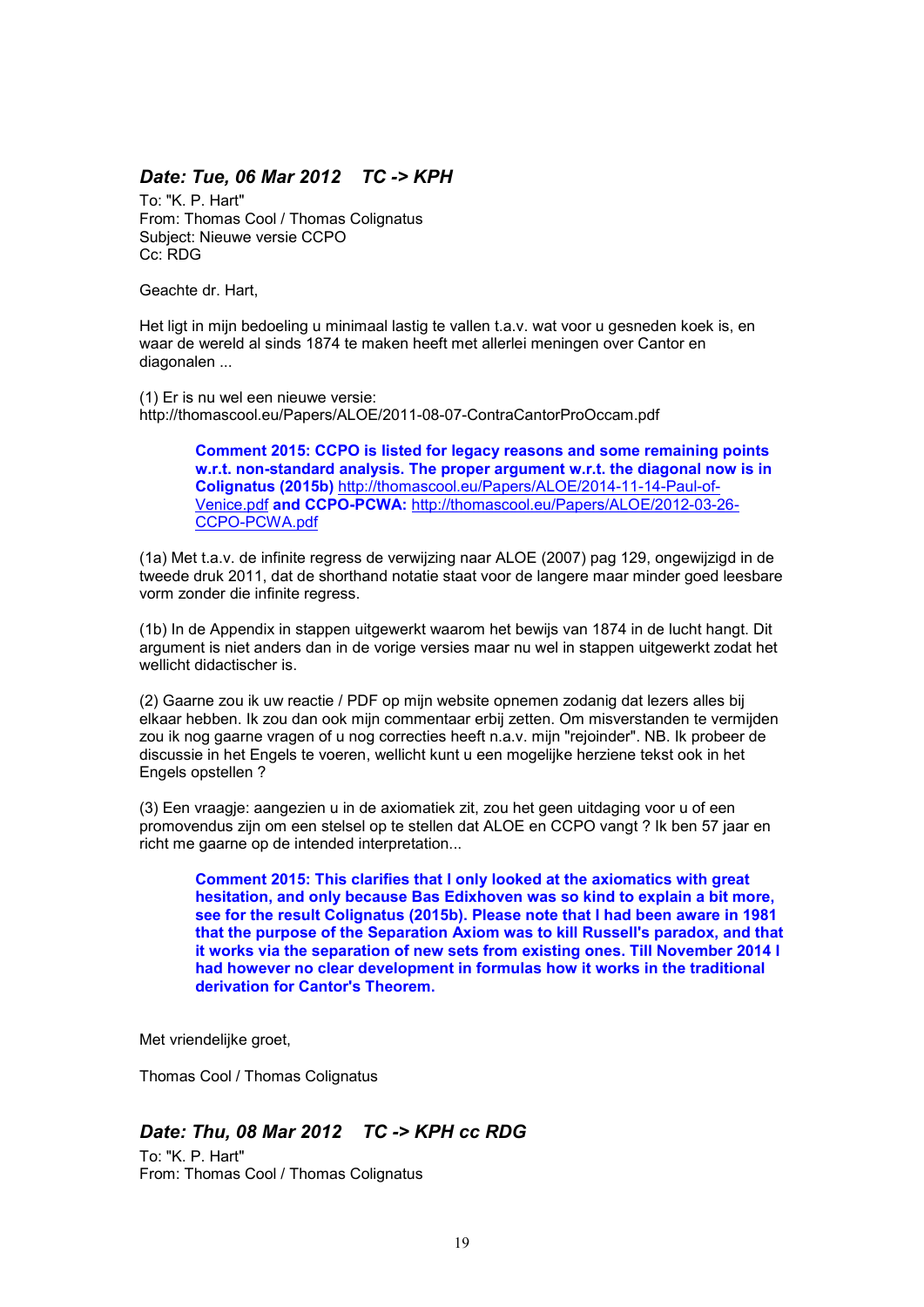Subject: M.b.t. het commentaar van Jan van Rongen Cc: RDG

Geachte dr Hart,

Na ampel intern beraad lijkt het me gepast u op de hoogte te stellen van het commentaar van Jan van Rongen en mijn reactie daarop. Gedurende een paar dagen leek het me zuiver om uw oordeel daar niet door te laten beinvloeden. Maar naarmate de tijd voortschrijdt wordt de kans groter dat u deze andere discussie tegenkomt en dan denkt dat ik het had moeten melden.

Deze gedachtenwisseling staat hier: http://thomascool.eu/Papers/ALOE/JvR/2012-03-06.html

Mijn hoop is dat u bereid zou zijn om uw eerder gegeven commentaar nog eens te bekijken op de punten die ik in mijn rejoinder heb aangegeven. Wellicht dat ook deze discussie met Van Rongen nuttig is. Mijn bedoeling is dan zo'n pagina te maken zoals ik voor Van Rongen heb gedaan. PM. Mocht u hem willen bereiken, dan zal hij dat niet bezwaarlijk achten: Jan van Rongen <... email address ....>

Dus, voor de goede orde: Ik geef een nieuwe definitie, waardoor op het VWO een consistent verhaal kan worden gehouden zonder transfinieten. Mijns inziens is dit consistent. Ik ben niet echt geinteresseerd in een discussie over wat Cantor precies doet. CCPO bevat een aanwijzing voor onderzoekers als u die zich daar wel mee bezighouden. Dat is een aanwijzing en zal denkelijk verder niet veel scherper worden omdat ik me niet de tijd kan gunnen om daar verder in te gaan. Globaal komt die suggestie erop neer dat intervallen en limieten in het continuum blijkbaar niet onafhankelijk van de constructie van R zelf geconstrueerd zouden kunnen worden. In hoeverre dit kan leiden tot "nieuwe" wiskundige resultaten, zoals Richard Gill wil, zal mij op dit moment worst zijn. In mijn contact met u gaat het erom of u kunt bevestigen dat u ook ziet dat de constructie van "bijectie via abstractie" een consistente en coherente aanpak is.

**Comment 2015: This situation is basically the same in 2015, except that Colignatus (2015b) invites uses of ZFC to explain the difference between Phi and Phi-accent, and to verify that the proposed alternative axioms result into a set theory closer to naive notions like the "set of all sets".**

Ik kopieer een deel van een email van Richard Gill aan me van gisteren. Hij merkt terecht op:

This seems to me to be a discussion about nothing. You don't like the usual definition of "countable", "uncountable". You make a new definition and according to your new definition R is countable.

> **Comment 2015: (1) This is tricky. A small finite set could be regarded as "countable" in a physical sense. A huge finite set might not be "countable" in the life of single human. Mathematicians call N "countable" too, even though it is infinite, but it can never be counted physically - only measured as a continuum.**

> **In that case, "countable" merely is another way of saying that there is a bijection with N.**

> **(2) Though it is a definition, it is dubious whether it is "new". The notion of "bijection by abstraction" only gives what all mathematicians accept: N[d], R[d], a bijection between R[d] and N[10^d], N[d] @ N, and R[d] @ R. At issue is only whether they are willing to use the words "bijection by abstraction" to capture these notions in their jointness.**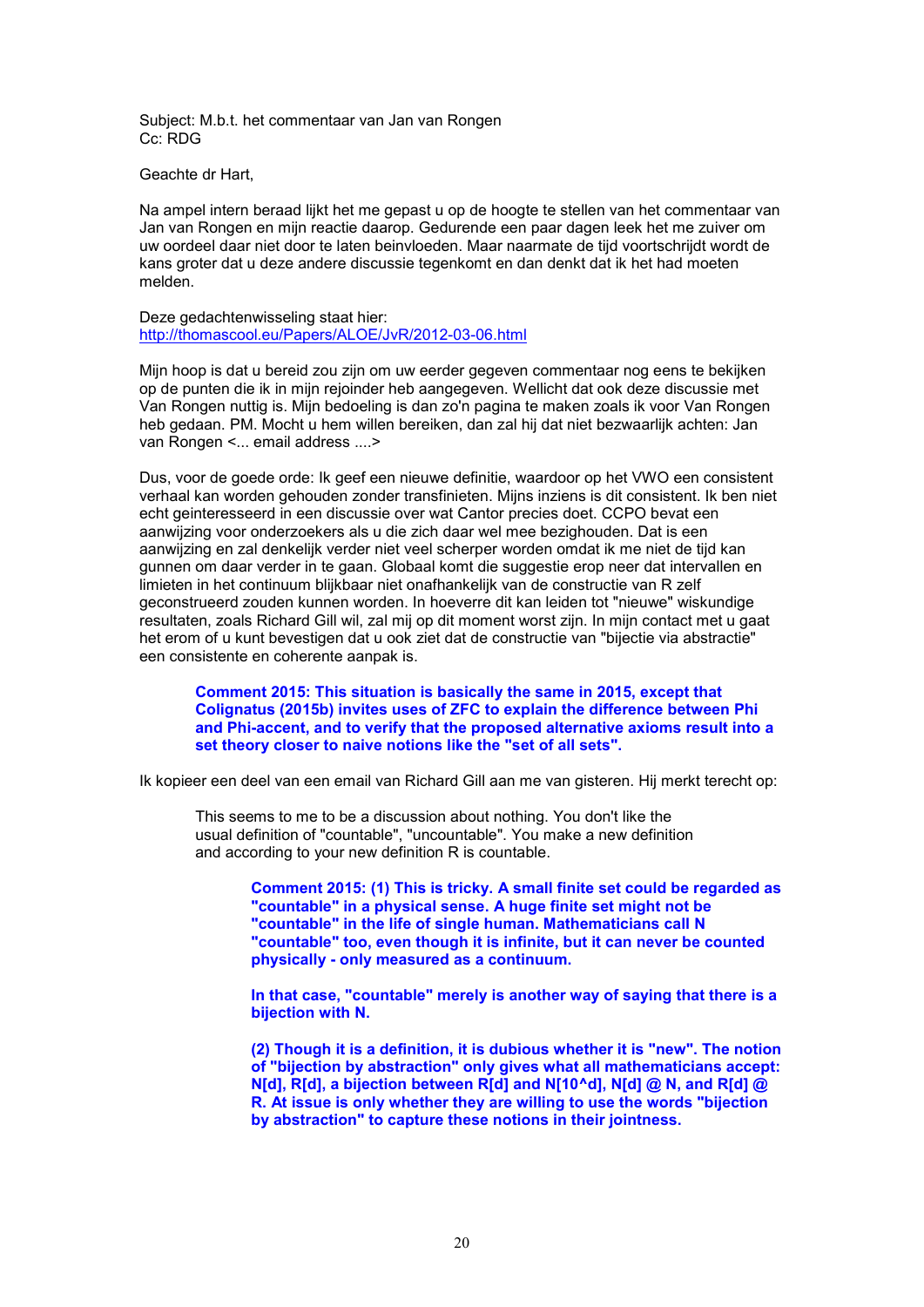**My proposal is to capture that mystery within a phrase, so that the mystery is still there, but does not create the suggestion of a misconception like Cantor's.**

**Indeed, the term "bijection by abstraction" would be a term that covers what is being done. But mathematicians might not like to use the word "bijection" when they follow Cantor.**

**(3) With this comment, RDG's interpretation is correct.**

Van Rongen and I like the old definition and according to our definition R is uncountable.

We had better both agree that R is Hart-Gill-Rongen-uncountable and Colignatus-countable. No contradiction, no issue (so far).

De abstractie voor N leidt tot eenzelfde begrip van aftelbaarheid. De abstractie voor R leidt tot "aftelbaar via abstractie" zodat  $N \sim R$ .

Ik heb dit verschillende malen tegen Van Rongen gezegd maar hij wil dit niet accepteren. U blijkbaar ook nog niet. Misschien wilt u er nog eens naar kijken.

PM. Richard Gill lijkt te suggereren dat deze wiskunde van transfinieten het mogelijk heeft gemaakt dat we die raket naar de maan hebben gestuurd. Heeft u inderdaad bewijs van zulke praktische toepassingen [?]

PM. Ik zou een verbeterde reactie van u ook waarderen omdat Van Rongen de non-sequitur toepast: wanneer die Cool niets van de transfinieten begrijpt dan zullen zijn gedachten over econometrie ook wel niets voorstellen. Wanneer u dit circus wilt volgen dan verwijs ik naar: http://www.joop.nl/opinies/detail/artikel/samsom\_versus\_plasterk/

Met vriendelijke groet,

Thomas Cool / Thomas Colignatus

Date: Wed, 7 Mar 2012 11:34:16 +0100 From: "Richard Gill" <RDG> To: "Thomas Cool / Thomas Colignatus"

This seems to me to be a discussion about nothing. You don't like the usual definition of "countable", "uncountable". You make a new definition and according to your new definition R is countable.

Van Rongen and I like the old definition and according to our definition R is uncountable.

We had better both agree that R is Hart-Gill-Rongen-uncountable and Colignatus-countable. No contradiction, no issue (so far).

Now I do claim that Hart-Gill-Rongen-countable/uncountable is a useful distinction which is part and parcel of modern mathematics. Not the mathematics taught in schools. The mathematics which has helped people get to the moon, build atom bombs, invent financial derivatives and wreck the world economy, cure some diseases and invent many more. The mathematics which Hart, van Rongen and I all know and love very intimately.

**Comment 2015: RDG ought to show that insights in the transfinites indeed helped mankind reach the moon, and so on. My reading is that**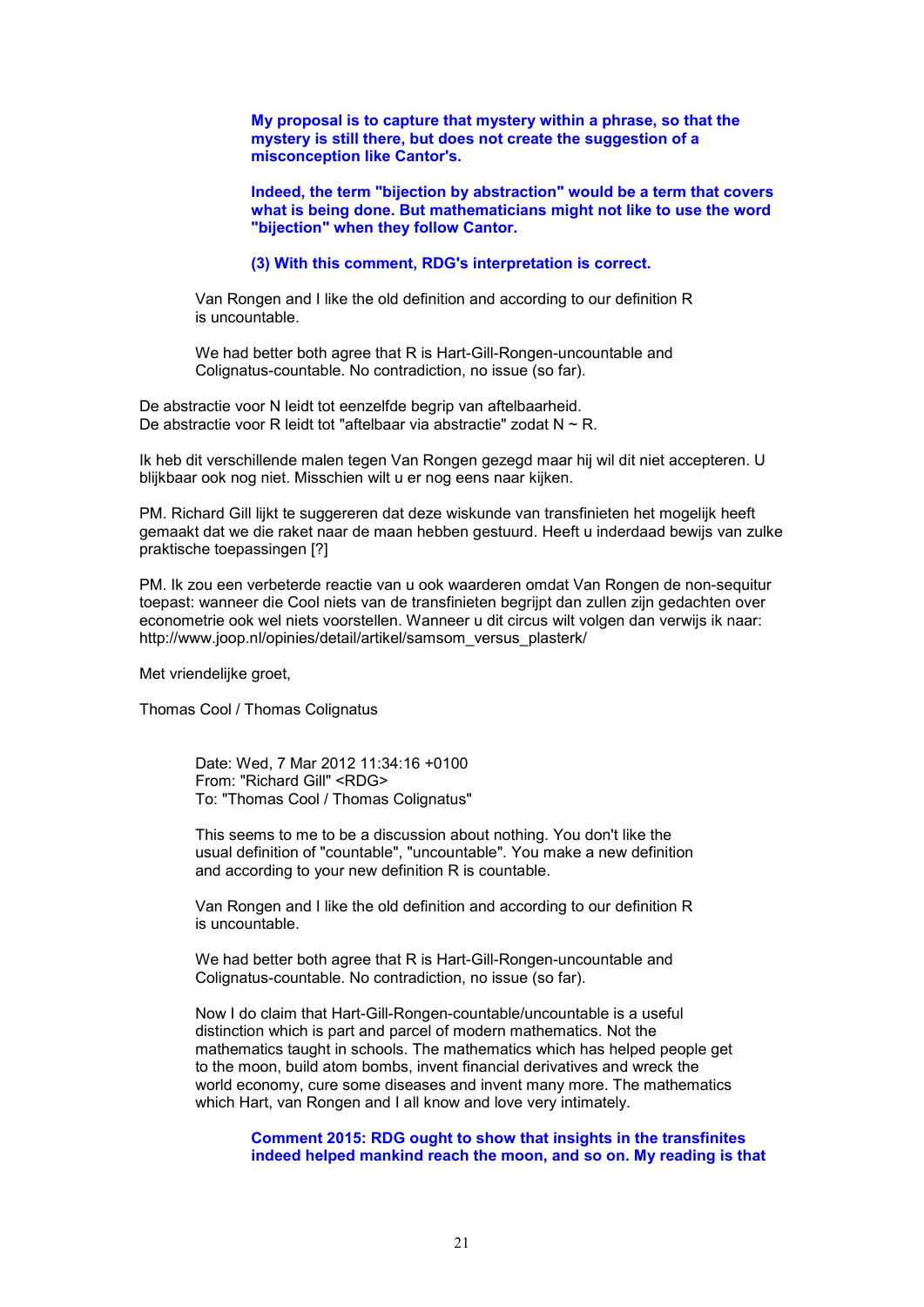#### **they are mere playthings for abstract mathematicians who got lost on elementary logic.**

On your side you have a definition which so far leads nowhere, because you have no useful theorems which make use of it. It might comfort some school children. You want to say that R is nothing more than R(d) after we have replaced "d" with "infinity". Well, that is true, we already know that. If an infinitely long list of digits is the generalization of a finite list of digits with length "d" replaced by "infinity" then R is "just" R(d) with "d" replaced by "infinity".

> **Comment 2015: (1) I suppose that it is useful to get confirmation that it would be comfortable for students. (2) I protested in 2012 that I don't propose mere "replacement". There is the process of abstraction in which potential infinity is replaced by actual infinity. (These concepts were created by Aristotle. The lack of progress other than by confusion might indicate the fundamental problem in bridging the gap.)**

Van Rongen and Hart and I already know that there is a perfectly acceptable definition of R in terms of infinite sequences of digits. One just has to decide how to manage the sequences ....6999999.. and ...70000... which are supposed to represent the same element of R, and similarly with 6 replaced by any other digit different from 9. One could take as definition of real number: all finite sequences of digits, followed by a decimal point, followed by a finite or infinite sequence of digits which does \*not\* at some point become nothing but 9's, for ever.

The reason why Dedekind cut was fashionable at the time you picked up a bit of "modern" mathematics as a Groningen undergraduate was because it does not rely on choice of base for our number representation scheme, and it does not demand that we worry about duplicate representations. Each cut represents one real number. Each real number is represented by one cut. I don't imagine it is fashionable any more. No idea what is the current fashion, anyway.

If one likes limits and epsilons, one can also define the real numbers as the equivalence class of all Cauchy sequences of rationals under the equivalence relation that the element-wise difference converges to zero. Now we have uncountably many representatives of each number which might confuse school children and practical econometricians, but it is something professional mathematicians learn to understand and love (dividing out by an equivalence relation). For instance this kind of mathematics leads to the modern forms of the fixed point theorem which you even like to hint at for showing existence of solutions of differential equations. The notion of "dividing out" in order to define new mathematical structures from old ones permeates modern mathematics.

**Comment 2015: See RDG's next email too.**

### *Date: Thu, 08 Mar 2012 RDG -> TC cc KPH*

To: "Thomas Cool / Thomas Colignatus" From: "Richard Gill" <RDG>" Cc: "K. P. Hart", RDG Subject: Re: M.b.t. het commentaar van Jan van Rongen

I noticed a slip in my email: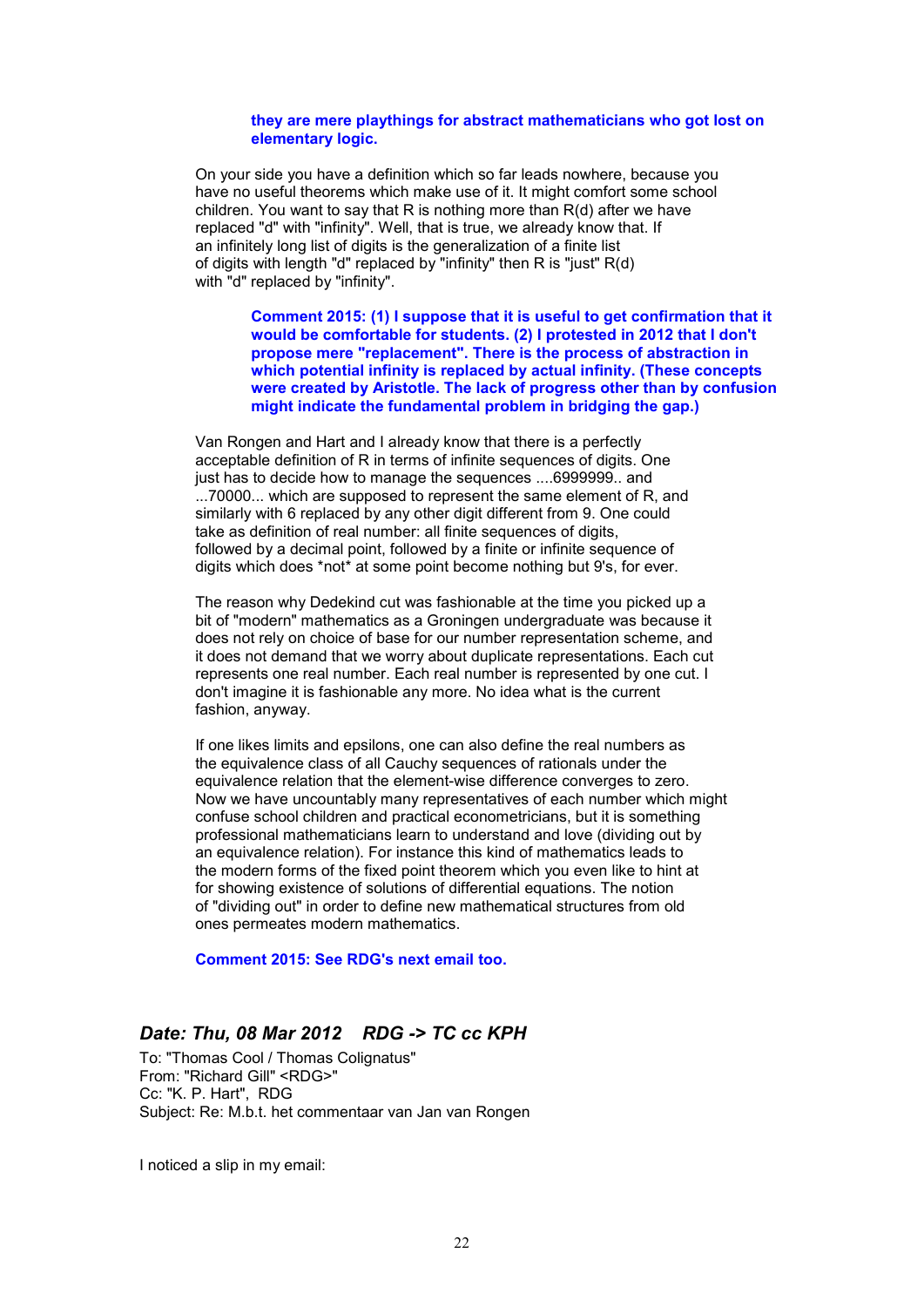>>Van Rongen and Hart and I already know that there is a perfectly >>acceptable definition of R in terms of infinite sequences of digits. One >>just has to decide how to manage the sequences ....6999999.. and >>...70000... which are supposed to represent the same element of R, and >>similarly with 6 replaced by any other digit different from 9. One could >>take as definition of real number: all finite sequences of digits, >>followed by a decimal point, followed by a finite or infinite sequence of >>digits which does \*not\* at some point become nothing but 9's, for ever.

Of course more restrictions need to be imposed if we want to define the real numbers through associating a unique sequence of decimals with each real number. Better is to use equivalence classes. A real number is the set of all sequences which "represent the same number". The latter notion to be carefully and non circularly defined.

But I really am not interested in pursueing this discussion, and though I support a number of your ideas, Thomas, and have now written two book reviews emphasizing my enjoyment in reading two of your books, I would rather not be cc-d every time you write to someone else hoping to get their attention. Remember the story of "the boy who cried wolf". Could you please try to be sparing with this device?

# *Date: Thu, 08 Mar 2012 TC -> RDG cc KPH*

To: RDG From: Thomas Cool / Thomas Colignatus Subject: Wolf Cc: "K. P. Hart"

Dear Richard,

At 12:20 2012-03-08, Richard Gill wrote: (... ) hoping to get their attention.

My CC was not for that reason. It was because I copied part of your email to me, so that you would be informed that I used part of that email. There is no hair on my head that would want to use your "authority" to get people's attention.

It is obvious that the subject is quite dead for a long time already. For you but for me too. Yet, dr. Hart's memo deserved a rejoinder, so I felt obliged from courtesy to drink the cup to the bitter end. Since you saw that I merely use another definition, or didactically rephrase what has been known for a long time, but dr. Hart didn't see that, it felt fair to also use your quote.

Yes, eventually a real wolf turned up and all the annoyed people got eaten.

Yours,

Thomas

# *Date: Thu, 08 Mar 2012 (2) RDG -> TC*

Subject: Re: M.b.t. het commentaar van Jan van Rongen From: "Richard Gill" <RDG> To: "Thomas Cool / Thomas Colignatus"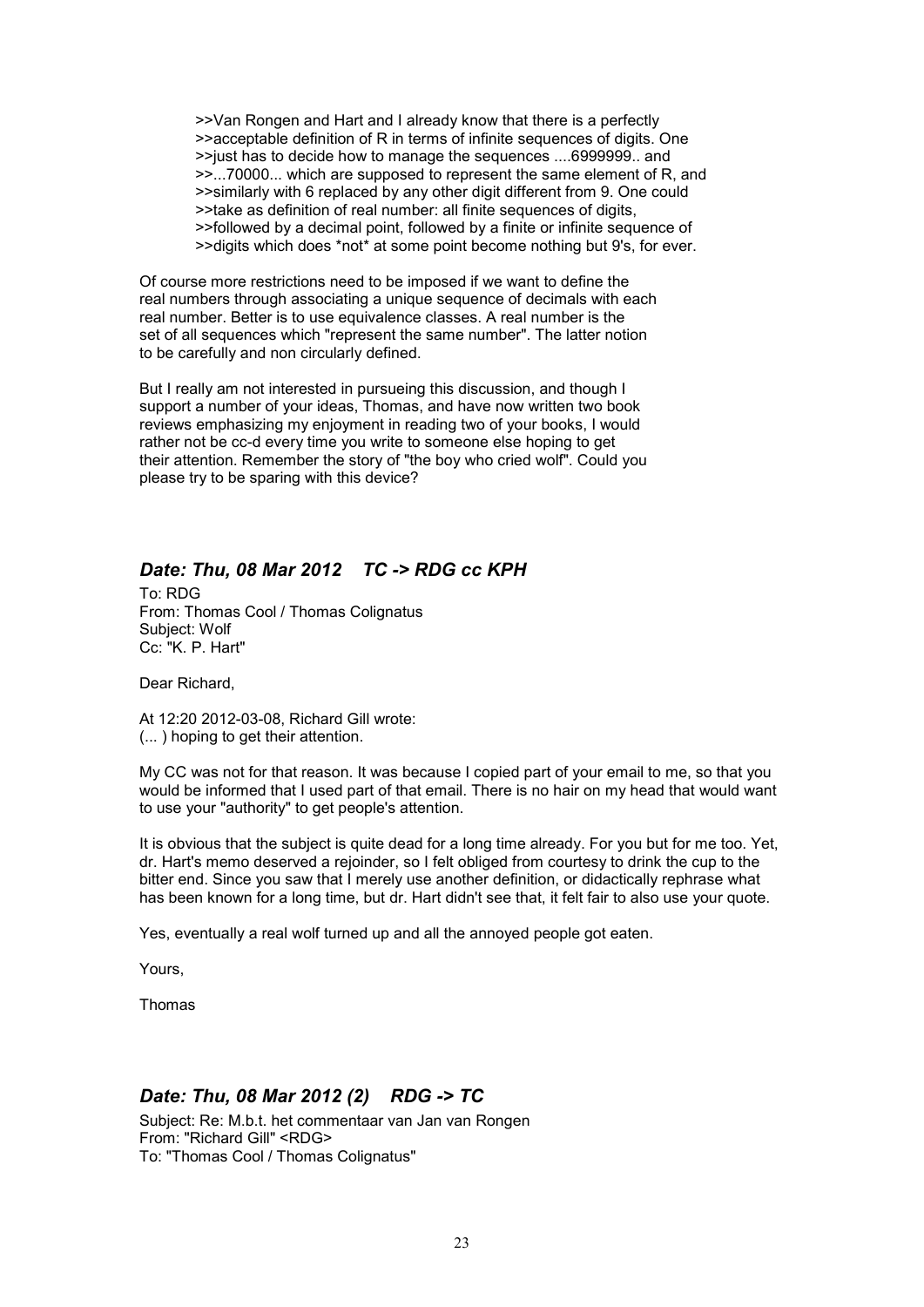- > PM. Richard Gill lijkt te suggereren dat deze wiskunde van
- > transfinieten het mogelijk heeft gemaakt dat we die raket naar de
- > maan hebben gestuurd. Heeft u inderdaad bewijs van zulke praktische
- > toepassingen.

von Neuman heeft talloze fundamentele bijdragen aan de modern functionaal analyse geleverd (Hilbert en Banach ruimtes) die hem in staat stelde een coherente wiskundige theorie van quantum mechanica op te stellen, ihb de equivalentie aan te tonen tussen twee concurrerende en oppervlakkig gezien verschillende representaties. Het bestaan van die twee theorieen naast elkaar was een grote hindernis tot voortgang. Von Neumans "unification" leidde onbetwistbaar tot de kernbom. Daar heeft hij zich ook mee bezig gehouden.

#### **Comment 2015: This doesn't seem to rely on Cantor's Theorem.**

De maanreis was niet mogelijk zonder Kalman filter. Hetgeen ontdekt is door wiskundige ingenieurs die grootgebracht zijn in de moderne wiskunde.

#### **Comment 2015: This doesn't seem to rely on Cantor's Theorem.**

Je zult ook aardig veel moderne wiskunde vinden in von Neuman en Morgenstern grondlegging van de moderne speltheorie. Hun axiomatisering van utility zou heel anders kunnen zijn gegaan als de reele getallen aftelbaar waren geweest, en de relatie tussen de rationelen en de reele getallen heel anders was geweest.

#### **Comment 2015: This doesn't seem to rely on Cantor's Theorem. "Zou kunnen zijn gegaan" is vague.**

Ik zeg niet dat als de geschiedenis van de wiskunde andere routes had genomen, we \*niet\* tot de quantum mechanica en de mathematische economie waren gekomen, alleen dat de feitelijke historische ontwikkeling diep vervlochten is met de ontwikkeling van de huidige begrip van verzamelingstheorie. Die hoeft ook niet een eindstation te zijn. Volgens de moderne model theorie is niet-standaard analyse net zo "rigorous" op te stellen als gewone, en vele bewijzen kunnen uitgevoerd worden door "te doen alsof" de reeelen aftelbaar zijn. Die hele theorie is uit Gödel's eigen werk gekomen. Gödel's diagonaal argument brengt je daarnaartoe.

**Comment 2015: This doesn't seem to rely on Cantor's Theorem.**

**Gödel didn't use a diagonal argument: he used self-reference, as we already know from antiquity: the Kretenzer who said that all Kretenzers are liars. See Colignatus (2015b) Appendix B.**

## *Date: Sat, 10 Mar 2012 TC -> KPH cc RDG*

To: "K. P. Hart" From: Thomas Cool / Thomas Colignatus Subject: Mijn tekst op Joop.nl Cc: RDG

Geachte dr. Hart en beste Richard,

Er is nu deze tekst van me op Joop.nl:

http://www.joop.nl/opinies/detail/artikel/het\_wiskundeonderwijs\_moet\_helemaal\_anders/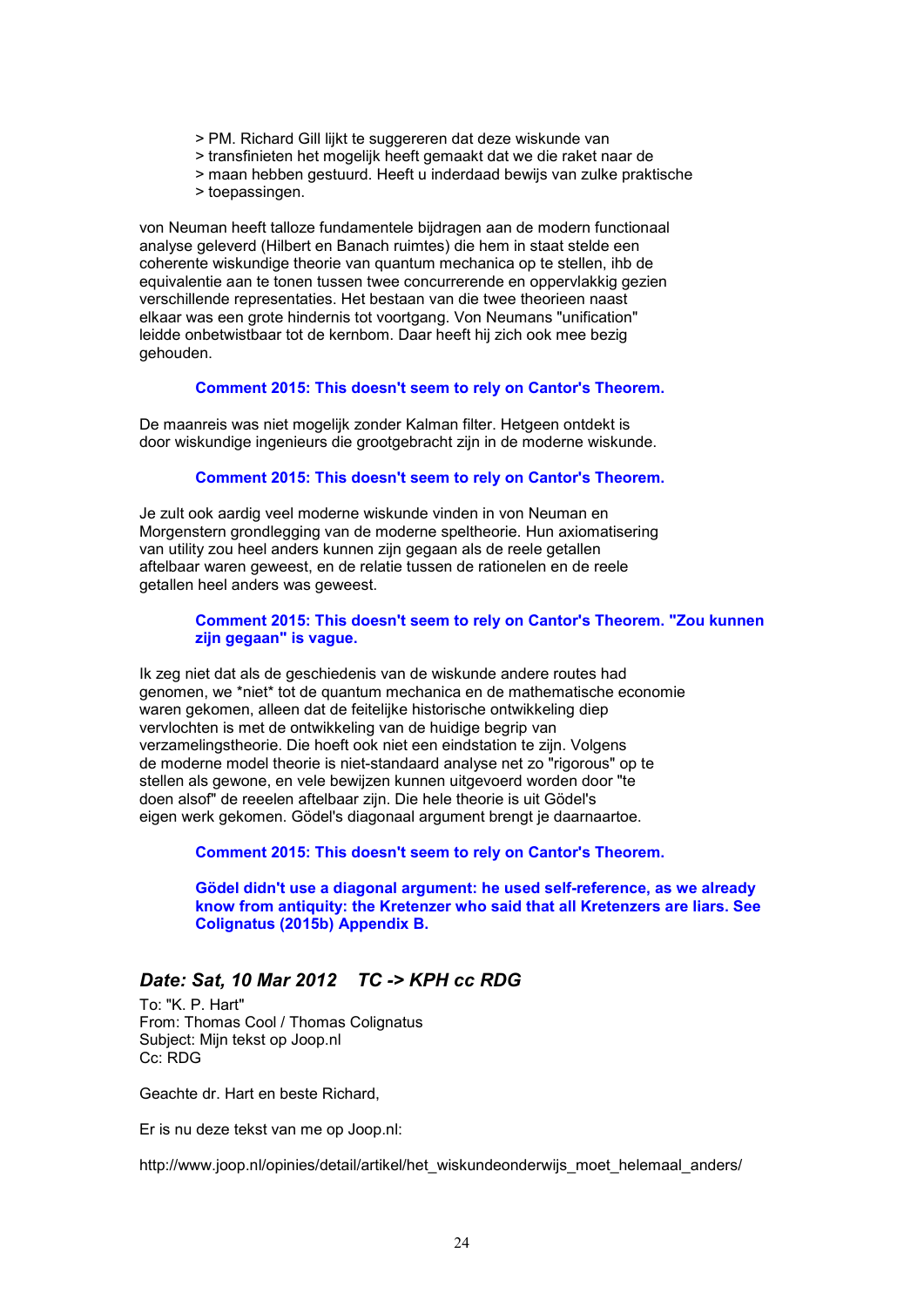**Comment 2015: This has been moved to: http://www.joop.nl/opinies/detail/artikel/12935\_het\_wiskundeonderwijs\_moet\_h elemaal\_anders/**

Wanneer dr. Hart wil aangeven of hij zijn PDF nog wil herzien dan heb ik het gevoel dat we een stapje verder zijn.

Ik heb overigens nog een argument in het dode rammelende karkas van deze materie kunnen verhelderen. Het zat al in mijn argumentatie maar het is nu in propositielogica verhelderd in de jongste versie van 9 maart die nu op mijn website staat. Dat is dat Cantor het argument (p => niet-p, ergo niet-p) presenteert, voor p = "Er is een diagonaal met welgevormde definitie". Maar de eigenlijke situatie is, wanneer we kijken naar de constructie van R, dat niet-p. Zodat we krijgen (niet-p => (p => niet-p)), wat niet meer is dan "ex falso sequitur quodlibet" en "petitio principii".

Het gaat mij overigens om de lammetjes in het onderwijs in wiskunde, dus vergeet even dat jongetje dat "wolf" riep en denk aan hen ...

Met beste groet,

Thomas

**Comment 2015: This is the distinction between "something that has sense but doesn't exist" and "something doesn't have sense so that wondering whether it exists is senseless too". CCPO-PCWA should be clear on this.**

### *Date: Sat, 10 Mar 2012 (2) TC -> RDG*

To: Richard Gill <gill1109@mac.com> From: Thomas Cool / Thomas Colignatus Subject: Re: Fwd: Mijn tekst op Joop.nl

Hoi Richard,

Jan van Rongen schrijft hier: "Thomas' boeken zitten vol met fouten. Richard Gill in een email naar mij: "Ik vind ook dat Cool een hoop onzin heeft geschreven". Dus in een pleidooi voor beter wiskunde-onderwijs is een verwijzing naar die boeken contra-productief. "

http://www.joop.nl/opinies/detail/artikel/het\_wiskundeonderwijs\_moet\_helemaal\_anders/

**Comment 2015: This has been moved to: http://www.joop.nl/opinies/detail/artikel/12935\_het\_wiskundeonderwijs\_moet\_h elemaal\_anders/**

Mijn vermoeden is dat dit op CCPO slaat, en dat JvR dan op het verkeerde been is gezet t.a.v. ALOE, EWS en COTP.

Maar het kan ook dat je hierover duidelijk bent geweest en dat JvR je out-of-context citeert.

Of je zou nog eens kunnen zeggen wat er dan onzin is, bijv. over een Griekse schotel met een biertje ?

Cheers,

Thomas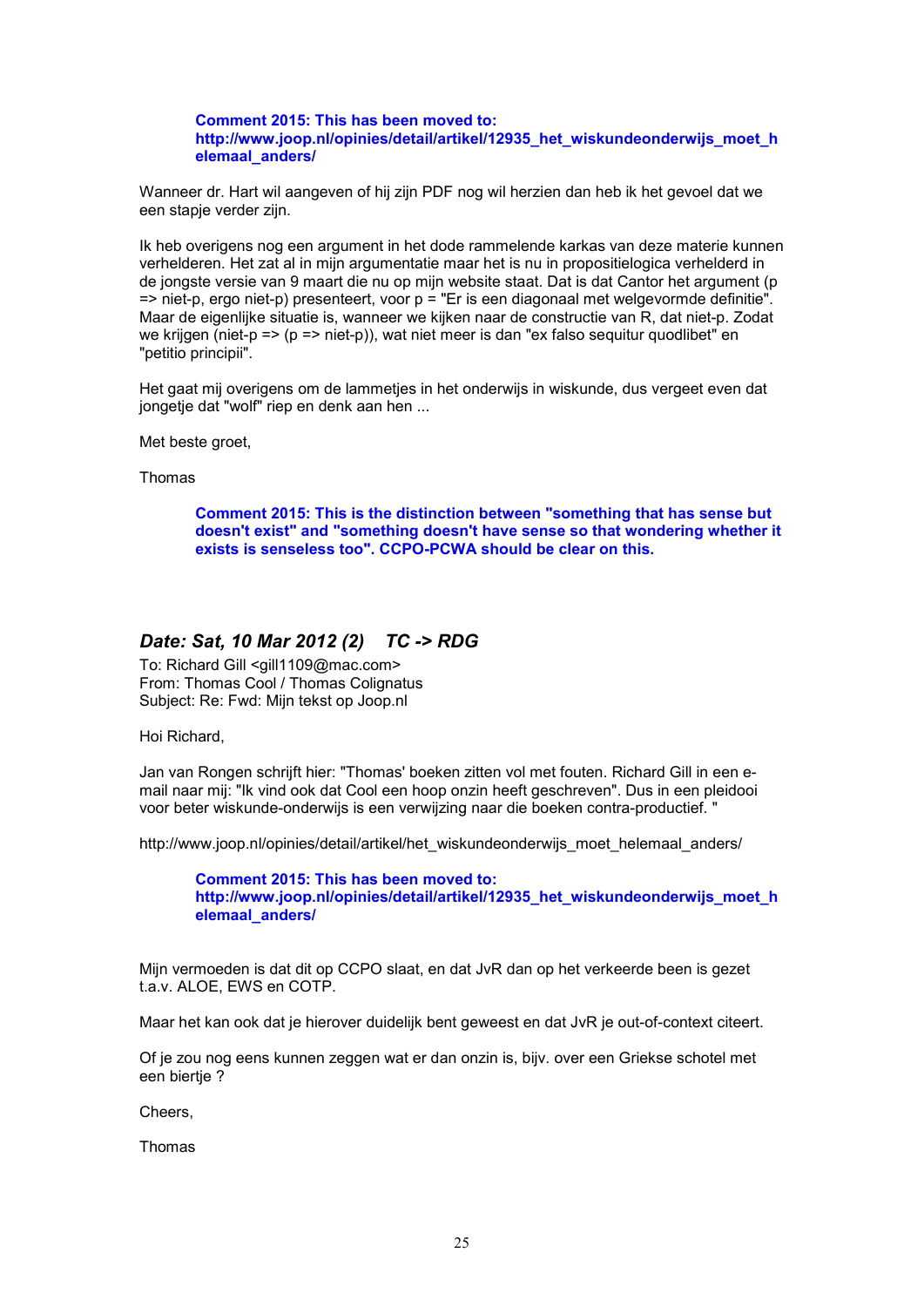#### **Comment 2015: It is only fair to quote Van Rongen more fully. I will not quote everything here, since there are more entries and replies. Let me give the first text and then the entry by RDG.**

Jan van Rongen, za 10 maart 2012 18:30

Thomas Cool zal wel verrast zijn dat ik het met een aantal punten eens ben, maar laat ik eerste beginnen de zaak en beetje historisch recht te zetten - want dit verhaal is warrig.

Eerst het historisch perspectief van het basisonderwijs. In 1960 deden we nog toelatingsexamen in het rekenen voor de middelbare school, en het rekenonderwijs op de lagere school bestond geheel uit de al 100-en jaren gehanteerde methodes met (heel) veel oefenen. De indruk wordt vaak gewekt dat dat hele starre methodes zijn, maar dat is niet zo. Wij - want ik hoor tot die generatie - leerden ook heel veel kleine trucjes om sommen uit het hoofd te kunnen maken, en daarom kunnen wij nog steeds heel goed hoofdrekenen.

Dit rekenonderwijs noemen we traditioneel rekenen (TR), en dat werd tot in het begin van de jaren '70 zonder uitzondering gebruikt in het lager/basis-onderwijs. De eerste veranderingen in het rekenonderwijs kwamen niet van het instituut van Freudenthal (het IOWO) maar van het ministerie. Een aantal faliekant foute methodes werden over het werkveld uitgestort, en pas midden jaren 80 begon de invloed van het Realistisch Rekenen (RR) van Freudenthal zich uit te breiden. Die "alternatieve" methode uit de jaren 80 was in 2000 bijna de enige. RR was een opluchting na alle ander methodes die niet werkten.

Vooral Jan van de Craats begon te twijfelen aan de resultaten van het RR , deze aan de kaak te stellen en te pleiten voor een terugkeer naar de meer traditionelere methoden. De commissie uit 2009 olv Jan Karel Lenstra moest daar een soort Salomon's oordeel over geven. Ja, ik heb mij ook verbaasd waarom een paar hoogleraren wiskunde zich moesten buigen over een didactisch probleem in het basisonderwijs. Maar hun conclusie was wel verontrustend: er was nooit onderzocht of TR of RR beter was, en in ieder geval waren de onderwijzers helemaal niet goed opgeleid voor het (nieuwe) rekenonderwijs.

Dus Thomas, dit heeft helemaal niets met traditionele wiskunde te maken, het heeft zelfs weinig met wiskunde te maken. Het gaat om rekenvaardigheden. En nee, Lenstra pleit niet voor meer oefenen, maar Van de Craats. Ik vraag me af of je dat rapport wel goed gelezen hebt.

Mijn eigen conclusie over het rekenonderwijs op de basisscholen wil ik je niet onthouden. Die is dat RR te weinig rekening houdt met de kwaliteiten ven de onderwijzer(es) en met de (on)mogelijkheden die methode klassikaal toe te passen. Dan kan het wel zijn dat RR in de beste omstandigheden wat beter scoort, maar die beste omstandigheden zijn er veel te weinig.

Dan maken we straks de stap naar middelbaar onderwijs en ontmoeten we voor het eerst opgeleide wiskundigen voor de klas. Op de basisschool zijn ze immers afkomstig van de pabo, en dat zijn echt geen wiskundigen. Wat is nu je verwijt ten aanzien van de kwaliteit van het middelbaar onderwijs? Dat maak je niet goed duidelijk. Daar zal ik in een volgende reactie op in gaan.

#### **Then Richard Gill, zo 11 maart 2012 14:26:**

Voor de duidelijkheid: ik heb inmiddels twee boekbesprekingen over boeken van Thomas geschreven, waarin ik mijn plezier beschreef in het lezen ervan, wegens de vele prikkelende ideeen, sommige waarvan heel aardig zijn (in mijn mening). Ik raadde daarom andere wiskundigen aan, om de boeken te lezen "with an open mind".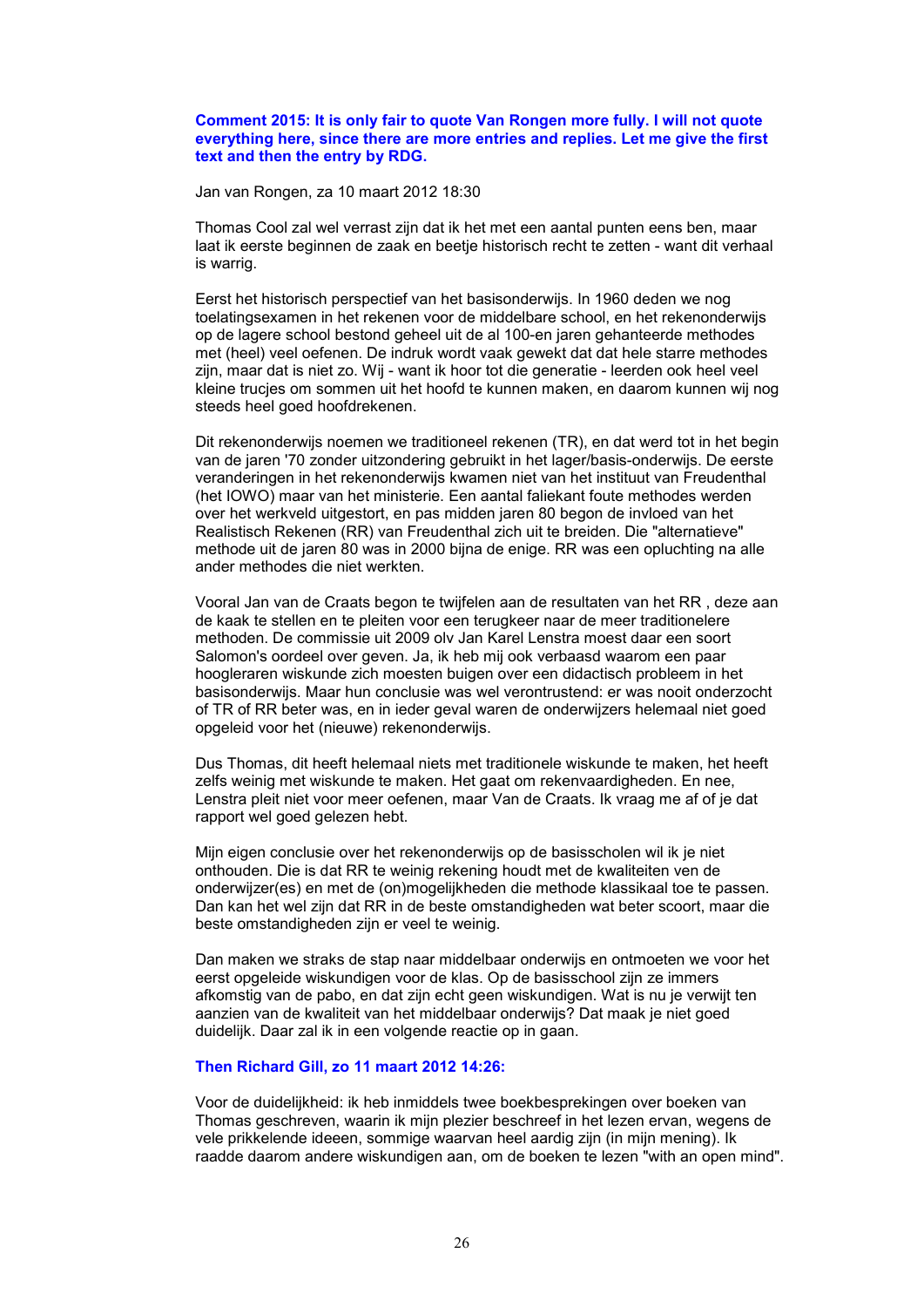Dat wil niet zeggen dat ik achter alle wiskunde in die boeken sta, en nog minder, dat ik achter alle sociale analyse en politieke meningen sta.

In het bijzonder geef ik de wiskundigen van de wereld helemaal niet de schuld van de bank crisis en verdere economische ellende. De snelle slimme jongens die financiele derivaten uitvonden waren overigens eerder economen en theoretisch fysici (overproductie) dan wiskundigen. En ze deden voortreffelijk precies hetgeen ze voor waren ingehuurd: middelen verzinnen om slim en snel te speculeren. Politici en economen waren eerder de fout in gegaan door speculeren van banken te legaliseren en verheerlijken en gemeenschapsgeld aan speculate uit te geven. En de stemmers gingen in die waan mee! ("Geen gezeik, iedereen rijk").

Voorzover het wiskunde onderwijs vandaag in Nederland niet deugt (als dat het geval is), heeft dat veel meer (denk ik) met de verkeerde keuzes (prioriteiten, waardes) van onze maatschappij te maken, dan met de instelling van vorige generaties wiskundigen. De generatie van Freudenthal is echt zo langzamerhand uitgestorven, meerdere generaties zijn sindsdien achtereenvolgens aan de beurt geweest. Ik denk dat Thomas zijn beeld van de wiskundigen een karikatuur is van een type (arrogant, schools, wereldvreemd) waarvan hij mogelijk 40 jaar geleden les kreeg op de Rijksuniversiteit Groningen, en die toen al aan het uitsterven was. Die type voert al lang niet meer de boventoon. En de universitaire wiskunde onderzoekers hebben al lang vrijwel niets meer met de opleiding van leraren te doen, wat tegenwoordig haast niet op de universiteit plaatsvindt. Kwestie van geld (lagere opleiding, lagere salaris). Omdat de maatschappij tegenwoordig meer respect heeft voor salaris dan kennis.

Richard Gill (hoogleraar mathematisch statistiek, Leiden)

## *Date: Sun, 11 Mar 2012 RDG -> TC*

Subject: Re: Mijn tekst op Joop.nl From: Richard Gill <gill1109@mac.com> To: Thomas Cool / Thomas Colignatus

Prima (bij grieks schotel...). Ik heb ook wat op Joop.nl geschreven. Leuk dat er daar zoveel reacties zijn.

"Zinloos" was een beter woord dan "onzin" als we het hebben over mijn mening over jouw ideen over Cantor. Het woord kwam voor binnen een privé correspondentie, en zonder de hele correspondentie omheen, niet goed te beoordelen.

En ik heb ook mijn mond gehouden over 2 1/2 enzovoorts. Mensen die in de war raken van 2a en 2 1/2 moeten maar kapster worden of loodgieter. En die beroepen verdienen hoger maatschappelijk waardering. Het probleem van het onderwijs is dat managers en politici zich mee bemoeien, en die willen iedereen opleiden tot manager. De chinezen hebben waarschijnlijk een gemiddeld 5 punts hoger IQ dan westerlingen vanwege hun onmogelijk moeilijke geschreven taal en 5 duizend jaar "survival of the fittest". Ik vrees dat de wereldbevolking gemiddeld dommer wordt als we overal overgaan op engels, een typisch pigeon taal. En zeker als de maatschappij alleen respect heeft voor geld en managers.

Ik vond ook de verwijzing naar Brouwer vast punt stelling heel inconsequent als je terug wil gaan tot de wiskunde voor de infinitesimaal rekening en daarvanuit een andere route naar de toekomst kiezen. Uiteindelijk moet een wiskunde leerboek voor de middelbare school zowel pedagogisch als wetenschappelijk verantwoord zijn. Dat vereist samenwerking, iteraties, waar zowel academisch wiskundigen als beroeps wiskundigen als allerlei soorten gebruikers, zelfs ook pedagogen, hun zegje moeten kunnen doen. "De wiskunde" van nu is organisch gegroeid over duizenden jaren waarin al deze type mensen sporen hebben achtergelaten. Een soort "crowd-sourcing" dus: net als de taal, de cultuur, linux of Sage. Het is niet perfect maar het is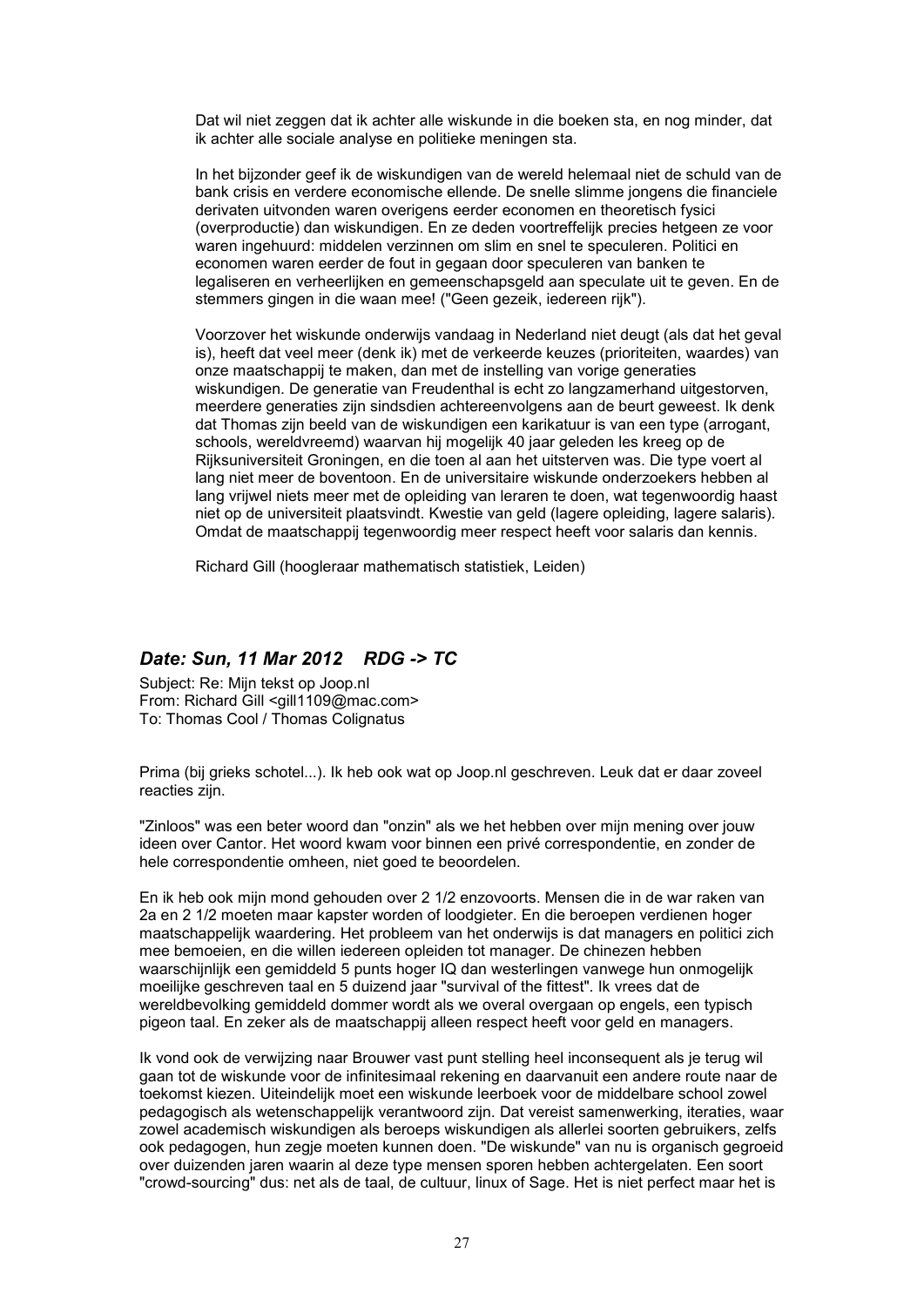het beste wat we hebben (net democratie). Freudenthal c.s. gingen de fout in, denk ik, om te denken dat zij op hun eentje, zuiver wiskundigen, zonder enige werkelijke ervaring in de toegepaste wiskunde of in de pedagogiek, de maatschappij op een rationele manier konden herbouwen, van boven af. Grootheidswaan. Typisch post-oorlog nederlands. cf CPB.

van Rongen c.s. zijn van die Pietjes precies die vinden dat elke wiskunde boekbespreking incompleet is zonder een complete lijst van alle schoonheidsfoutjes. Ik vind dat de volwassen lezer zijn eigen kritisch vermogen moet gebruiken.

Verder deel ik niet je analyse van wat er fout is in het wiskunde onderwijs. En ook al zou ik het delen, zou ik geen parliament enquete over aanraden. En ook al zou ik in een parlementair enquete geloven, zou ik nooit bij de wiskundigen steun zoeken daarvoor. Zeker niet als ik ze net uitgekafferd heb! Dus ik vind je taktiek niet het allerslimst. Maar eerlijk en open is het wel.

## *Date: Mon, 26 Mar 2012 TC -> KPH*

To: "K. P. Hart" From: Thomas Cool / Thomas Colignatus Subject: Versie "Contra Cantor Pro Occam - Proper constructivism with abstraction"

Geachte dr. Hart,

Ik ontdekte het blad "Constructivist Foundations" en heb mijn analyse naar hun format herschreven. De infinitesimalen zijn eruit en het betoog is nu korter en strakker. Voorzover mogelijk heb ik rekening gehouden met uw kritiek, zie ook mijn eerdere opmerkingen van 1 maart hieronder, plus het latere email dat ik ook de reactie heb uitwerkt t.a.v. het oorspronkelijke argument uit 1874.

Deze herziene versie staat nu hier: http://thomascool.eu/Papers/ALOE/2012-03-26-CCPO-PCWA.pdf

Ik kan uw vorige leesrapport niet op mijn website opnemen omdat een paar punten dus wegvallen. Zou ik u zo vriendelijk mogelijk mogen vragen of u uw eerdere leesrapport zou willen aanpassen ? Dan kan ik dit afsluiten en uw rapport plus mijn commentaar op mijn website opnemen.

Met vriendelijke groet,

Thomas Cool / Thomas Colignatus

Date: Thu, 01 Mar 2012 12:32:12 +0100 To: "K. P. Hart" From: Thomas Cool / Thomas Colignatus Subject: Re: Nieuw Archief voor Wiskunde en "Contra Cantor Pro Occam" Cc: RDG

(...)

**Comment 2015: No reaction from KPH. I hesitate to present his reading report that contains confusions that have been clarified in the above.**

### *Date: Thu, 07 Jun 2012 TC -> KPH*

To: "K. P. Hart" From: Thomas Cool / Thomas Colignatus Subject: N.a.v. NWO / VWN Bessensap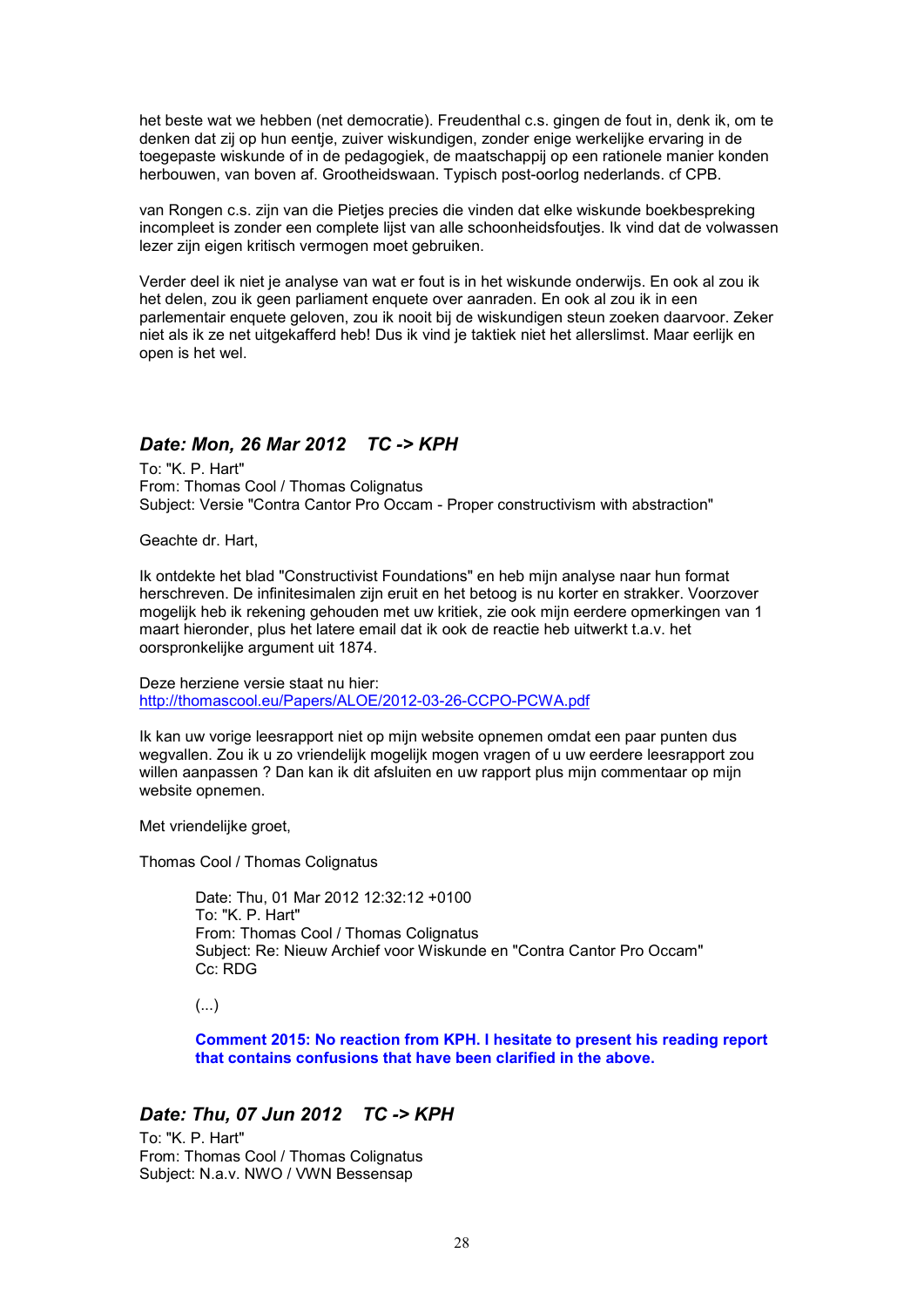Cc: RDG

Geachte dr. Hart,

U zult druk zijn met tentamens, in deze periode, maar wellicht kan ik het navolgende nog vragen voordat u op vakantie gaat, mede met het oog op het komende onderwijsjaar.

Gisteren was NWO / VWN Bessensap. Bij een onschuldige vraag over de censuur van de wetenschap door de directie van het Centraal Planbureau begonnen twee journalisten te liegen en lasteren, waardoor ik in een volle zaal vol wetenschappers en wetenschapsjournalisten belachelijk werd gemaakt. Hier is mijn brief aan VWN. Daarin maak ik ook melding van falen t.a.v. wiskunde:

http://thomascool.eu/Thomas/Nederlands/TPnCPB/Pers/2012-06-06- AanHetBestuurVWN.html

Het zou toch mooi zijn wanneer enkele kwesties geregeld konden worden over wiskunde en het onderwijs daarin. Mag ik mijn eerdere verzoek herhalen, zie het email van 26 maart hieronder ? Ik zou ons contact graag afsluiten met opname op mijn website van uw reactie op mijn nieuwe definitie voor "bijectie via abstractie". U heeft terecht gewezen op een oneindige lus in mijn verkorte formule t.a.v. Russell, maar daarvan heb ik uitgelegd dat dit een shortcut was, bedoeld voor de lezer die e.e.a. wel zou begrijpen (dat was u dan blijkbaar niet, en mogelijk velen met u), en dat de volledige formulering in "A Logic of Exceptions" 2007 staat, nu 2e druk 2011 pag 129, met de "exception switch", pdf op het internet. Ik kan uw reactie niet op mijn website opnemen zolang het voor lezers verwarrend is dat er kritiek is op iets dat geen kritiek behoeft.

Tevens heb ik voor "Constructivist Foundations" een kortere versie geschreven: http://thomascool.eu/Papers/ALOE/2012-03-26-CCPO-PCWA.pdf

Richard Gill schreef me dat hij mijn aanpak "zinloos, nutteloos, want onvruchtbaar" vond, wat toch wat anders is dan "onzin", wat door anderen gesuggereerd werd. Voorlopig ben ik tevreden met een definitie die voor het voortgezet onderwijs perspectief schept op een consistent en overzichtelijk onderwijspakket, en waarin leerlingen niet hoeven te worden geindoctrineerd met "diagonaalbewijzen" en "transfinieten".

Met vriendelijke groet,

Thomas Cool / Thomas Colignatus Scheveningen

# *Date: Mon, 04 Mar 2013 TC -> KPH*

To: "K. P. Hart" From: Thomas Cool / Thomas Colignatus Subject: N.a.v. mijn brief aan het bestuur van KWG / Cantor vs Occam Cc: RDG

Geachte dr. Hart,

Ik schreef hieronder een brief aan het bestuur van de KWG en zag dat u lid bent.

Eerder heeft u me aardig geholpen t.a.v. Cantor vs Occam, en ik stel me zo voor dat u bij dit bestuur uw ervaringen inbrengt t.a.v. enkele van mijn analyses. Nu is het wel zo dat uw hulp is blijven steken bij een krachtige afwijzing van mijn analyse t.a.v. Cantor vs Occam. Ik heb u toen het volgende uitgelegd: Ja, ik schreef t.a.v. de paradox van Russell een verkorte schrijfwijze, die inderdaad bij strikte lezing tot oneindige regressie leidt. Maar, de juiste volledige vorm staat in ALOE uit 2007, waarin dit niet optreedt. Dus u had gelijk dat de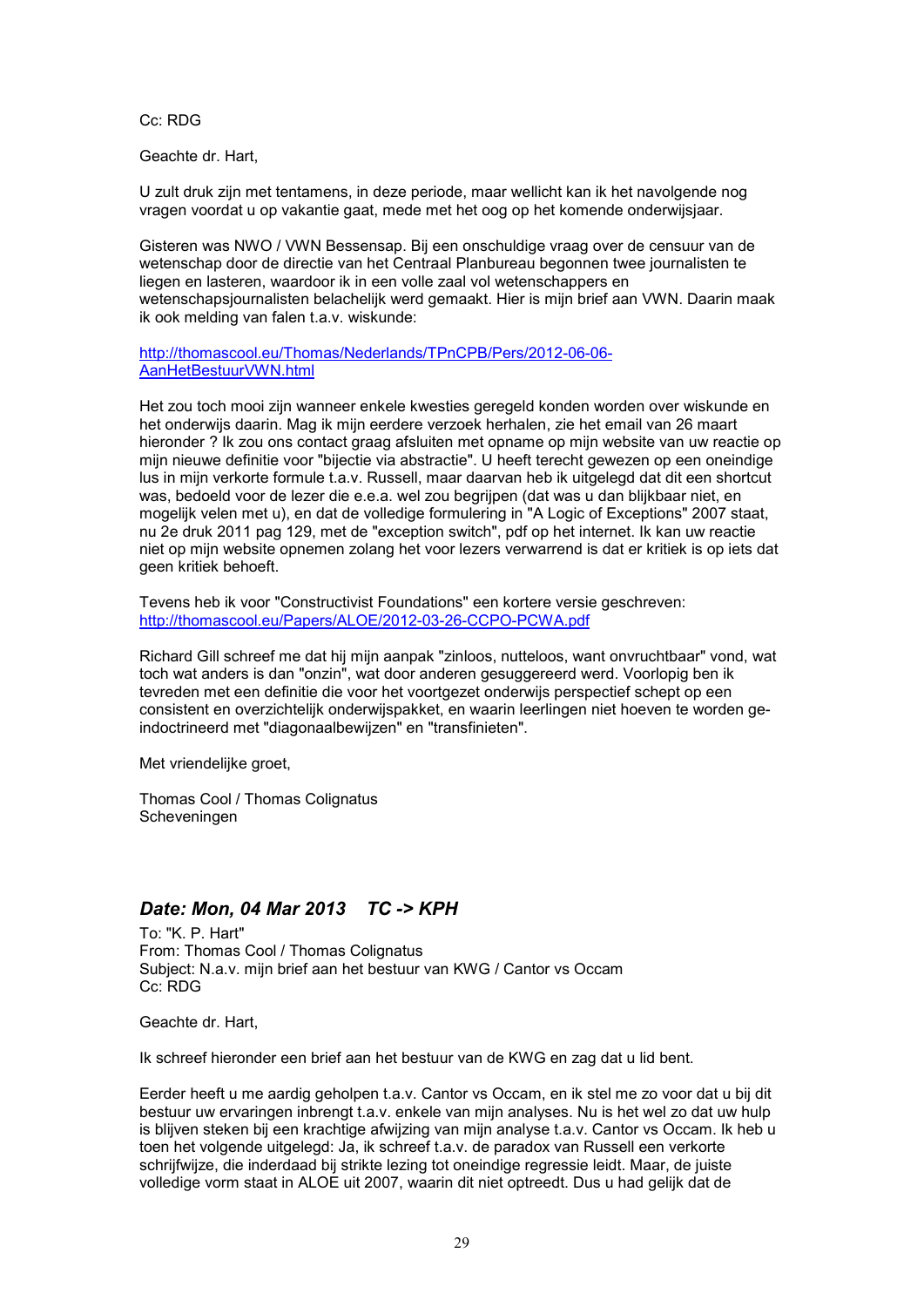gekozen presentatie tot zo'n verwarring zou kunnen leiden. Vervolgens verzocht ik u dan naar die volledige vorm te kijken, en uw commentaar dan te herschrijven, maar daar had u geen zin meer in.

Inmiddels heb ik het artikel "Contra Cantor Pro Occam" aan een tijdschrift voorgelegd, commentaar van drie referees verwerkt, en een nieuwe versie ingediend. Dankzij de ervaring met u heb ik daarin ook meteen de volledige vorm t.a.v. de paradox van Russell opgenomen. De redactie wil blijkbaar niet dat ik deze nieuwe versie al op het internet zet. In de gegeven situatie zou het niet onredelijk zijn om u deze versie bilateraal te laten lezen, ik zou zeggen in kopie aan Richard Gill. Het is tenslotte ook Richard geweest die over non-standard analysis begon en me zo dwong ook nog eens na te denken over het onderwijs over het oneindige.

Ik zou u willen verzoeken om op dit voorstel in te gaan. De versie van het artikel die ik zou sturen is dus tot stand gekomen na zulke kritiek door referees, en daarmee in mijn ogen inderdaad ook strakker geworden.

Mocht het u nu niet uitkomen om naar deze versie te kijken, dan zou ik u willen verzoeken in het bestuur niet te gaan zeggen dat u slechte ervaringen hebt met mijn voorstellen voor het onderwijs van het oneindige, omdat deze ervaringen zich tussen u en mij zich afspelen in de fase van verkenning. Men kan altijd nog afwachten of het tijdschrift inderdaad tot publicatie overgaat.

Met vriendelijke groet,

Thomas Cool / Thomas Colignatus Scheveningen

> **Comment 2015: The following actually shows that the nonreaction by KPH is not without consequences. When he would reply in in adequate fashion, then this would be informative for other mathematicians, and then they might look into my other analyses perhaps with more attention.**

#### **It is not guaranteed but not quite unlikely.**

Date: Sun, 03 Mar 2013 To: prof. dr A. C. M. (André) Ran, dr O.W. (Onno) van Gaans, drs J. G. (Joke) Blom From: Thomas Cool / Thomas Colignatus Subject: Voorstel tot instelling van een tuchtraad door de KWG

Aan het bestuur van de KWG p/a prof. dr A. C. M. (André) Ran, dr O.W. (Onno) van Gaans, drs J. G. (Joke) Blom

Geacht bestuur,

Ik ben econometrist (Groningen 1982) en leraar wiskunde (Leiden 2008). De opleiding in Groningen was aan een interfaculteit, en we liepen college samen met wis-, natuur- en sterrekundigen.

Ik heb in mijn studie en werkzame leven veel profijt van wiskunde gehad. Toch heb ik ook heel veel last van personen die aan een subfaculteit wiskunde zijn afgestudeerd en die uitspraken over de werkelijkheid doen. Zij scheppen kastelen in de lucht, over logica, onderwijs, financie:le producten, of verkiezingen, die weinig met de werkelijkheid te maken hebben, maar die wel grote chaos in de discussie veroorzaken, en die door beleidsmakers worden overgenomen en nagepraat. Men kan zeggen dat de eindverantwoordelijkheid bij de beleidsmakers ligt, die verkeerde adviseurs kiezen. Mijn ervaring reeds sinds de studentenjaren is dat toch ook een grote verantwoordelijkheid bij de adviseurs ligt. Een adviseur moet niet meer beloven dan hij of zij kan, en moet scherp de beperkingen van het advies aangeven.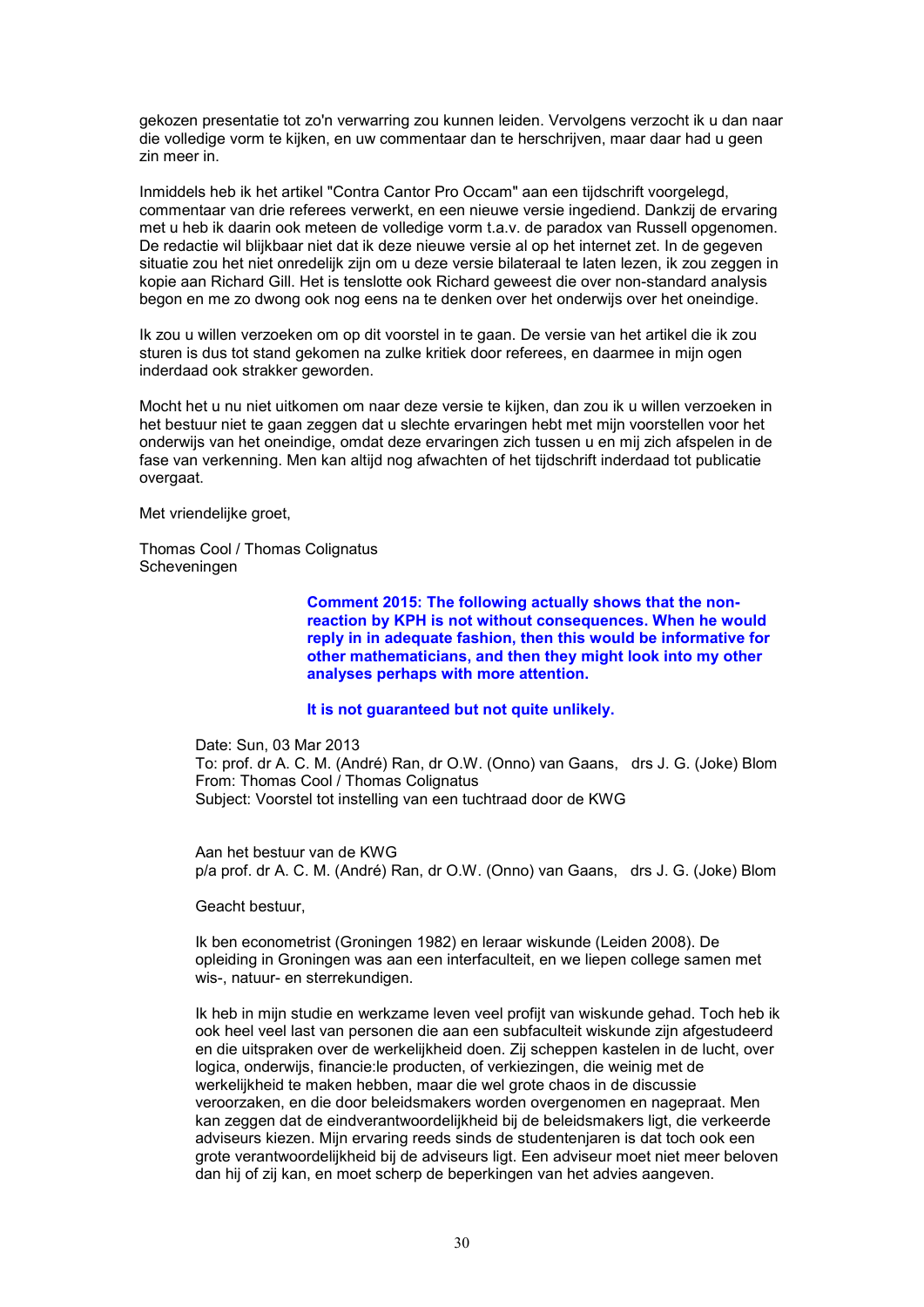Ik adviseer tot een tuchtraad voor wiskundigen die zich niet houden aan de regels van zuiver advies.

Hieronder is mijn email aan de NOCW van vandaag t.a.v. het onderwijs in wiskunde. Dat het Freudenthal Instituut nog bestaat wekt mijn verbazing.

Daarnaast wijs ik op de wiskunde t.a.v. verkiezingen en democratie. Twee boekjes in Epsilon Uitgaven bevatten misleidende voorstellingen van zaken. Mijn website bevat een lijst van minstens 10 wiskundigen die zich niet houden norm dat je bij adviezen over de werkelijkheid deze dan ook moet bestuderen.

Zie

http://www.joop.nl/opinies/detail/artikel/19808\_na\_italie\_verdienen\_wiskundigen\_een \_tuchtraad

en hier een bondige beschrijving van het kernprobleem:

http://thomascool.eu/Thomas/Nederlands/Wetenschap/Artikelen/2013-02-14- PasOpMetWiskundeOverVerkiezingen.html

Ik lid van NVvW en niet KWG, maar ga ervan uit dat u de ernst van het voorstel zult onderkennen.

Met vriendelijke groet,

Thomas Cool / Thomas Colignatus Econometrist en leraar wiskunde Scheveningen

> Date: Sun, 03 Mar 2013 To: Nederlandse Onderwijs Commissie voor de Wiskunde (NOCW) From: Thomas Cool / Thomas Colignatus Subject: Brief aan de NOCW Cc: Wim Kleijne t.b.v. ICMI

Aan de Nederlandse Onderwijs Commissie voor de Wiskunde (NOCW) http://www.wiskgenoot.nl/watis/nocw.html p/a mw. Melanie Steentjes, secretaris

Geachte Commissie,

Eerder heb ik mij gewend tot het bestuur van de NVvW en de cTWO. Nu het bestuur van de NVvW er weinig mee doet en het traject t.a.v. cTWO leidt tot de onderstaande terugmelding van het Ministerie van OCW, lijkt het me nuttig om mij tot u te wenden. De situatie is een beetje zo dat ik cTWO heb verzocht om een gesprek, dat men dit afwijst, dat ik het Ministerie wijs op het gebrek aan aandacht, en dat het Ministerie meent dat de commissie gesproken heeft. Van het kastje naar de muur, zogezegd.

Er zijn mijn boeken: Elegance with Substance (2009), Conquest of the Plane (2011), Een Kind wil Aardige en geen Gemene Getallen (2012), en hier is mijn reactie op het rapport van de cTWO:

http://thomascool.eu/Papers/Math/2013-02-06-Colignatus-nav-cTWO-Eindrapport.html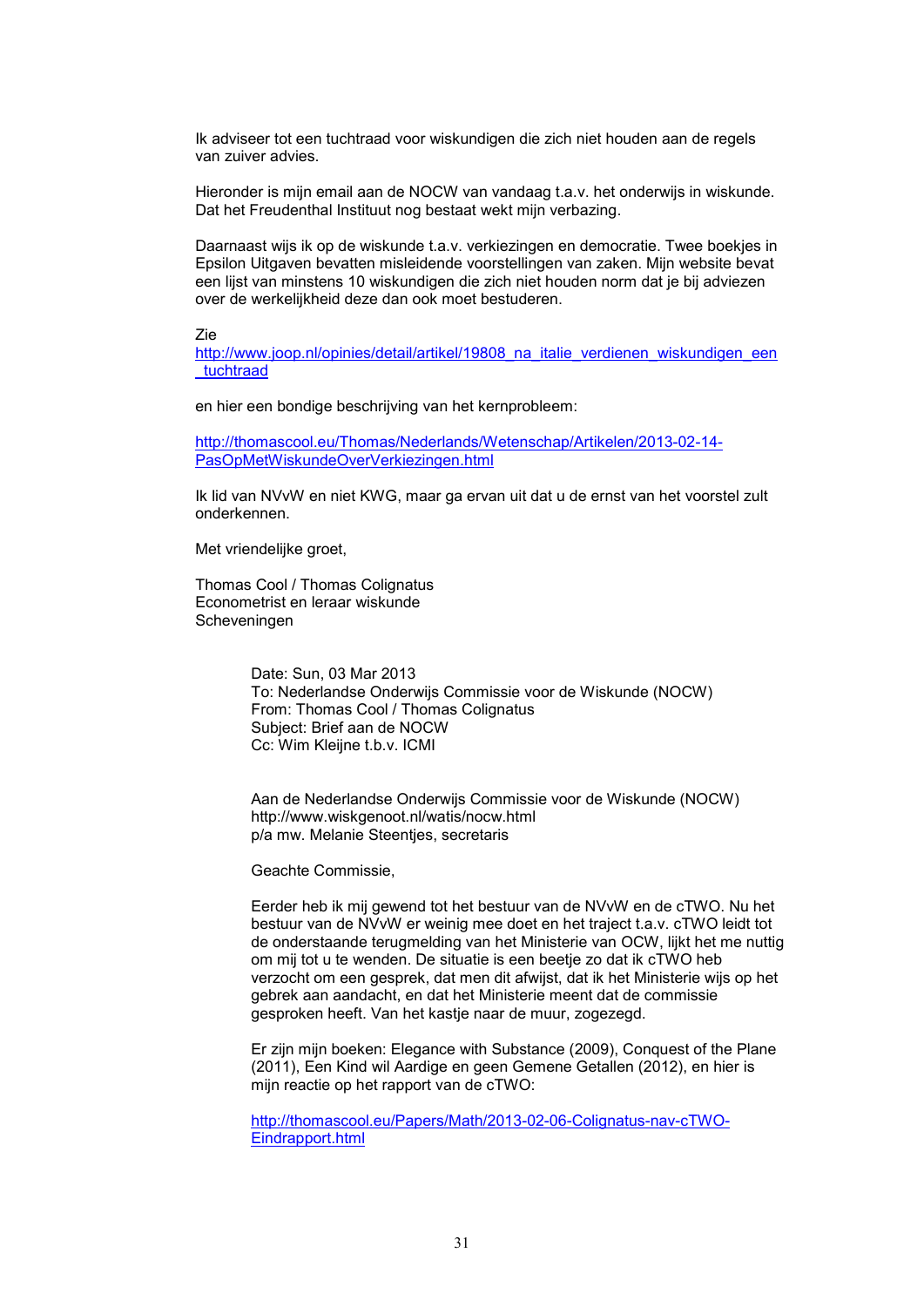Een van mijn adviezen is om in het onderwijs ook aandacht te besteden aan de wiskunde omtrent verkiezingen en democratie. Relevant is hiervoor ook mijn boek Voting Theory for Democracy (2011) (3e druk), of zie ook de passage in EWS. Relevant zijn deze links, waarin wordt gewezen op de fouten op kennislink.nl en de twee boekjes bij Epsilon Uitgaven, en het advies tot instelling van een tuchtraad voor wiskundigen die uitspraken doen over de werkelijkheid zonder deze te bestuderen:

http://www.beteronderwijsnederland.nl/content/voorbeeld-zeggenschap-overde-inrichting-van-het-onderwijs

http://www.joop.nl/opinies/detail/browse/6/artikel/19530\_democratie\_in\_de\_k nel door alfas en betas

http://www.joop.nl/opinies/detail/artikel/19808\_na\_italie\_verdienen\_wiskundig en\_een\_tuchtraad

en hier een bondige beschrijving van het kernprobleem:

http://thomascool.eu/Thomas/Nederlands/Wetenschap/Artikelen/2013-02-14- PasOpMetWiskundeOverVerkiezingen.html

Mijn verzoek is of u mijn boeken en deze links wilt bekijken, en mij dan eens wilt uitnodigen om over de bevindingen te spreken. Uiteindelijk kun je gaan denken aan een groter congres met werkgroepen e.d.

Overigens is EWS niet meer in druk verkrijgbaar. EWS en COTP zijn wel als PDF beschikbaar. Mijn advies is wel COTP vanaf papier te lezen. Er zijn ook de lasterlijke besprekingen in Euclides, en ik adviseer u meer aandacht te schenken aan de positief getoonzette besprekingen door Richard Gill en bij de EMS. Het bewijs van de pudding ligt in het eten van de pudding, en u kunt dan ook het beste COTP gaan lezen, waarna u ook beter kunt gaan begrijpen wat het misverstand van Freudenthal was.

Ik neem de vrijheid kopie te doen aan Wim Kleijne t.b.v. ICMI.

Met vriendelijke groet,

Thomas Cool / Thomas Colignatus Econometrist en leraar wiskunde Scheveningen

> From: "Dienstpostbus Burgervragen" <Ministerie van OCW> To: Thomas Cool / Thomas Colignatus Date: Fri, 22 Feb 2013 10:58:08 +0100 Subject: De heer Cool over het vak wiskunde

Geachte heer Cool,

Op 6 februari 2013 hebt u een brief gestuurd aan de regering en het parlement. Daarin geeft u als leraar en beleidseconoom uw visie op het eindrapport van de commissie Toekomst Wiskunde Onderwijs (cTWO).Uw brief is ter beantwoording doorgestuurd naar het Ministerie van Onderwijs, Cultuur en Wetenschap (OCW), omdat dat de verantwoordelijkheid heeft over het voortgezet onderwijs. Daarom krijgt u van mij antwoord op uw brief.

Ik waardeer het dat u de moeite hebt genomen uw visie op papier te zetten. Uw inbreng zal echter geen rol meer kunnen spelen in de keuze die het ministerie van OCW moet maken over het toekomstig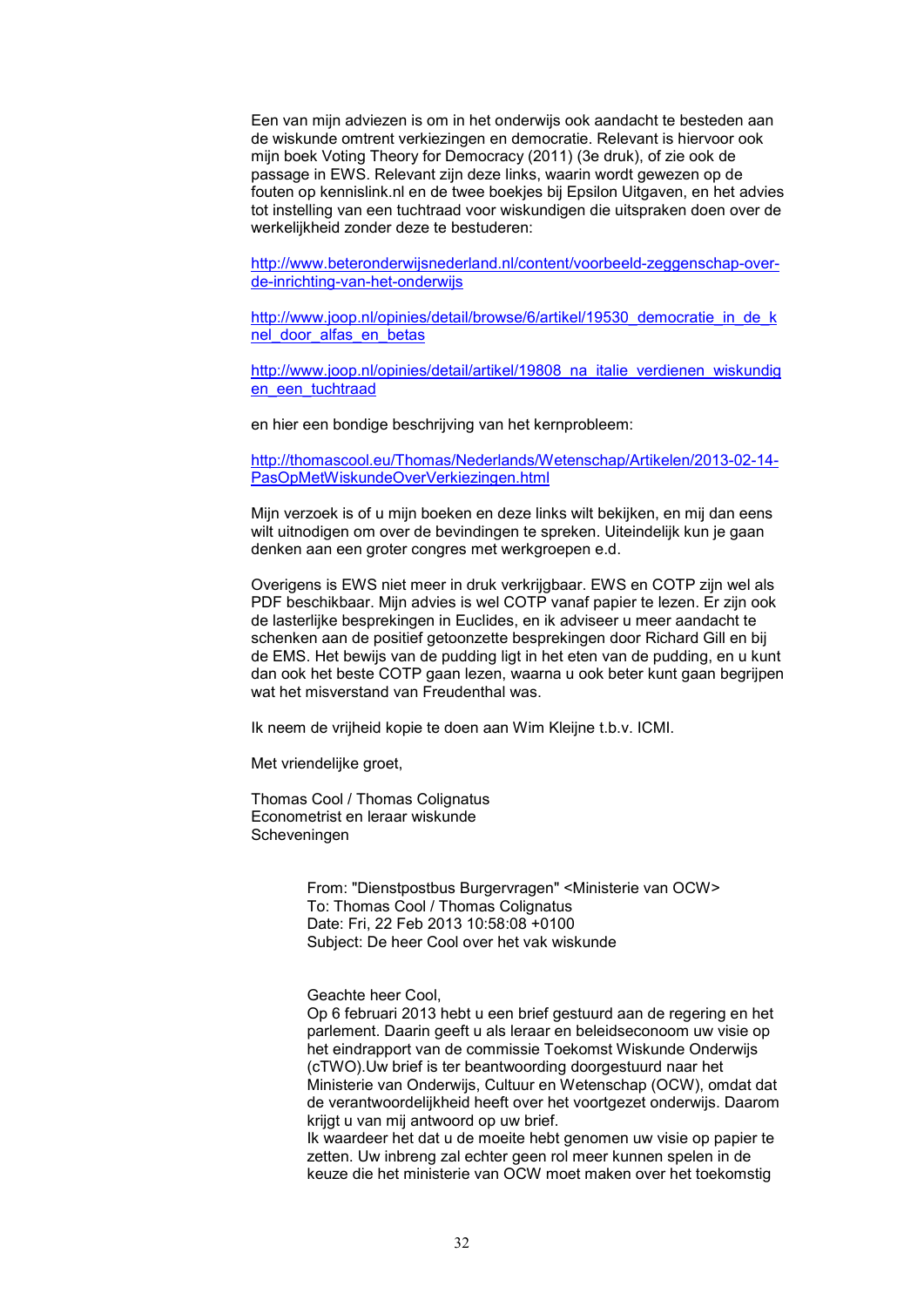wiskundeonderwijs. Het ministerie vertrouwt hierbij namelijk op de conclusies van de commissie. Het is echter bekend dat de meningen in de wiskundewereld sterk uiteenlopen. Daarom is cTWO zo breed mogelijk samengesteld en zijn veel verschillende visies op het wiskundeonderwijs erin ondergebracht. Het ministerie van OCW gaat er dan ook van uit dat de commissie tot een evenwichtig eindoordeel is gekomen. Ik hoop dat u hier begrip voor kunt opbrengen. Ik dank u tot slot hartelijk voor het kenbaar maken van uw visie. Met vriendelijke groet, het hoofd van de afdeling Bestuur en Burger Anita Schilperoort

# *Date: Wed, 27 Mar 2013 TC -> KPH*

To: "K. P. Hart" From: Thomas Cool / Thomas Colignatus Subject: Mijn paper "Contra Cantor Pro Occam" versie 26 maart 2013

Geachte dr. Hart,

Het tijdschrift, waarvan ik [... elders ...] melding maakte, heeft het artikel afgewezen. Het belangrijkste argument was dat een van de drie referees zei de analyse niet te begrijpen. Wellicht was maar een van de drie eerlijk, of wat dan ook. Ook vond men het artikel te wiskundig voor het eigen bredere lezerspubliek, terwijl ik me beperk tot toepassingen voor het gymnasium (behalve wellicht in de bijlage met de verwerping van Cantor's oorspronkelijke bewijs). Ik mag van de redactie nog een kortere herziene versie indienen, maar ik vooralsnog lijkt het me dat ik de analyse daarmee schade zou doen omdat niet het hele verhaal verteld wordt.

In ieder geval staat hier de jongste versie, op de oude link, maar met het voordeel van aanpassingen na kritiek van drie referenten:

http://thomascool.eu/Papers/ALOE/2012-03-26-CCPO-PCWA.pdf

Sectie 6 beschrijft de onderwijssituatie, die ook voor u en uw studenten kan gelden.

Een terugkerende vraag blijft of u nog eens zou willen kijken. T.a.v. uw vorige kritiek: ja, mijn verkorte vorm t.a.v. de Russell paradox kon een lezer op het verkeerde been zetten, en ik gebruik nu de volledige vorm.

Voor u kan ook relevant zijn dat Christiaan Boudri (HAN, werkgroep HBO van de NVVW) oproept om mijn werk met een open geest te lezen: http://www.wiskundebrief.nl/629.htm#13

Hier is overigens een eigen tekst die ik aan NAW heb aangeboden: "What a mathematician might wish to know about my work": http://thomascool.eu/Papers/Math/2013-03-26- WAMMWTKAMW.pdf

Nogmaals: het is mijn stellige voornemen om een reactie van u op mijn website op te nemen. Maar gezien het vorige misverstand t.a.v. mijn antwoord op de paradox van Russell, is uw reactie voor anderen verwarrend. Mijn hoop is dat u dat inderdaad ook zou begrijpen na lezing van de jongste versie.

Met vriendelijke groet,

Thomas Cool / Thomas Colignatus Econometrist en leraar wiskunde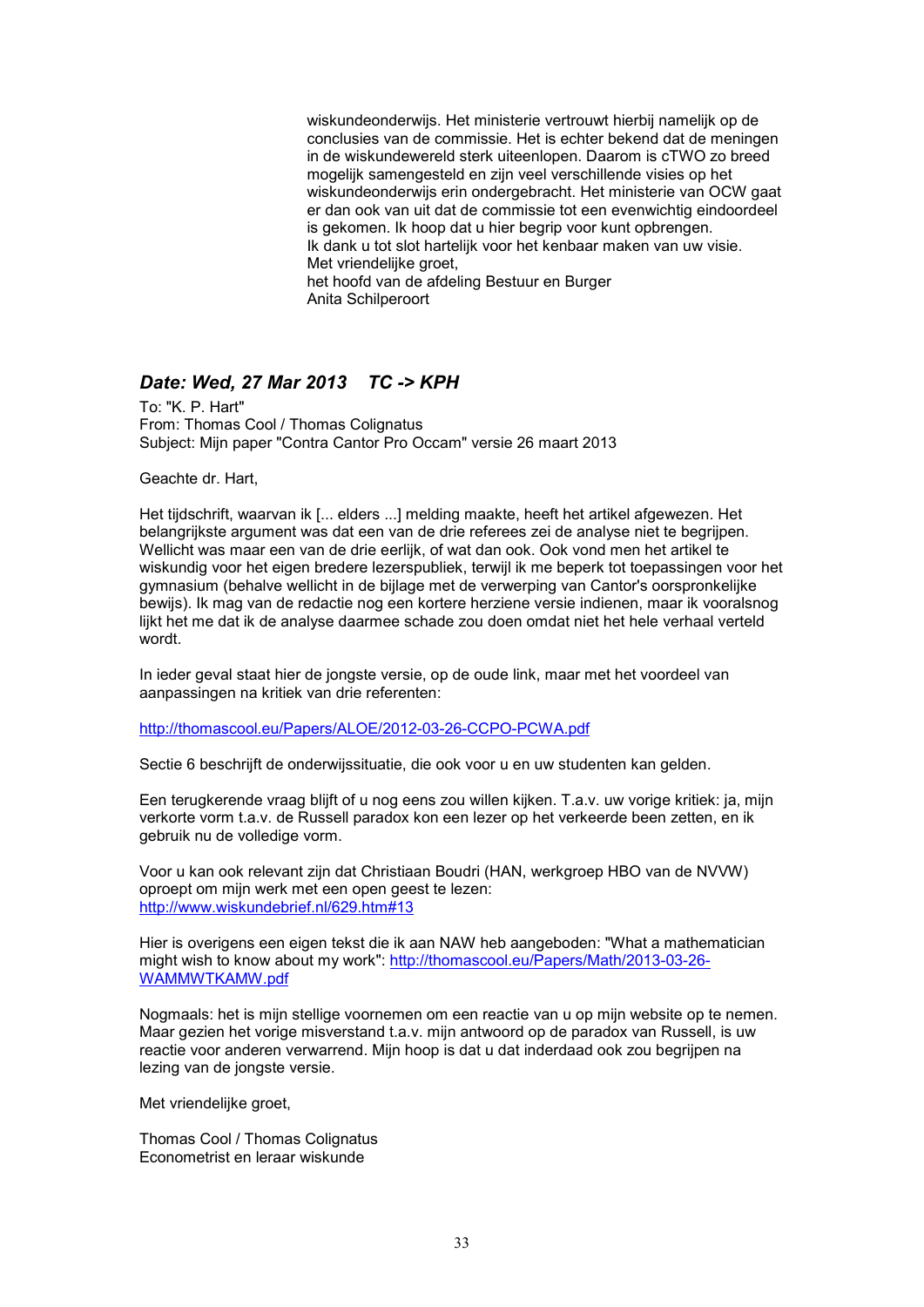## *Date: Fri, 29 Mar 2013 TC -> NAW*

To: redactie NAW From: Thomas Cool / Thomas Colignatus Subject: Aanbeiding aan NAW: "Contra Cantor Pro Occam - Proper constructivism with abstraction" maart 2013 Cc: co-editor NAW prof. Barry Koren, "K. P. Hart"

Geachte professor Verhulst,

Gaarne bied ik dit artikel aan ter publicatie in NAW:

http://thomascool.eu/Papers/ALOE/2012-03-26-CCPO-PCWA.pdf

Op de link staat de versie van maart 2013. Het artikel is afgewezen door een tijdschrift omdat een van de referees te kennen gaf het niet te begrijpen. Het was geen (wiskundig) tijdschrift zoals NAW, dus er is hoop dat u het wel kunt begrijpen.

In het andere aangeboden artikel "What a mathematician might wish to understand about my work" heb ik uitgelegd hoe mijn werk het beste door wiskundigen gelezen kan worden.

Ik heb sinds augustus 2011 pogingen gedaan om bij verschillende wiskundigen reacties te krijgen ter verbetering van de analyse. In de kern is er weinig veranderd in vergelijking met augustus 2011 maar inderdaad bleek de uitleg verbeterd te kunnen worden. U krijgt dus een zeer gepolijst verhaal.

Een van die wiskundigen was K.P. Hart. In de versie die ik hem voorlegde gebruikte ik een "shortcut" die bij hem meteen tot kritiek leidde. Ik geef onmiddellijk toe dat dit een bron voor verwarring kon zijn. In de huidige versie neem ik de volledige aanpak uit mijn boek "A logic of exceptions" 2007 en leg de "shortcut" uit. Helaas wilde dr Hart daarna niet meer reageren. N.a.v. de afwijzing van het andere tijdschrift deze maand zond ik hem nog onderstaand email, maar ik kreeg nog geen reactie. Ik doe kopie aan hem. Een kernpunt is ook: mocht hij negatief reageren t.a.v. mijn analyse, dan is het wel zaak om de juiste versie voor ogen te houden.

Het artikel is geschreven in Mathematica vanwaaruit naar Latex kan worden ge-exporteerd, maar daar heb ik geen ervaring mee.

Met vriendelijke groet,

Thomas Cool / Thomas Colignatus Econometrist en leraar wiskunde

> Date: Wed, 27 Mar 2013 09:00:48 +0100 To: "K. P. Hart" From: Thomas Cool / Thomas Colignatus Subject: Mijn paper "Contra Cantor Pro Occam" versie 26 maart 2013

(...)

### *Date: Fri, 29 Mar 2013 NAW -> TC*

To: "Thomas Cool / Thomas Colignatus", redactie NAW From: redactie NAW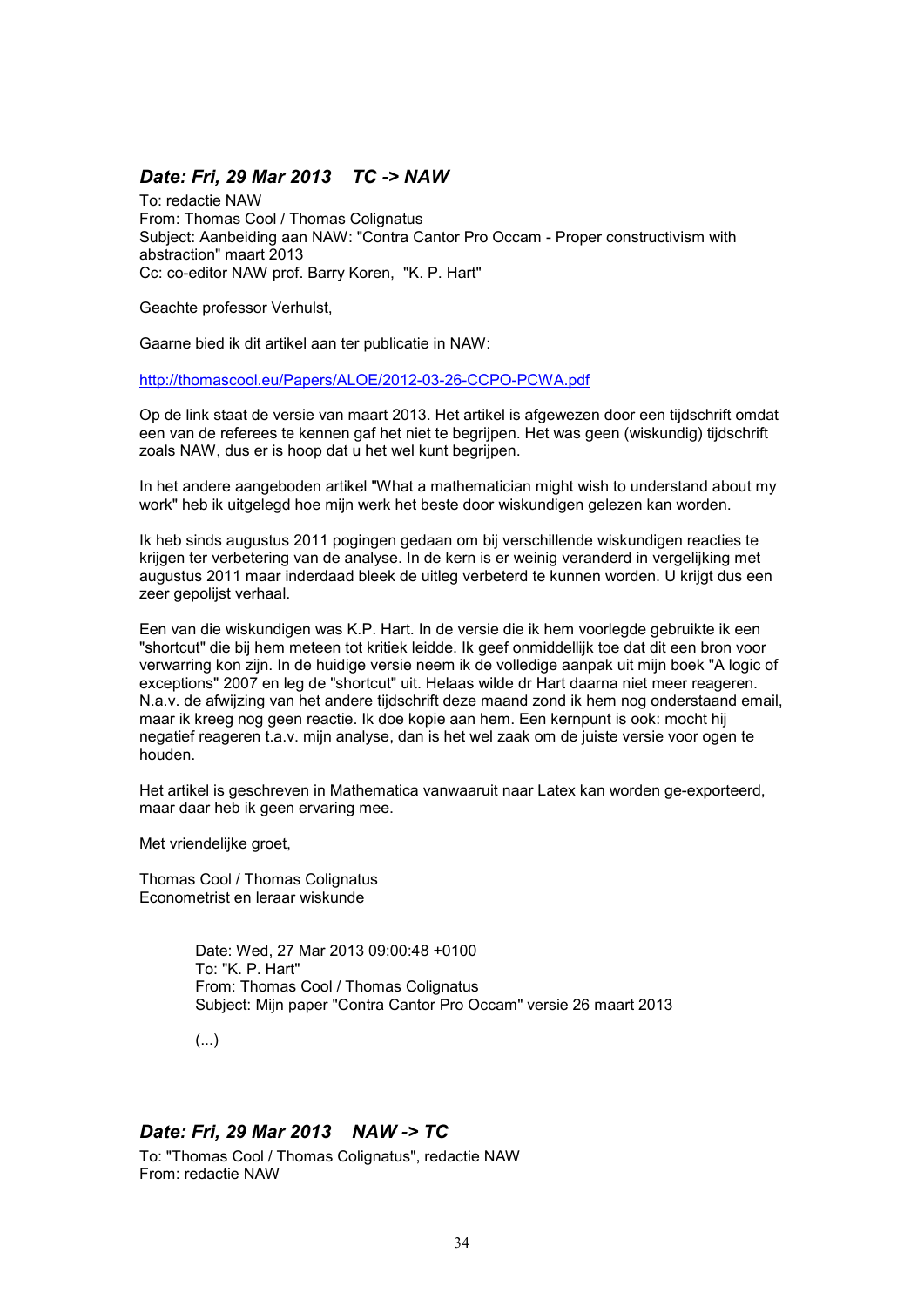Cc: co-editor NAW prof. Barry Koren, "K. P. Hart" Subject: RE: Aanbeiding aan NAW: "Contra Cantor Pro Occam - Proper constructivism with abstraction" maart 2013

Geachte heer Cool, De huidige redactionele voorbereiding voor het NAW gaat over de september en december nummers, daar ga ik niet meer over. Ik denk dat de nieuwe hoofdredactie uw artikel zorgvuldig zal bekijken. Zelf zal ik er natuurlijk uit belangstelling een blik op werpen. Met vriendelijke groet, Ferdinand Verhulst

Prof. Ferdinand Verhulst Mathematisch Instituut University of Utrecht PO Box 80.010 3508TA Utrecht, The Netherlands Website http://www.staff.science.uu.nl/~verhu101

### *Date: Thu, 07 Nov 2013 TC -> KPH*

To: "K. P. Hart" From: Thomas Cool / Thomas Colignatus Subject: Fwd: Re: NVvW Studiedag 9 november: presentatie D5 over de algebraische aanpak van de afgeleide Cc: Joost Hulshof

Geachte dr. Hart,

Komende zaterdag is er de studiedag van de NVvW, en in sessie D5 verzorg ik een presentatie over de afgeleide. De slides zijn hier te vinden:

http://thomascool.eu/Papers/COTP/2013-11-05-ColignatusStudiedagNVvW.pdf

Joost Hulshof schreef me dat hij op Twitter daarvoor sympathie had geuit, zie het email hieronder.

Vooralsnog kan ik die tweet niet vinden, maar ik zie wel een andere, namelijk waarin een vermakelijk artikeltje op Onion over "nieuwe goniometrie" besproken wordt:

https://twitter.com/hartkp/statuses/378051691855097856

Nu is die Onion satirisch bedoeld, terwijl mijn suggestie omtrent Xur en Yur wel degelijk didactisch is bedoeld. Eerder vond Hulshof mijn suggestie origineel om hoeken te meten met als eenheid het platte vlak zelf.

Voor het wederzijdse begrip nodig ik u uit om die slides van sessie D5 te bekijken en eventueel met uw studenten te bespreken. Hopelijk wilt u er daarbij rekening mee houden dat niet alle leerlingen in Delft gaan studeren. Hierbij bedoel ik niet dat het huidige wiskundeprogramma op de middelbare school inherent moeilijk is, en daarom gemakkelijker voor studenten uit Delft, nee, ik bedoel dat studenten uit Delft er minder last van zullen hebben wanneer het huidige programma krommer is dan nodig.

Met vriendelijke groet,

Thomas Cool / Thomas Colignatus Econometrist (Groningen 1982) en leraar wiskunde (Leiden 2008)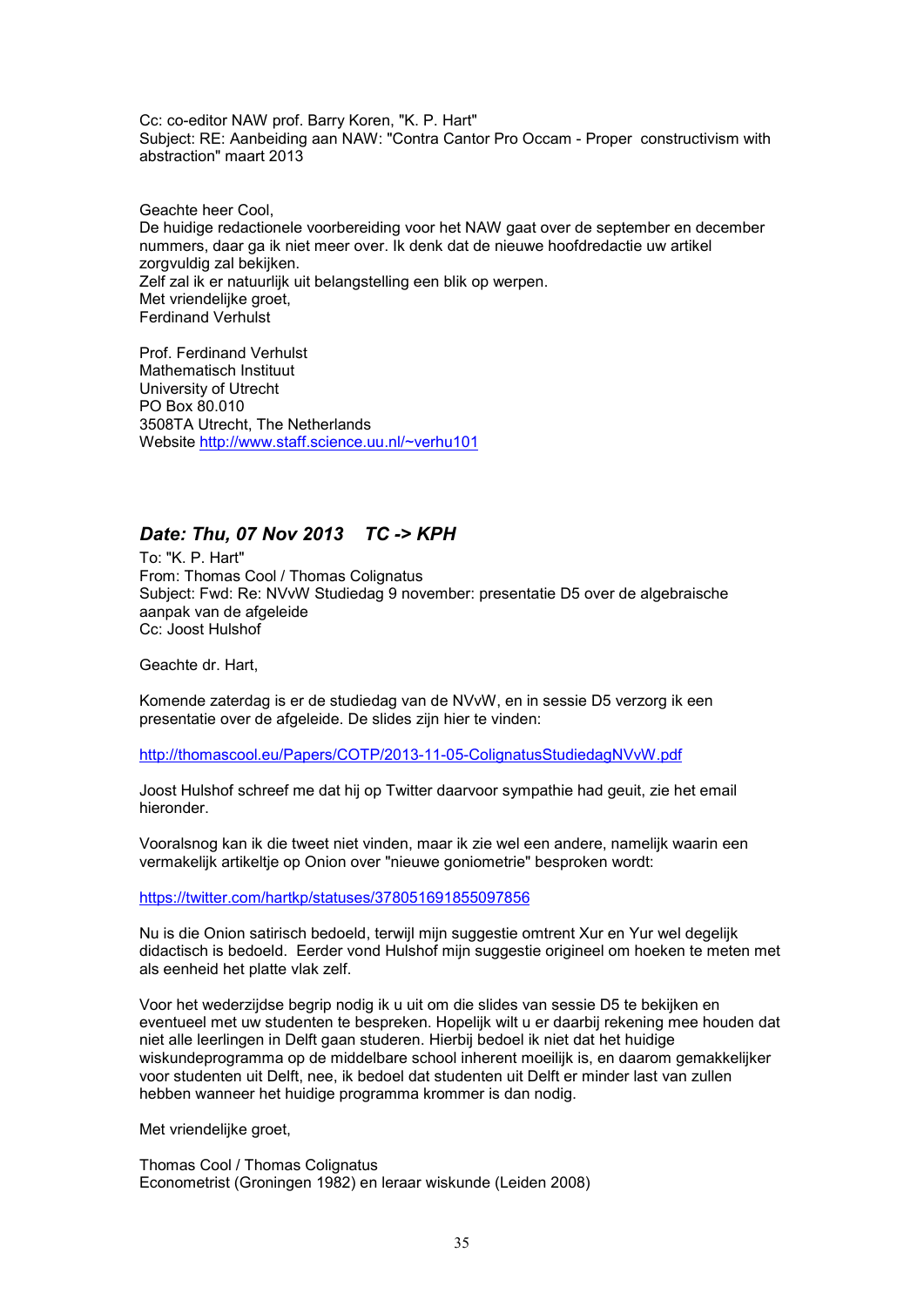From: Joost Hulshof To: "Thomas Cool / Thomas Colignatus" Cc: Voorzitter NVVW en Organisator jaarvergadering / studiedag Subject: Re: NVvW Studiedag 9 november: presentatie D5 over de algebraische aanpak van de afgeleide Date: Tue, 5 Nov 2013

Beste Thomas,

Op twitter heb ik mijn sympathie al betuigd voor

> over de algebraische aanpak van de afgeleide.

Zie ook sectie 4.1 in http://www.math.vu.nl/~jhulshof/reader.pdf.

Ik ben er niet bij helaas.

Succes en vriendelijke groet,

Joost

# *Date: Sun, 10 Nov 2013 TC -> wiskundigen*

To: TC From: Thomas Cool / Thomas Colignatus Subject: Re: NVvW Studiedag 9 november: presentatie D5 over de algebraische aanpak van de afgeleide Cc: G. Jeurnink, Nelleke den Braber Bcc: (... wiskundigen ....), alsook KPH

Geachte wiskundige of wiskundeleraar,

Ik geef u gaarne een terugmelding over de sessie over de algebraische aanpak van de afgeleide. Mocht u aan een universiteit werken is mijn suggestie dit email door te sturen aan een colloquium-commissie. Ik herhaal een eerder verzoek aan Gerard Jeurnink & Nelleke den Braber tot een presentatie bij Platform Wiskunde NOCW (maar dan breder over COTP). Ik zou hier graag enig tempo willen maken gezien de eerdere laster en leugen in Euclides die onnodig vertraging oplevert.

De sessie was tweemaal een goed succes. Deelnemers waren natuurlijk niet onmiddellijk overtuigd maar men accepteerde dat je een "dynamische deling" zo kunt definieren, en men vond de uitleg over de manipulatie van het domein didactisch verhelderend.

Grappig was dat de eliminatie van de limiet en het differentiaalquotient niet als probleem werd ervaren. In de praktijk wordt er immers nog slechts vaag over gepraat.

Bij de overgang van Wiskunde B1,2 naar B zijn limieten eigenlijk al uit het programma verdwenen. Zie www.nieuwarchief.nl/serie5/pdf/naw5-2002-03-1-070.pdf en http://www.slo.nl/organisatie/inDeMedia/2008/S45C-108070809591.pdf, Jenneke Krüger, Euclides 83-8, p375: "Hoewel limieten weer in een subdomein opgenomen zijn is het niet de bedoeling hier een heel uitgebreid onderdeel van te maken. De limiet wordt beschouwd als een noodzakelijk concept bij de introductie van afgeleiden en bij bestudering van het asymptotisch gedrag van functies."

De analyse dat limieten ook inhoudelijk verwijderd kunnen worden komt voor velen derhalve als mosterd na de maaltijd.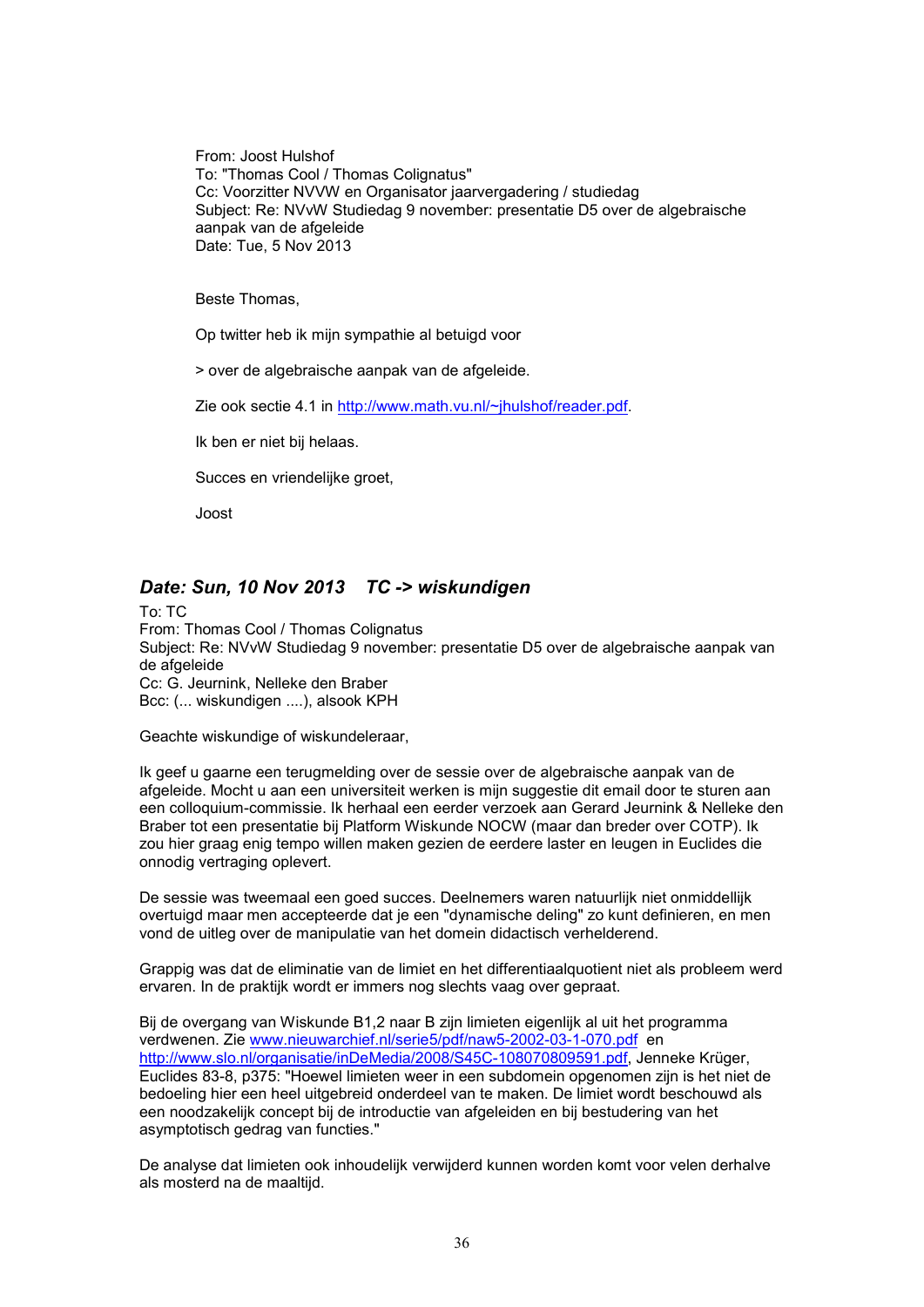Het antwoord hierop is:

(a) limieten zijn belangrijk, en zijn verwijderd met verkeerde reden, ook al is het een juiste observatie dat leerlingen terecht moeite hebben met limieten in het differentiaalquotient. Te adviseren is limieten terug te brengen m.n. voor asymptoten. Eindexamen B doen in wiskunde zonder begrip van limieten is bizar.

(b) Het gebruik van de dynamische deling herstelt op inzichtelijke wijze de verloren exactheid (als die er was) voor verhoudingen en afgeleide.

Ik heb dit punt toegevoegd aan de sheets over de sessie, met behoud van de oorspronkelijke link:

http://thomascool.eu/Papers/COTP/2013-11-05-ColignatusStudiedagNVvW.pdf

Met vriendelijke groet,

Thomas Cool / Thomas Colignatus

At 18:19 2013-11-05, Thomas Cool / Thomas Colignatus wrote: Geachte wiskundige of wiskundeleraar,

Komende zaterdag 9 november heeft de NVvW haar studiedag: http://www.nvvw.nl/page.php?id=9496&rid=597

Ik verzorg daar workshop D5 over de algebraische aanpak van de afgeleide.

Hier leg ik uit dat het een wereldontdekking is:

http://thomascool.eu/Thomas/Nederlands/Wetenschap/Artikelen/2012-05-25- EenWereldontdekking.html

Dit is de eerste keer dat ik hierover een presentatie verzorg. De ontdekking staat in "A Logic of Exceptions" (2007) en is uitgewerkt in "Conquest of the Plane" (2011). Met collegae praat je er niet over, want met hen bespreek je het bestaande programma, en het zou verwarring wekken alsof je in de klas iets anders doet. Dus ik vind het toch wel bijzonder om na zes jaar hierover een uiteenzetting te houden.

De sheets van de presentatie staan hier: http://thomascool.eu/Papers/COTP/2013-11-05-ColignatusStudiedagNVvW.pdf

De samenvatting staat hieronder.

De presentatie zal tweemaal gegeven worden, van 12:00 -13:00 uur en van 14:00 - 15:00.

IJs en weder dienende.

Met vriendelijke groet,

Thomas Cool / Thomas Colignatus Econometrist (Groningen 1982) en leraar wiskunde (Leiden 2008) Scheveningen

=================================

D5. De algebraïsche aanpak van de afgeleide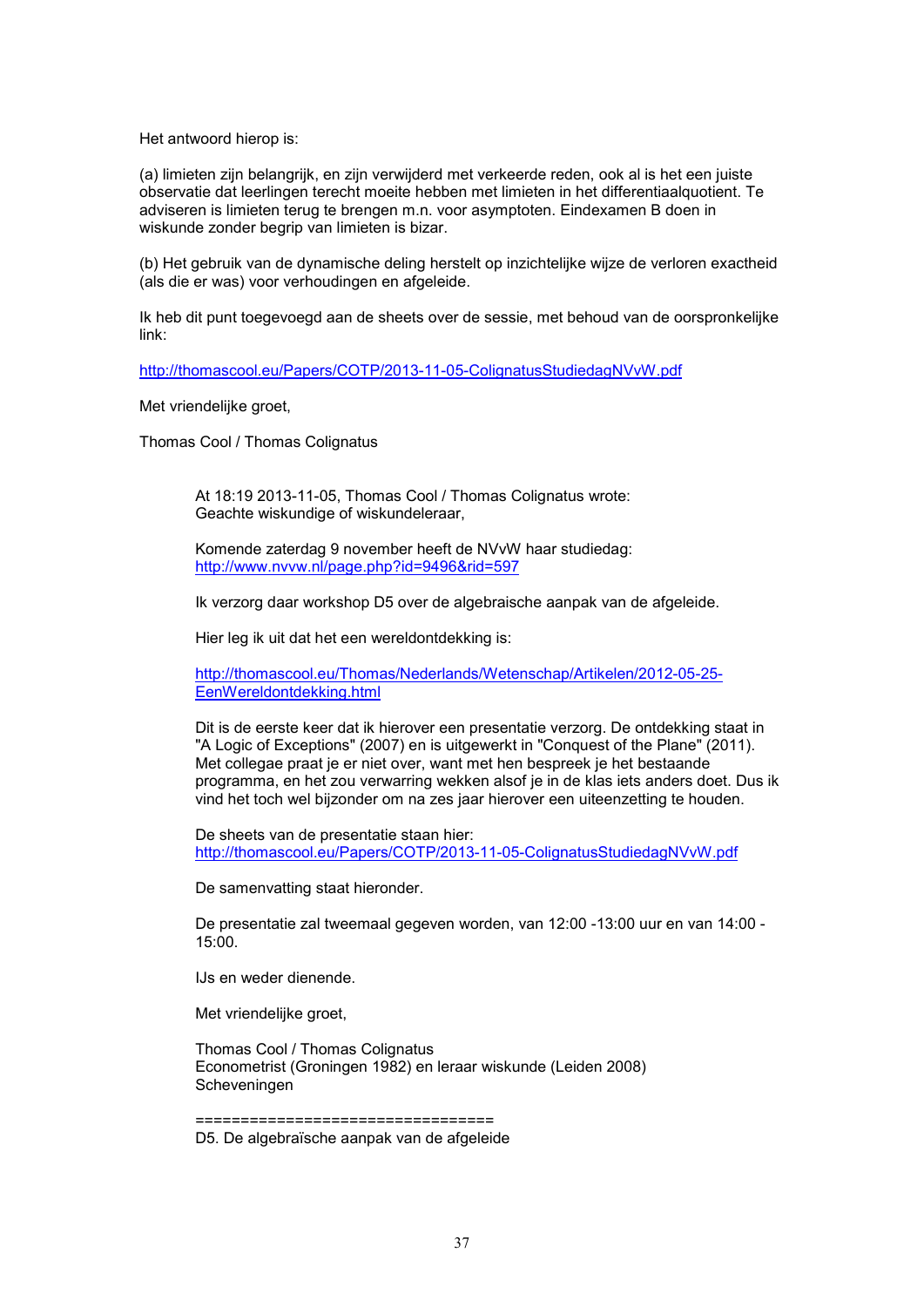Via algebra is een andere didactiek van de afgeleide mogelijk. In de didactiek bestaat er standaard al het "procept", waarbij een wiskundig concept ook een proces kan voorstellen. Wanneer we dit toepassen op de deling, dan ontstaat het onderscheid tussen de gewone deling als een statisch concept naast een nieuwe dynamische deling opgevat als een proces met algebraïsche manipulatie. Een gevolg hiervan is dat nieuwe algebraïsche aanpak van de afgeleide er direct komt uitrollen. In deze aanpak is het limietbegrip niet meer nodig om de afgeleide te construeren. Cauchy en Weierstrasz blijven natuurlijk relevant voor de universiteit maar zijn niet direct nodig voor het middelbaar onderwijs. De algebraïsche aanpak is direct inzichtelijk voor de leerlingen. Hierdoor is het ook gemakkelijker om aan te haken bij vakken als natuurkunde en economie. Zie ook de PDF op: http://thomascool.eu/Papers/COTP/Index.html

## *Date: Mon, 03 Mar 2014 TC -> NAW*

To: redactie NAW Barry Koren From: Thomas Cool / Thomas Colignatus Subject: Vraag naar de stand van zaken - Fwd: RE: Aanbeiding aan NAW: "Contra Cantor Pro Occam - Proper constructivism with abstraction" maart 2013

Geachte professor Koren,

U heeft vorig jaar drie artikeltjes van me afgewezen. Maar er waren daarnaast nog twee in de pijplijn, te weten:

http://thomascool.eu/Papers/Math/2013-03-26-WAMMWTKAMW.pdf

http://thomascool.eu/Papers/ALOE/2012-03-26-CCPO-PCWA.pdf

Zie het email aan professor Verhulst van vorig jaar. Ik vraag me af wat de stand van zaken is.

Met vriendelijke groet,

Thomas Cool / Thomas Colignatus Econometrist (Groningen 1982) en leraar wiskunde (Leiden 2008) Scheveningen

> From: Redactie NAW "Verhulst, F." To: "Thomas Cool / Thomas Colignatus", Redactie NAW "Verhulst, F." Cc: NAW - "Barry Koren", "K. P. Hart" Subject: RE: Aanbeiding aan NAW: "Contra Cantor Pro Occam - Proper constructivism with abstraction" maart 2013 Date: Fri, 29 Mar 2013 09:12:59 +0000 (...)

# *Date: Wed, 05 Mar 2014 NAW -> TC*

To: "Thomas Cool / Thomas Colignatus" From: NAW - "Barry Koren" Subject: Re: Vraag naar de stand van zaken - Fwd: RE: Aanbeiding aan NAW: "Contra Cantor Pro Occam - Proper constructivism with abstraction" maart 2013

Geachte heer Cool,

De twee artikelen in de pijplijn kende ik niet. Ik heb uw mail ter kennisgeving doorgestuurd naar collega-hoofdredacteur Jan van Neerven. Het zal worden besproken op de a.s. NAW-redactievergadering.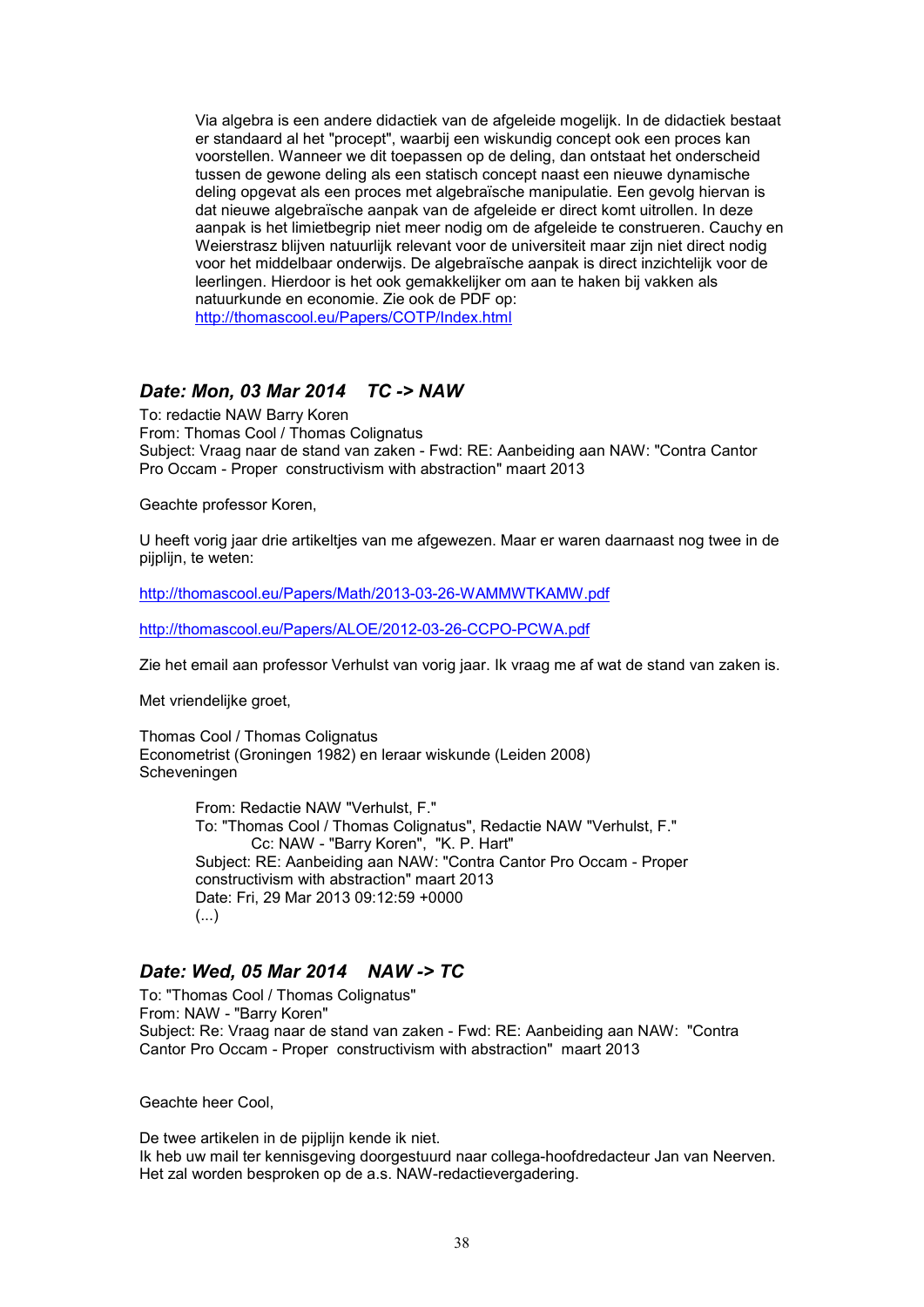Vriendelijke groet, Barry Koren

## *Date: Mon, 26 May 2014 TC -> NAW*

To: NAW - "Barry Koren" From: Thomas Cool / Thomas Colignatus Subject: Re: Vraag naar de stand van zaken - Fwd: RE: Aanbeiding aan NAW: "Contra Cantor Pro Occam - Proper constructivism with abstraction" maart 2013

Geachte professor Koren,

Heeft u tijd gehad naar het onderstaande te kijken ?

M.v.g.

Thomas Cool / Thomas Colignatus

At 14:18 2014-03-03, Thomas Cool / Thomas Colignatus wrote: To: NAW - "Barry Koren"

From: Thomas Cool / Thomas Colignatus Subject: Vraag naar de stand van zaken - Fwd: RE: Aanbeiding aan NAW: "Contra Cantor Pro Occam - Proper constructivism with abstraction" maart 2013

(...)

# *Date: Mon, 27 Apr 2015 TC -> RDG*

To: RDG From: Thomas Cool / Thomas Colignatus Subject: Ik heb een "peer review" binnen: wat vind je ervan ?

Hi Richard,

Ik heb een "peer review", zie onder, van dit paper van me:

http://thomascool.eu/Papers/ALOE/2014-11-14-Paul-of-Venice.pdf

Wat vind je van dat "peer review" ?

Ik vind dat "peer review" niet deugen. Ten eerste lijkt het me helder wat het paper doet, ten tweede is evident dat mijn twee gesuggereerde mogelijke oplossingen doen wat ze moeten doen. Wanneer een redacteur niet ziet dat het evident is, dan is het mij een raadsel hoe je hem zoiets alsnog zou kunnen tonen.

Ik overweeg het aan NAW aan te bieden. Maar misschien heb je nog een suggestie, ook n.a.v. het onderstaande "peer review".

Het toeval, als dat bestaat, wil, dat K.P. Hart in maart een artikel heeft over het diagonaalargument: http://www.nieuwarchief.nl/serie5/pdf/naw5-2015-16-1-040.pdf

Wanneer ik mijn artikel indien, dan zal ik hieraan moeten refereren, wat voor lezers wellicht een voordeel is, maar ik zal helder moeten aangeven dat mijn artikel geen reactie is. In ieder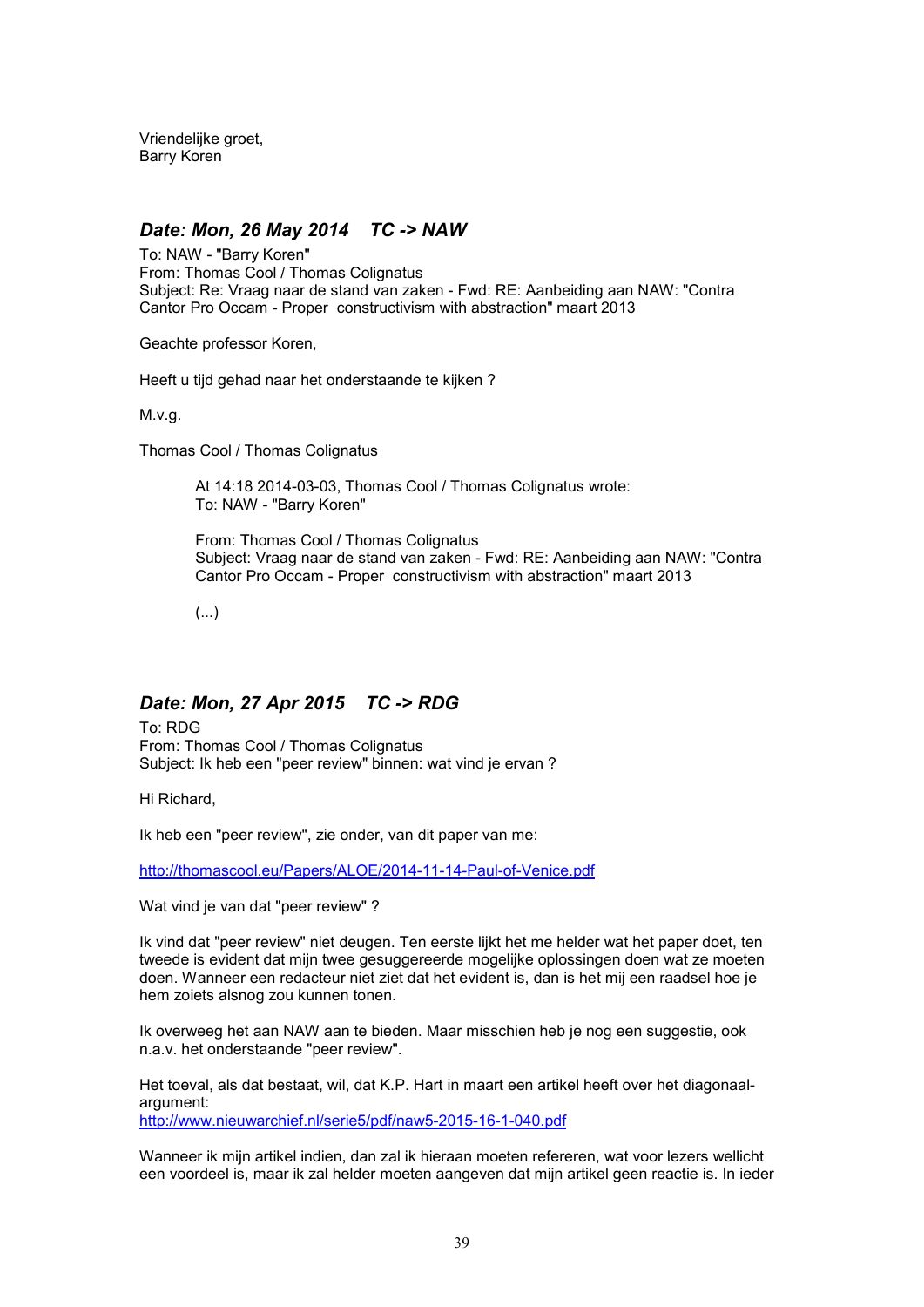geval heb ik elders getoond dat het oorspronkelijke bewijs van Cantor, waar Hart ook naar verwijst, ook niet deugt, zie Appendix A hiervan:

http://thomascool.eu/Papers/ALOE/2012-03-26-CCPO-PCWA.pdf

PM. (...)

Hartelijke groet,

Thomas

Date: Mon, 16 Feb 2015 To: "Mr. Thomas Colignatus" Subject: [....] Unsuitable Submission From: ABC

Mr. Thomas Colignatus:

An initial review of "A condition by Paul of Venice (1369-1429) solves Russell's Paradox, blocks Cantor's Diagonal Argument, and provides a challenge to ZFC" has made it clear that this submission does not meet the minimal requirements for publication in [...]. It is not sufficiently clear what the goal of the paper is, and (most importantly) it is not at all shown that the two possibilities listed on p.5 have the intended consequences.

ABC

# *Date: Mon, 27 Apr 2015 (2) TC -> RDG*

To: RDG From: Thomas Cool / Thomas Colignatus Subject: Een eerder email van K.P. Hart

Dag Richard,

Ik splits mijn reactie. Hier t.a.v. K.P. Hart:

At 2015-04-27 09:44, you wrote: have you shown your paper to K P Hart?

if he thinks it is nonsense then probably all experts in the field will think it is nonsense too

so if you want to publish it you should submit it to a journal where it won't be reviewed by experts ...

but then experts won't read it either

[I would be inclined to trust K P Hart's judgement through my experience with him in the past. I don't want to spend any time right now breaking my head about axioms of set theory.]

Ik heb het nieuwe artikeltje over ZFC niet aan Hart voorgelegd.

Eerder reageerde hij t.a.v. een eerste versie van "Contra Cantor Pro Occam" (CCPO) op onderstaande wijze, met toevoeging van bijgesloten PDF.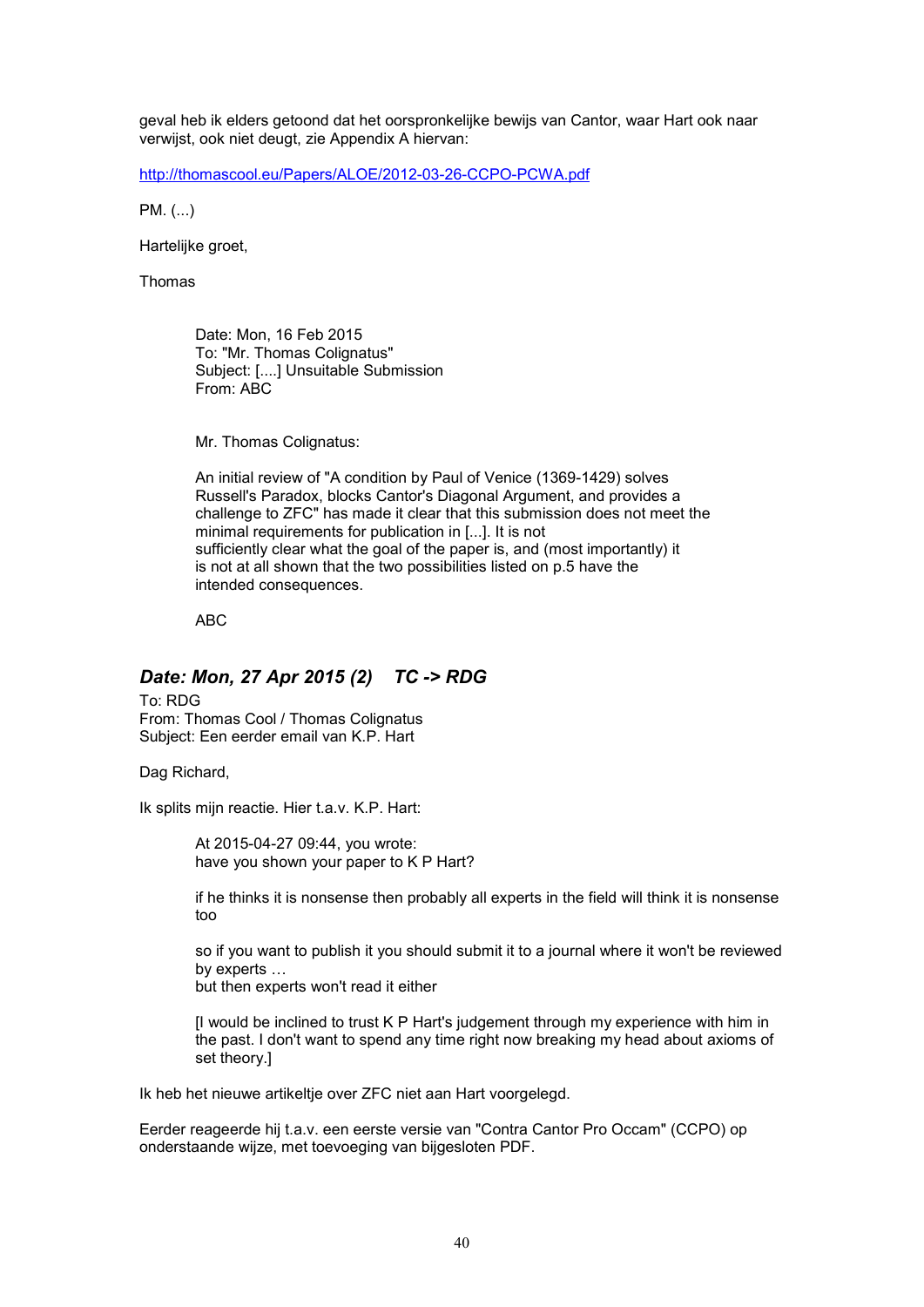Ik vind het uitstekend wanneer hij zegt iets niet te begrijpen. Laat hij dat netjes aangeven, een oprechte poging doen om te zeggen wat hij er wel van begrijpt, zodat ik kan proberen te ontdekken waar de schoen wringt. Maar zo reageert hij niet.

De reactie wekt bij mij sterk de indruk alsof het niet te goeder trouw is. Dat hij het artikel niet serieus neemt. Dat hij niet constructief meedenkt. Dat hij dooddoeners formuleert om ervan af te zijn.

(a) In ieder geval is deze versie van CCPO nu beter:

http://thomascool.eu/Papers/ALOE/2012-03-26-CCPO-PCWA.pdf

en heeft Hart niet gereageerd op mijn weerlegging in Appendix A van het oorspronkelijke bewijs van Cantor.

(b) Kijk bijv. naar Hart's tegenwerping in zijn paragraaf 2 in bijgesloten cool.pdf tegen mijn constructie van R: "Dit creeert niets wat er wordt in het geheel niet gestipuleerd wat er dan wel gebeurt als d -> oneindig." Hoezo is onduidelijk dat re-ele getallen een oneindig aantal decimalen (kunnen) hebben ?

#### **Comment 2015: This cool.pdf is the reaction by KPH on 2012-02-29 which has been included above.**

(c) Zo ook bij "bijection in the limit", waarvan ik aangeef dat een betere aanduiding "bijection by abstraction" is. Ik vind dat een verbetering in de woordkeus, omdat de term "limiet" uitnodigt om epsilon en delta te gaan gebruiken, terwijl dat overgaan op een oneindig aantal decimalen wat anders is. Maar hij staat niet open voor de gedachte dat het hier alleen om een woordkeus gaat, en maakt ervan: "(...) legt niets uit en maakt de zak alleen maar erger door vage noties te definieren in termen van nog vagere noties." Hart leest dus niet met het doel om te begrijpen wat er staat maar met het doel om het af te branden.

Mijn korte artikel over ZFC heeft qua onderwerp enige overlap met CCPO, en Hart's paragraaf 1 in zijn cool.pdf.

Zijn opmerking "Ik zie niet wat er mis zou zijn met de definitie van de verzameling Phi; deze is geheel volgens de voorwaarden van het Afscheidingsaxioma" past bij die van Edixhoven, en was voor mij dan de aanleiding om ZFC te verlaten en een ander axioma voor te stellen.

Maar dat ontslaat Hart en Edixhoven niet van de taak om het verschil tussen Phi en Phiaccent te verklaren, waar officieel geen verschil zou mogen zijn terwijl er toch verschil blijkt.

#### **Comment 2015: Thus there is an ambiguity in the Axiom of Separation about the set that is separated: which is forbidden to be included when it is free, but which could be included when bound by the existential quantifier.**

In die zin is dat jongste kortere artikeltje over ZFC een verduidelijking voor Hart en Edixhoven, wat voor deze deskundigen toch allang duidelijk had mogen zijn in CCPO (wanneer ze met de goede geesteshouding zouden lezen).

Hart meent dat het "small consistency condition" leidt tot circulariteit. Dat is een denkwijze waarmee Achilles nooit de Schildpad zal inhalen. Onjuist dus. Puur op grond van logica kun je al uit A desda (A en B) iets concluderen, namelijk wanneer B = niet-A. Het is bizar dat Hart dat niet zien. De verklaring is dat hij het niet wil zien, omdat hij het artikel niet serieus wil nemen.

Hart stelt dat het "small consistency condition" door ZFC wordt uitgesloten omdat de variabele niet vrij mag zijn. Dat is onjuist. De variabele valt nog steeds onder de existentiele quantor.

Wat mij hieromtrent nog interesseert, is dat Hart's reactie zou kunnen impliceren dat een deel van deze discussie al bekend is in de eerdere literatuur met Zermelo, Fraenkel en Skolem. Is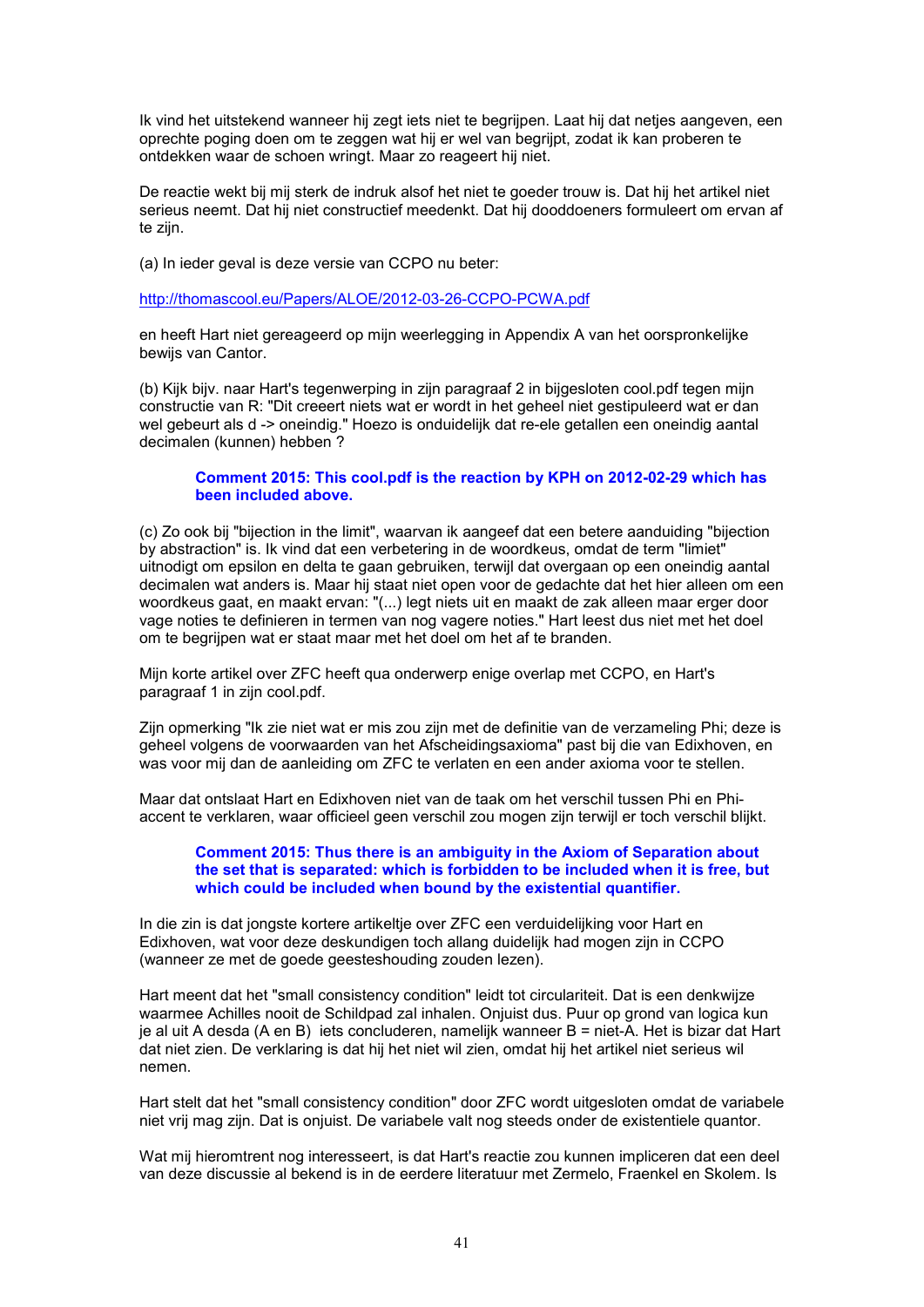al eerder aan dat "small consistency condition" gedacht - en is het wellicht verworpen met zulke misvattingen ? Maar Hart geeft hier geen literatuurverwijzing.

Kortom: je hebt goede ervaringen met Hart en Edixhoven, maar jij bent voor hen een te respecteren wiskundige, en niet een vreemde econometrist die afgepoeierd mag worden.

Ik zou bereid zijn om het nieuwe korte artikeltje over ZFC aan Hart voor te leggen - en ik neem aan dat de redactie van NAW dat eigenlijk sowieso zal doen - maar dan gaarne in de situatie dat hij het netjes behandelt.

Mijn voorgestelde analyse is wiskundig consistent en er is geen reden voor wiskundigen om het af te branden. De bijectie via abstractie is niet-constructief. Maar overaftelbaarheid is ook niet-constructief.

Hierna deel twee.

Hartelijke groet,

Thomas

(... former emails ....)

# *Date: Thu, 30 Apr 2015 TC -> KPH*

To: "K. P. Hart" From: Thomas Cool / Thomas Colignatus Subject: Update van mijn analyse t.a.v. Cantor / N.a.v. uw artikel in NAW maart 2015

Geachte dr. Hart,

Ik wil u nogmaals danken voor uw reactie uit 2011 voor het vinden van het bewijs van Cantor uit 1874, uw reactie in 2012 op een concept voor NAW, die op een paar punten aangaf waar mijn eigen argumentatie verhelderd mocht worden, en nu uw artikel in NAW maart 2015 waarin u een traditioneel overzicht geeft alsmede een zeer bruikbaar historisch overzicht.

Ik wil bijgaand nieuw artikel voorleggen aan de redactie van NAW.

Waarschijnlijk zal men weer bij u te rade gaan, en het lijkt me verstandig om de lijn kort te houden. Dit artikel stamt uit najaar 2014 en gaat over de relatie van het diagonaalbewijs en ZFC, met suggestie hoe het aan te passen om netter te kunnen gaan spreken van een verzameling van alle verzamelingen, zonder dat "informele" onderscheid tussen "eigenlijke" en "oneigenlijke" verzamelingen (waar u ook van spreekt).

Ik heb het artikel uit 2014 nu aangepast met opmerkingen over uw recente artikel [bijlage B], alsmede een weerlegging van het bewijs dat u in 2012 gaf (bijlage C) (welk bewijs u m.i. ook wel in het artikel had mogen noemen):

http://thomascool.eu/Papers/ALOE/2014-11-14-Paul-of-Venice.pdf

Laat ik ook opmerken dat Richard Gill u hoog acht en dat ik Richard Gill hoog acht: en ik heb de indruk dat we verdwaald zouden zijn wanneer dat dit alles niet zo lag: omdat u in 2012- 2014 niet heeft gereageerd op mijn aangepaste tekst, zou ik zonder deze melding van Richard toch anders over de situatie denken.

Afgelopen najaar ging ik naar een lezing van de KNAW, werd door Jan Bergstra aan Bas Edixhoven voorgesteld, die in de periode daarna zo vriendelijk was nader uit te leggen hoe het diagonaalbewijs samenhangt met ZFC. Dat bood aanknopingspunten om aan te geven waarin ZFC dan zwak is, en hoe het beter kan. (...) Het lijkt me alleszins correct wanneer u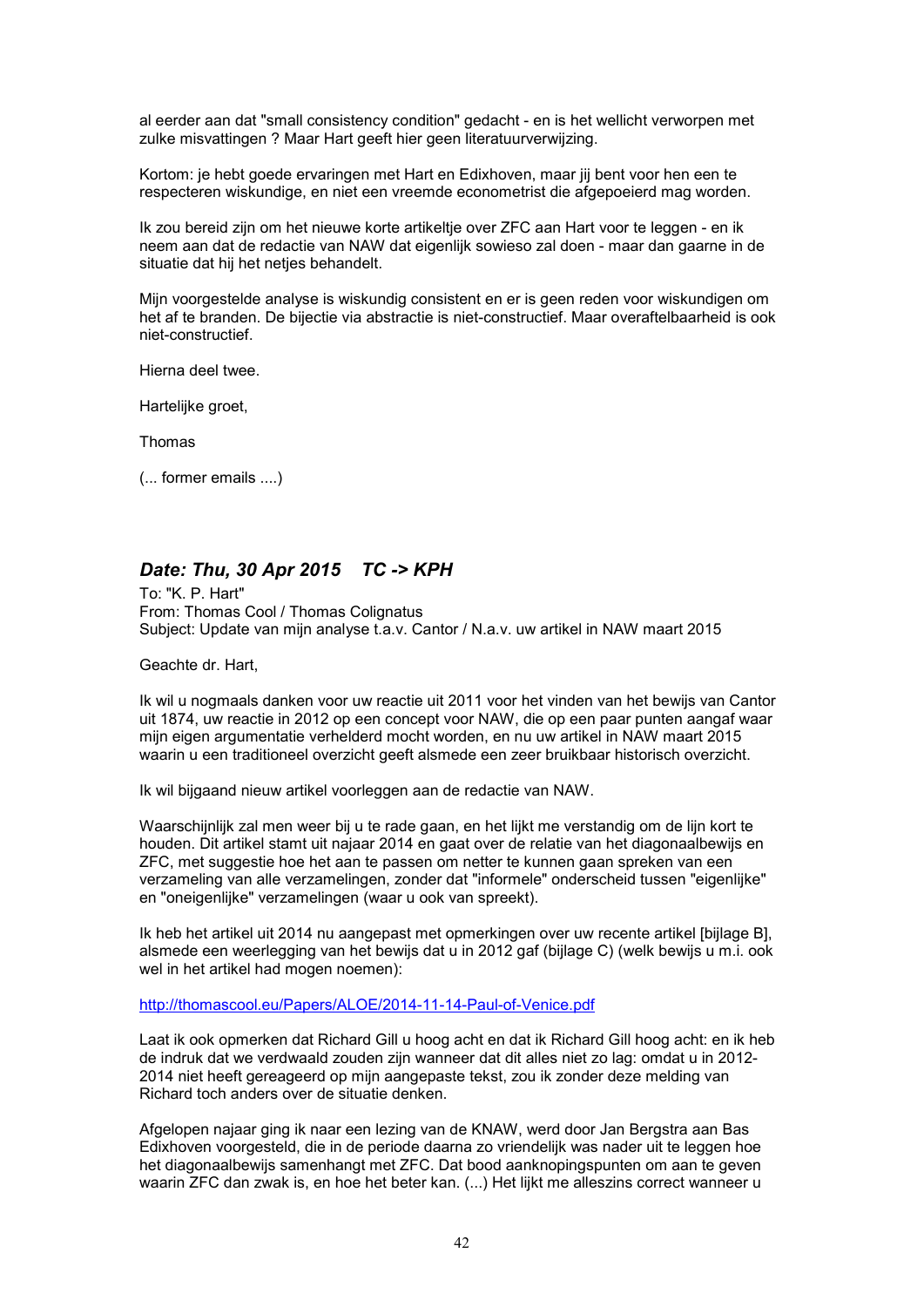zowel Edixhoven als mij navraagt over die stand van zaken, maar mijn verzoek is om dat dan na lezing van dit artikel te doen, en na een reactie daarop te geven, opdat het oordeel niet beinvloed wordt door zulke meta-informatie.

**Comment 2015: Edixhoven doesn't answer some of the questions. The article on "Paul of Venice etc." contains a link to part of the email exchange with Edixhoven.**

Met vriendelijke groet,

Thomas Cool / Thomas Colignatus Econometrist en leraar wiskunde

# *Date: Thu, 30 Apr 2015 TC -> RDG*

To: RDG From: Thomas Cool / Thomas Colignatus Subject: Update t.a.v. artikel ZFC en KP Hart

Dag Richard,

(1) Dank voor je enorme geduld met me. Ik sta er regelmatig van te kijken.

 $(2)$   $(...)$ 

(3) Mijn nieuwe versie van het artikel over Cantor & ZFC staat nu hier, met verwerking van je commentaar. Met oude link:

http://thomascool.eu/Papers/ALOE/2014-11-14-Paul-of-Venice.pdf

(...)

(4) Hieronder mijn email aan K.P. Hart. De tekst spreekt voor zich. (...) Ik hoop dat KP Hart gaat lezen, wie weet komt hij tot inkeer. Wanneer hij niet reageert kan ik NAW verzoeken om Hart en Edixhoven niet als referees te vragen omdat zij dan bewezen niet meer onbevangen kunnen lezen.

Ik moet wel zeggen dat ik blij ben dat ik, kijkend naar al die misverstanden die over me worden uitgegoten, in deze jongste versie scherper kan aangeven wat een betere analyse is. Vooral de verwerping van Hart's stelling in Bijlage C is eigenlijk erg grappig. Maar het is erg jammer dat ter zake kundigen niet spontaan diezelfde inspiratie aan dat inzicht van Paul van Venetie ontlenen zoals ik in 1981. Ik had liever gezien dat zij de gevolgen hadden uitgewerkt, dan dat ik het doe, afhankelijk van zo'n moment dat ik er wel aardigheid in heb.

Hartelijke groet,

Thomas

Date: Thu, 30 Apr 2015 To: "K. P. Hart" From: Thomas Cool / Thomas Colignatus Subject: Update van mijn analyse t.a.v. Cantor / N.a.v. uw artikel in NAW maart 2015

(....)